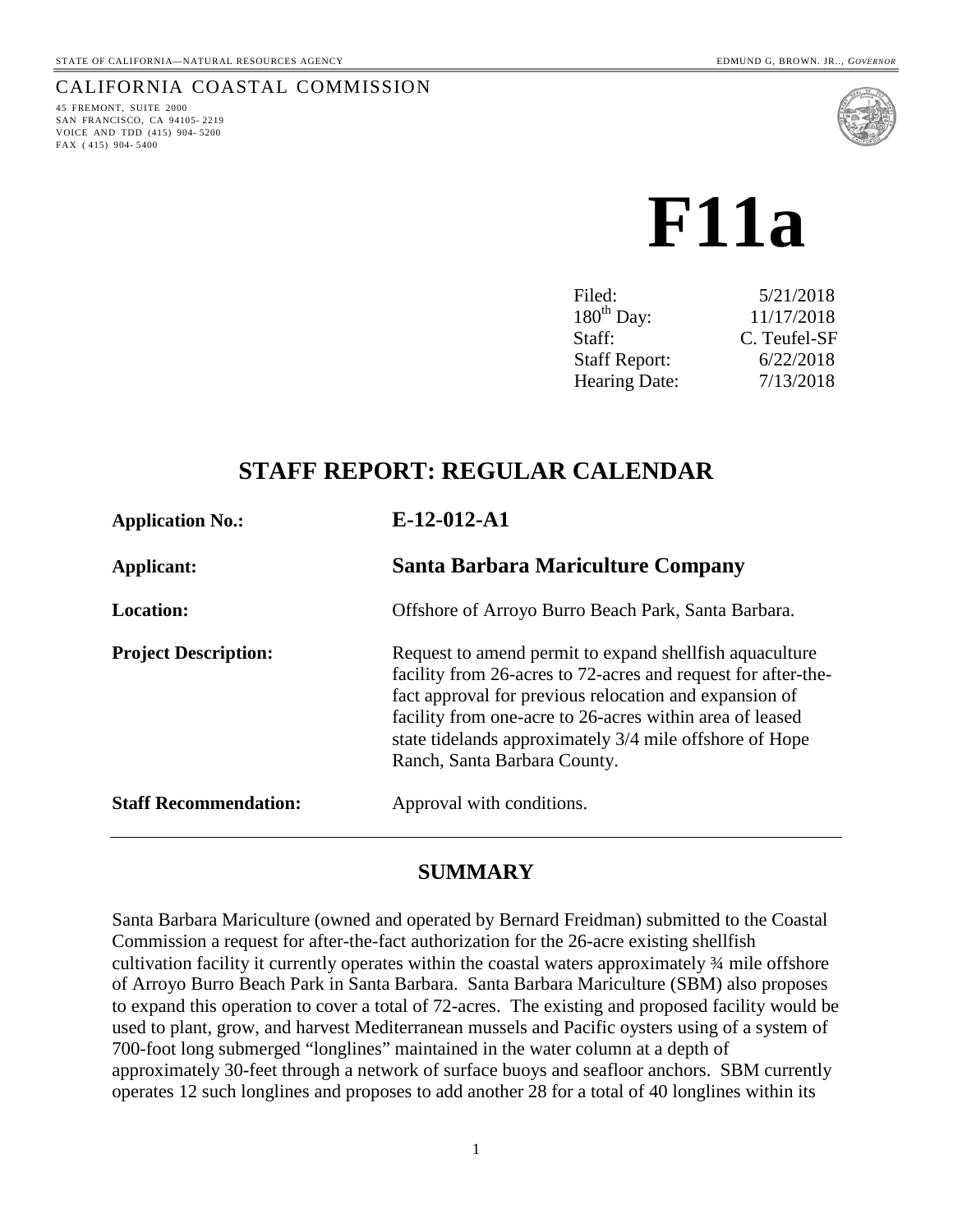72-acre lease of state submerged lands. Onto these longlines would be affixed shellfish cultivation structures – large diameter ropes for mussel cultivation and hanging plastic mesh nets for oysters. Approximately one- to three-years after planting, these cultivation structures would be recovered by a surface vessel and the mature shellfish harvested for commercial sale. SBM anticipates a total annual harvest of 400,000-pounds of Mediterranean mussels and 250,000 oysters from the facility.

Although Santa Barbara Mariculture (SBM) has been operating on this lease since 2005, it has been doing so without benefit of a coastal development permit. Through this application, SBM is seeking after-the-fact authorization for its existing facility and proposing to approximately triple the size of its operations.

As a result of SBM's failures to obtain the necessary authorizations prior to carrying out development activities, violations of the Coastal Act exist on the subject property. These include, but are not limited to, installation and use of shellfish aquaculture longlines and associated anchoring and floatation systems. In response to notification by Commission permitting and enforcement staff about these Coastal Act violations – as well as its desire to carry out additional proposed development - SBM prepared and submitted this CDP application. Approval of this application pursuant to the staff recommendation, issuance of the permit, and the applicant's subsequent compliance with all terms and conditions of the permit will result in resolution of the above described violations.

The key Coastal Act issues raised by this project are to marine resources - including benthic habitats and marine wildlife. Potential adverse impacts associated with the project include: (a) accidental release of marine debris; (b) entanglement of marine wildlife in the project structures; (c) disturbance or alteration of seafloor habitats due to the deposition of biological or artificial material from the shellfish cultivation facility; (d) spread of non-native marine species; and (e) loss of commercial and recreational fishing grounds.

To address these potential impacts and minimize their likelihood and magnitude, **Special Conditions 1 through 14** would require (a) a limited permit term; (b) annual reporting of maintenance inspections and benthic monitoring results; (c) the implementation of a benthic monitoring program to assess and respond to accumulations of aquaculture materials and debris on the seafloor; (d) limitations on the type of non-native oysters grown at the facility; (e) the use of a marine wildlife observer during construction; (f) use of marine wildlife entanglement minimization measures; (g) limitations on night lighting; (h) notification to mariners when construction is scheduled and updates to navigational charts when installation is completed; (i) the development and implementation of marine debris management and hazardous material spill prevention and response plans; and (j) the use of marine wildlife safety protocols during vessel transit to and from the project site.

Commission staff therefore recommends that the Commission **APPROVE** coastal development permit application E-12-012-A1, as conditioned.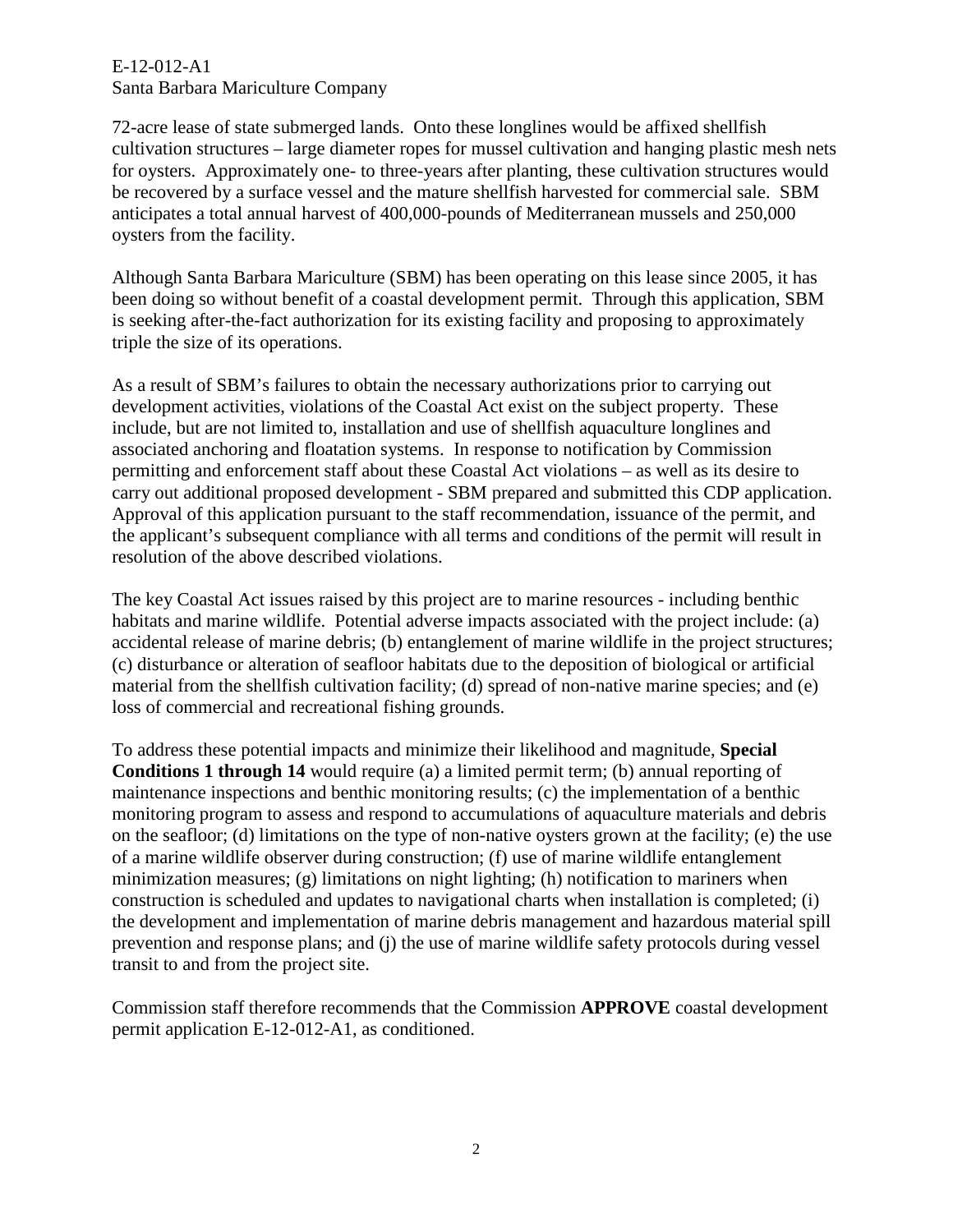# **TABLE OF CONTENTS**

## **APPENDICES**

[Appendix A – Substantive File Documents](#page-37-0)

## **EXHIBITS**

Exhibit 1 – Proposed Project Location

Exhibit  $2 -$  Proposed Configuration of Longlines

[Exhibit 3 – Diagram of Mussel Cultivation Ropes and Oyster Cultivation Bags](https://documents.coastal.ca.gov/reports/2018/7/f11a/f11a-7-2018-exhibits.pdf)

[Exhibit 4 – Mitigation Measures for State Water Bottom Lease No. M-653-02](https://documents.coastal.ca.gov/reports/2018/7/f11a/f11a-7-2018-exhibits.pdf)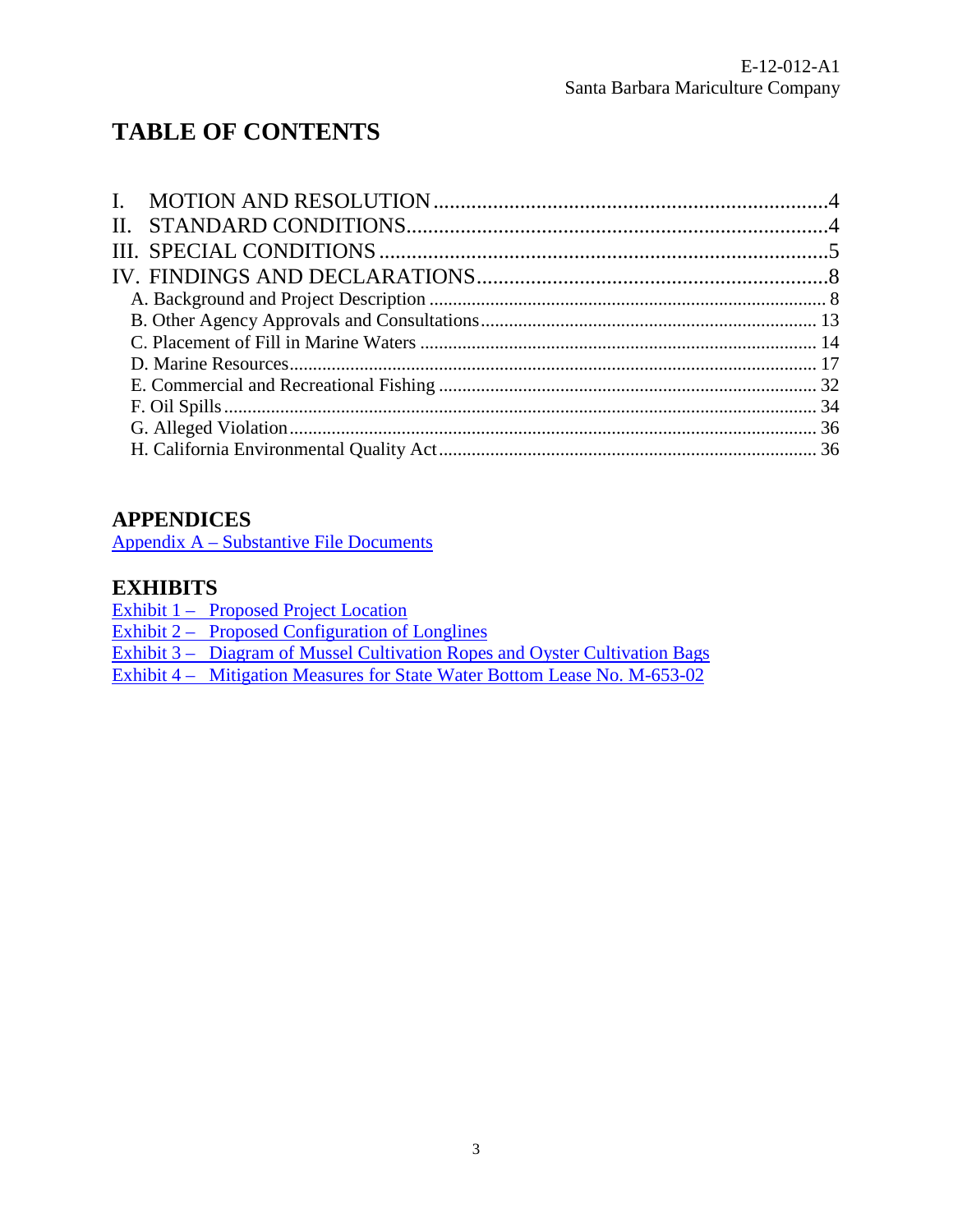## <span id="page-3-0"></span>**I. MOTION AND RESOLUTION Motion:**

*I move that the Commission approve Coastal Development Permit Amendment No. E-12-012-A1 subject to conditions set forth in the staff recommendation specified below.*

Staff recommends a **YES** vote on the foregoing motion. Passage of this motion will result in approval of the permit amendment, as conditioned, and adoption of the following resolution and findings. The motion passes only by affirmative vote of a majority of Commissioners present.

#### **Resolution:**

*The Commission hereby approves Coastal Development Permit Amendment No. E-12-012-A1 for the proposed project and adopts the findings set forth below on grounds that the development as conditioned will be in conformity with the policies of Chapter 3 of the Coastal Act. Approval of the permit amendment complies with the California Environmental Quality Act because either 1) feasible mitigation measures and/or alternatives have been incorporated to substantially*  lessen any significant adverse effects of the development on the environment, or *2) there are no further feasible mitigation measures or alternatives that would substantially lessen any significant adverse impacts of the development on the environment.* 

## <span id="page-3-1"></span>**II. STANDARD CONDITIONS**

- **1. Notice of Receipt and Acknowledgment**. The permit is not valid and development shall not commence until a copy of the permit, signed by Santa Barbara Mariculture Company or authorized agent, acknowledging receipt of the permit and acceptance of the terms and conditions, is returned to the Commission office.
- **2. Expiration**. If development has not commenced, the permit will expire two years from the date on which the Commission voted on the application. Development shall be pursued in a diligent manner and completed in a reasonable period of time. Application for extension of the permit must be made prior to the expiration date.
- **3. Interpretation**. Any questions of intent of interpretation of any condition will be resolved by the Executive Director or the Commission.
- **4. Assignment**. The permit may be assigned to any qualified person, provided assignee files with the Commission an affidavit accepting all terms and conditions of the permit.
- **5. Terms and Conditions Run with the Land**. These terms and conditions shall be perpetual, and it is the intention of the Commission and Santa Barbara Mariculture Company to bind all future owners and possessors of the subject property to the terms and conditions.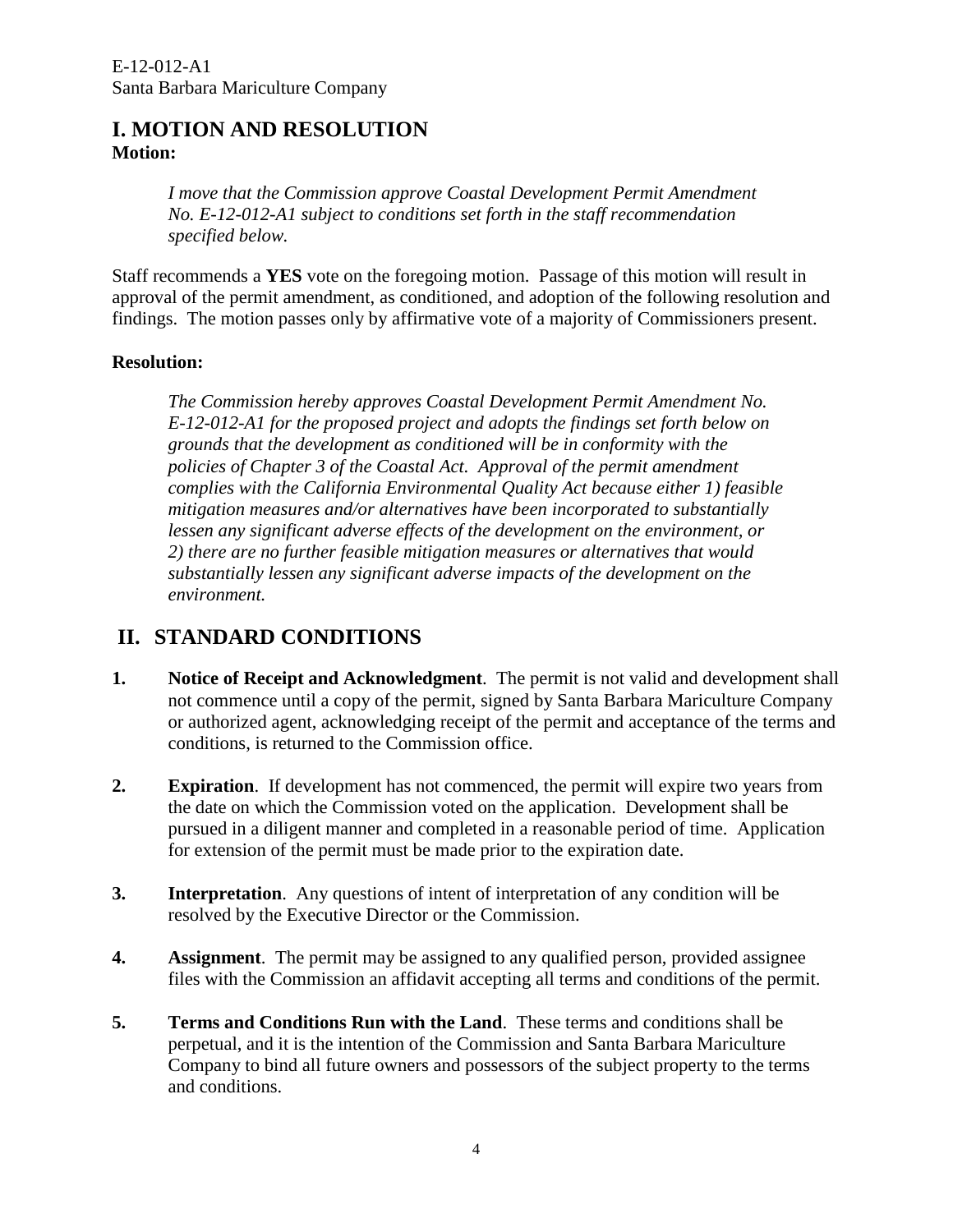## <span id="page-4-0"></span>**III. SPECIAL CONDITIONS**

- **1. Permit Term.** This permit shall expire on May 21, 2033. If the term of Santa Barbara Mariculture's lease (State Water Bottom Lease No. M-653-02) – currently also set to expire on May 21, 2033 – is amended or a new lease is issued by the California Fish and Game Commission, Santa Barbara Mariculture (SBM) may submit an application for a permit amendment requesting an extension of the permit term. SBM shall, no less than 60 days prior to permit expiration or the cessation of its operations on Lease No. M-653-02, submit a complete application to amend this permit to remove all anchors, longlines, cultivation equipment and associated materials and return the lease area to a natural condition.
- **2. Other Agency Review and Approval.** PRIOR TO COMMENCEMENT OF CONSTRUCTION AND/OR INSTALLATION ACTIVITIES FOR NEW LONGLINES, SBM shall submit to the Executive Director written evidence that all necessary permits, permissions, approvals, and/or authorizations for the approved project have been granted, including those from the California Department of Fish and Wildlife, Regional Water Quality Control Board and U.S. Army Corps of Engineers. Any changes to the approved project required by these agencies shall be reported to the Executive Director. No changes to the approved project shall occur without an amendment to this permit unless the Executive Director determines that no amendment is legally necessary.
- **3. Annual Report.** By December 31 of each year, SBM shall submit to the Executive Director an annual report with the results of the seafloor, anchor, and longline surveys carried out as described in **Special Conditions 5** and **8**.
- **4. Discharge of Materials.** SBM shall not intentionally dispose of or release any equipment or waste, including lines, buoys, cultivation trays, and other equipment, or living or dead shellfish, shells, or non-native fouling organisms into the marine environment. All maintenance cleaning operations of the cultivation facility, including its buoys, ropes, lines, cables, and anchors, shall be carried out onshore or in a contained manner sufficient to capture all dislodged biological materials. All non-native fouling organisms and biological materials from non-native organisms removed during these cleaning operations shall be collected and disposed at an appropriate upland facility. No discharge of untreated wash water or non-native fouling materials shall occur during maintenance cleaning operations.
- **5. Benthic Monitoring.** WITHIN 60 DAYS OF PERMIT ISSUANCE, SBM shall submit for review and written approval by the Executive Director a Benthic Monitoring Plan. No construction or installation activities for new longlines shall commence until the Executive Director has approved, in writing, a Benthic Monitoring Plan that includes, at a minimum, the following:

Visual benthic surveys of the quantity, type and distribution of materials from the shellfish cultivation facilities (such as shellfish, shell material, fouling organisms, and aquaculture equipment) accumulating on the seafloor shall be conducted at multiple sites beneath the shellfish facility and shall be carried out annually for the first two years and every three years in subsequent years. Surveys shall be carried out by an independent, third party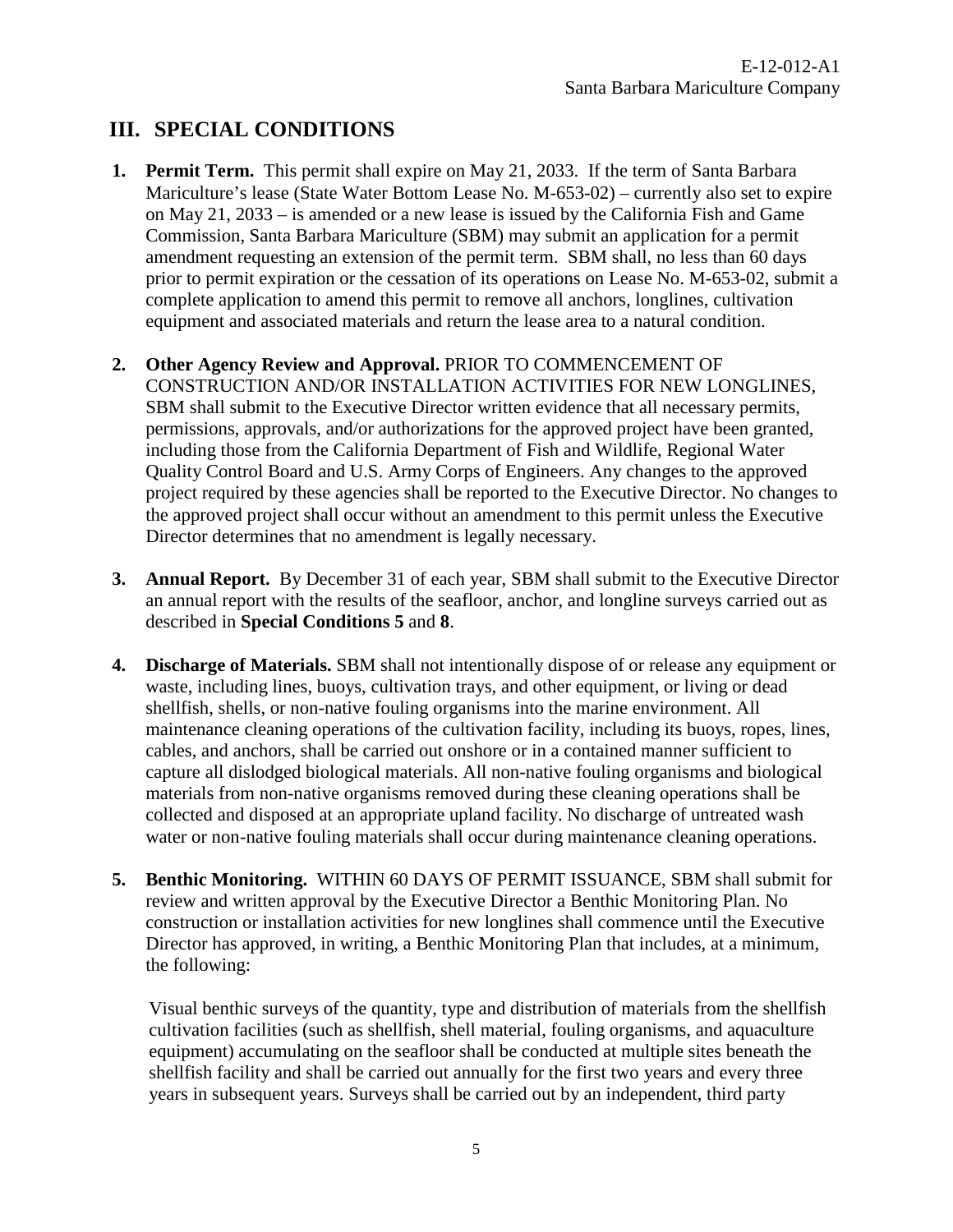> approved in writing by the Executive Director and shall include randomly selected locations beneath the long-line array as well as two control sites to be selected based on their similarity to the project area in terms of sediment character and water depth, but at least 100-meters distant. The Benthic Monitoring Plan shall describe the proposed survey technique (i.e. survey locations, lengths and widths of transects, location selection methods, etc.), equipment, and protocols to be used for data collection, archiving, and reporting.

> If during monitoring, the visible accumulation of a significant amount of oyster or mussel shell material, fouling organisms, cultivation equipment, or other project-related debris is observed, SBM shall apply for an amendment to this permit proposing to adapt its operations and/or redesign the project to avoid recurrence of these changes, and to mitigate any additional impacts to marine resources that may have occurred. Such project changes shall include consideration of additional monitoring measures to determine whether significant changes to sediment chemistry and benthic ecology are occurring, the removal of accumulated materials and restoration of benthic habitat, and/or modifications to the management or deployment of project facilities. For the purposes of this condition, a "significant amount of oyster shell material, fouling organisms, or other project-related debris" shall comprise any accumulation in excess of a handful of scattered occurrences, such as the formation of piles or layers of debris.

- **6. Oyster Cultivation.** All oysters planted and cultivated by SBM shall be triploid Pacific oysters (*Crassostrea gigas/Magallana gigas*).
- **7. Construction Monitor.** A qualified marine wildlife observer approved in writing by the Executive Director shall be onboard the project construction vessel or support vessel during installation of all longlines and associated anchoring systems. That observer shall monitor and record the presence of marine wildlife (mammals and reptiles) and shall have the authority to halt operations if marine wildlife is observed or anticipated to be near a work area and installation activities have the potential to result in injury or entanglement of marine wildlife.
- **8. Marine Wildlife Entanglement.** No less than once per month, SBM shall visually inspect all longlines to determine if any entanglement of marine wildlife has occurred and to ensure that: (a) no lines or cultivation equipment have been broken, lost or removed; (b) all longlines, anchor lines, and buoy lines remain taught and in good working condition; and (c) any derelict fishing gear or marine debris that collects on the facility is removed and disposed of at an appropriate onshore facility. Any maintenance issues identified during monthly surveys, including broken, worn, or especially fatigued materials, shall be remedied immediately. All equipment and materials accidentally released or found to be missing from the facility during monthly inspections, including buoys, floats, lines, ropes, chains, cultivation trays, wires, fasteners, and clasps, shall be searched for, collected, properly disposed of onshore, and documented in the annual inspection report described above in **Special Condition 3**.

In addition, no less than once per year, SBM shall carry out a maintenance inspection of all anchors and attached lines. These inspections shall be carried out by remote video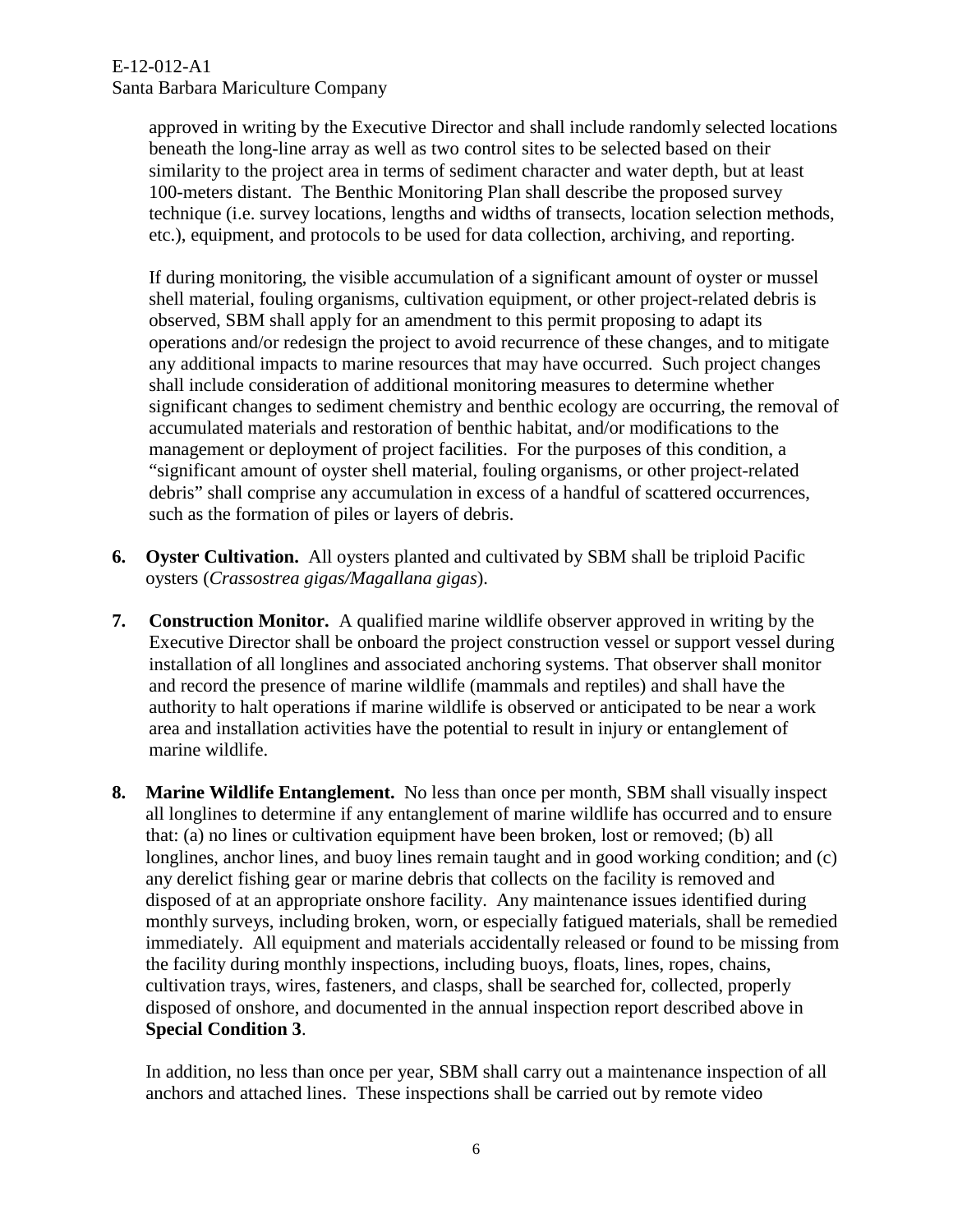equipment and/or SCUBA and recorded video shall be provided along with the annual report described above in **Special Condition 3**. Any maintenance issues identified during annual surveys, including broken, worn, or especially fatigued materials, shall be remedied immediately.

All incidents of observed marine mammal entanglement shall be immediately documented and reported to the National Marine Fisheries Service's Regional Stranding Coordinator following the protocol described in mitigation measures MM BIO-1 of **[Exhibit 4](https://documents.coastal.ca.gov/reports/2018/7/f11a/f11a-7-2018-exhibits.pdf)**. In addition, all incidents of actual or potential entanglement (including dislodged, broken, or missing ropes, equipment, or gear) shall be described (including the type of incident and date) and submitted to Commission staff as part of the annual report described above in **Special Condition 3**.

- **9. Lighting and Operations at Night.** All operations shall be completed during daylight hours. No operations at night and no artificial lighting of the shellfish cultivation facility shall occur, except for that associated with the use of navigational safety buoys if required by the U.S. Coast Guard.
- **10. Notice to Mariners.** No less than 15-days prior to the start of in-water activities associated with the installation phase of the project, SBM shall submit to (a) the Executive Director; (b) the U.S. Coast Guard (for publication in a Notice to Mariners); and (c) the harbormasters and/or marina managers from Santa Barbara to Oxnard (for posting in their offices or public noticeboards), notices containing the anticipated start date of installation, the anticipated installation schedule, and the coordinates of the installation sites. During installation, SBM shall also make radio broadcast announcements on the local fishers' emergency radio frequency that provide the current installation location and a phone number that can be called for additional information.
- **11. Update NOAA Charts**. WITHIN 60 DAYS OF INSTALLATION OF NEW LONGLINES, SBM shall submit evidence to the Executive Director that it has provided to the NOAA Office of Coast Survey: (a) the geographic coordinates of the expanded facility boundaries obtained using a differential geographic positioning unit or comparable navigational equipment; (b) as-built plans of the expanded shellfish facility and associated buoys and anchors; (c) SBM's point of contact and telephone number; and (d) any other information requested by the NOAA Office of Coast Survey to accurately portray the location of the shellfish farm on navigational charts.
- **12. Spill Prevention and Control Plan.** WITHIN 60 DAYS OF PERMIT ISSUANCE, SBM shall submit for Executive Director review and written approval, a project specific Spill Prevention and Response Plan (SPRP) for work vessels that will be used during project construction and operational activities. SBM and its contractors shall be trained in, and adhere to, the emergency procedures and spill prevention and response measures specified in the SPRP during all project installation and operations. The SPRP shall provide for emergency response and spill control procedures to be taken to stop or control the source of the spill and to contain and clean-up the spill. The SPRP shall include, at a minimum: (a) identification of potential spill sources and quantity estimates of a project specific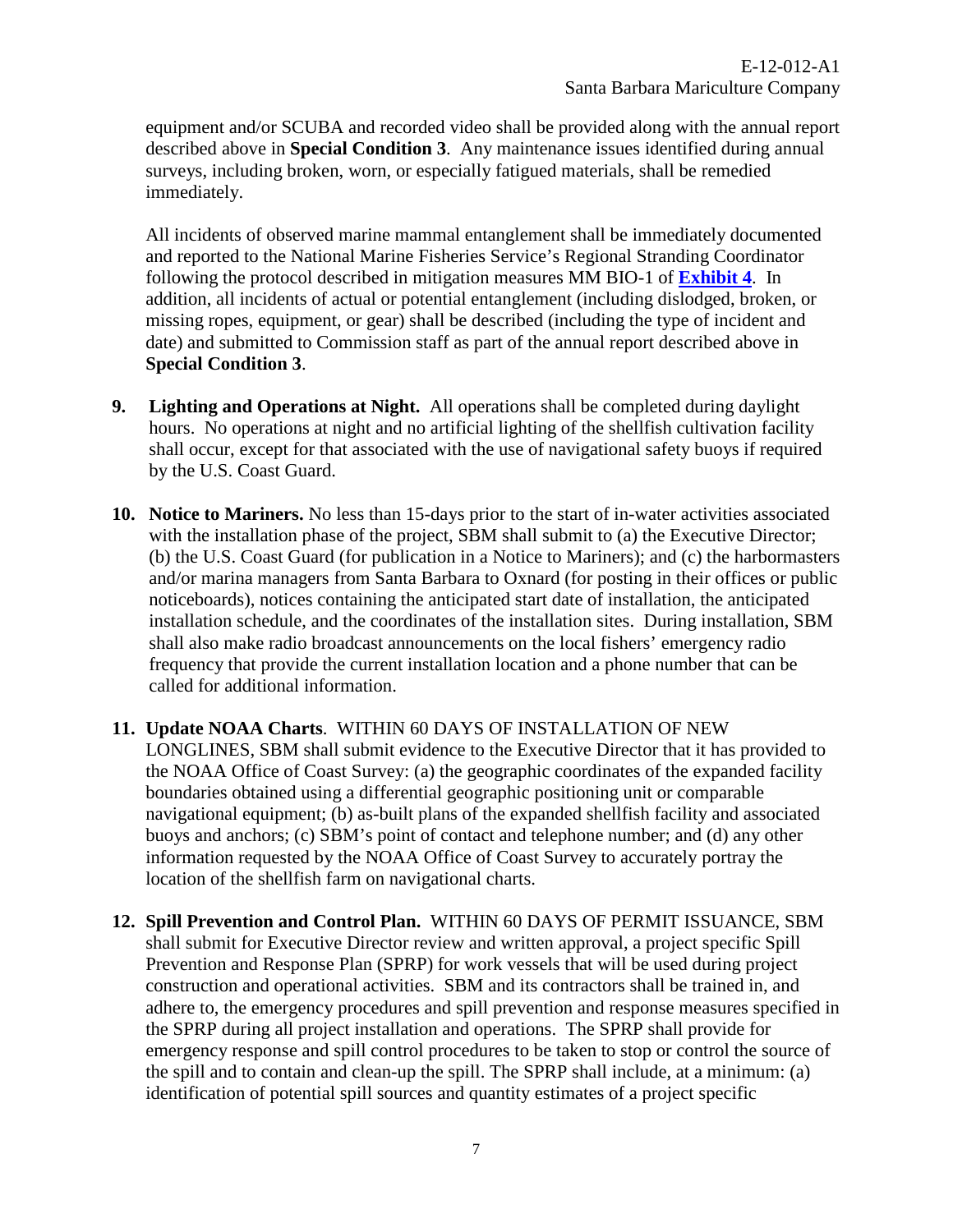### E-12-012-A1

Santa Barbara Mariculture Company

reasonable worst case spill; (b) identification of prevention and response equipment and measures/procedures that will be taken to prevent potential spills and to protect marine and shoreline resources in the event of a spill. Spill prevention and response equipment shall be kept onboard project vessels at all times; (c) assurances that all hydraulic fluid to be used for installation, maintenance, planting, and harvesting activities shall be vegetable based; (d) the use of at least one dedicated support boat during facility construction/installation activities to direct other non-project vessels in the project area away from the installation site; (e) a prohibition on at-sea vessel or equipment fueling/refueling activities; and (f) emergency response and notification procedures, including a list of contacts to call in the event of a spill.

- **13. Marine Debris.** WITHIN 60 DAYS OF PERMIT ISSUANCE, SBM shall submit for Executive Director review and approval a Marine Debris Management Plan that includes (a) a plan for permanently marking all floating equipment (buoys, floats, etc.) with the name and contact information of the facility operator; (b) a description of the extent and frequency of maintenance operations necessary to minimize the loss of materials and equipment to the marine environment resulting from breakages and structural failures; (c) a description of the search and cleanup measures that would be implemented if loss of shellfish cultivation facility materials, equipment, and/or infrastructure occurs. No construction or longline installation activities shall commence until the Executive Director has approved, in writing, the Marine Debris Management Plan.
- **14. Vessel Transit**. During transit to and from the project site, vessel operators shall remain watchful for the presence of marine mammals or sea turtles. In addition, SBM shall train all project vessel operators in and follow the following safety protocols: (1) if a vessel is travelling parallel to a whale, the vessel shall operate at a constant speed that is not faster than the whale; (2) vessel operators shall make every effort to ensure that female whales are not separated from their calves; (3) vessel operators shall not try to influence a whale's swim pattern; (4) if a whale engages in defensive action (rapid changes in direction, breaches or increased surface activity, movement towards the vessel), the vessel shall drop back until the animal moves out of the area; (5) vessel speeds shall be limited to 10 knots or less to minimize the likelihood and consequences of collisions with marine wildlife; (6) in the event that any project activities result in a collision or any take, as defined in the federal Endangered Species Act, of a marine mammal, SBM shall immediately notify the Executive Director, NMFS, CDFW and any other required regulatory agency.

## <span id="page-7-0"></span>**IV. FINDINGS AND DECLARATIONS**

## <span id="page-7-1"></span>**A. BACKGROUND AND PROJECT DESCRIPTION**

In July 1982, the Commission approved a CDP to Pacific Seafood Industries (CDP No. 4-82- 391) for a one-acre oyster aquaculture operation on a lease of state water bottom (No. M-653-01) located slightly offshore of Santa Barbara Point. The Commission subsequently approved the relocation of this one-acre oyster operation to a new lease site (No. M-653-02) located roughly one-mile offshore of Arroyo Burro beach in Santa Barbara. Several years later, in 1986, this one-acre lease was authorized for expansion by the California Fish and Game Commission to 78 acres. In 1996, it was again modified and reconfigured to cover a total of 72 acres. Neither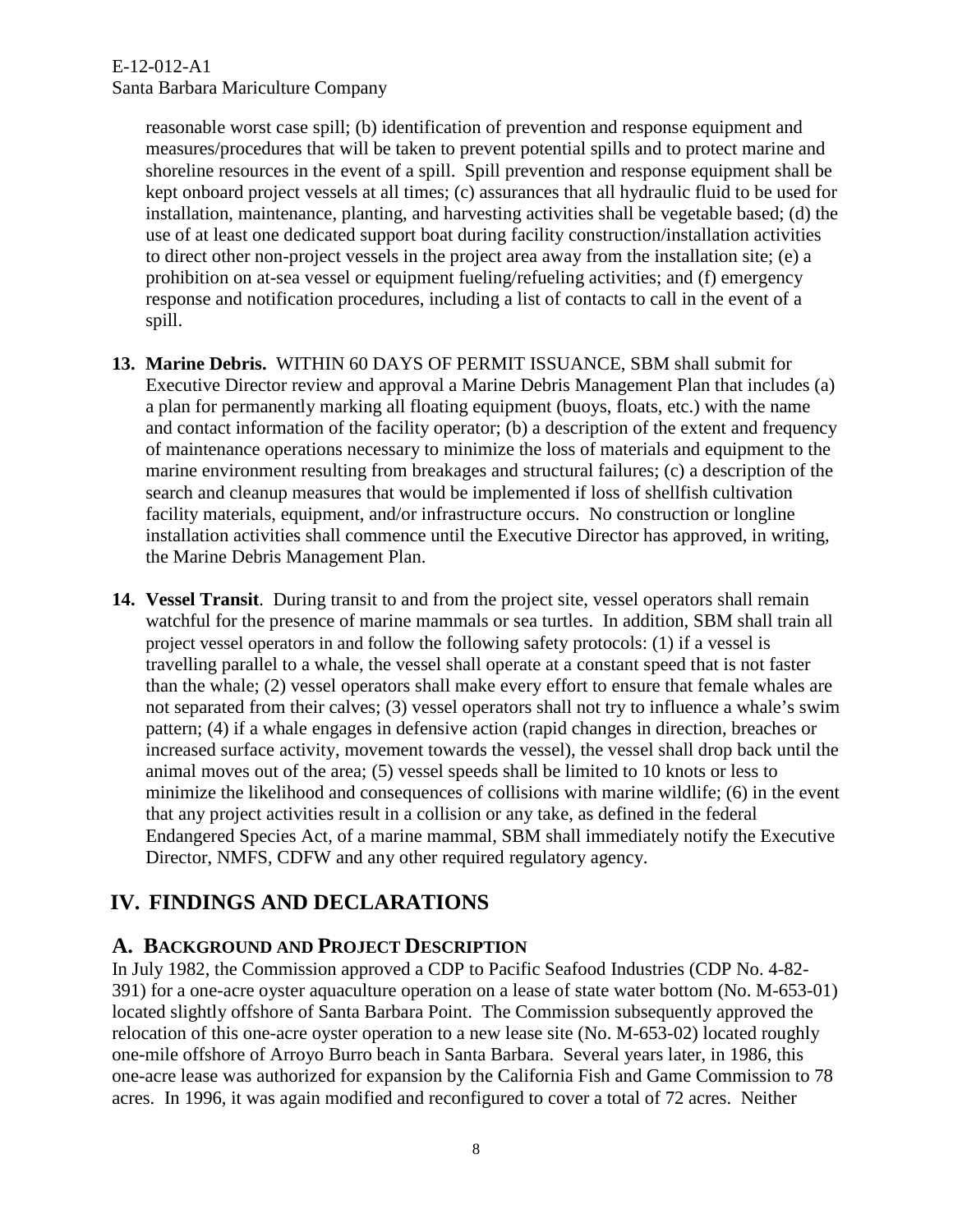expansion nor modification was reviewed or authorized by the Coastal Commission, U.S. Army Corps of Engineers or Regional Water Quality Control Board and Pacific Seafood Industries did not seek an amendment to its CDP to reflect these changes in its operations. During this time, Pacific Seafood Industries also shifted its practices to focus almost exclusively on the cultivation of Mediterranean mussels. This change was also carried out without the benefit of a coastal development permit or permit amendment.

In 2005, the California Fish and Game Commission approved the transfer of the state water bottom lease from Pacific Seafood Industries to the current leaseholder, Santa Barbara Mariculture Company (SBM). SBM has continued to operate the mussel cultivation facility since that time, and it currently covers approximately 26 acres of the 72-acre lease area.

Through this CDP application, Santa Barbara Mariculture Company is requesting after-the-fact authorization for the 26-acre existing shellfish cultivation facility it has operated for the past 13 years on a state water bottom lease (No. M-653-02) approximately ¾ mile offshore of Arroyo Burro Beach Park in Santa Barbara (as shown on the map provided in **[Exhibit 1](https://documents.coastal.ca.gov/reports/2018/7/f11a/f11a-7-2018-exhibits.pdf)**). State Water Bottom Lease No. M-653-02 was recently renewed and reconfigured by the California Fish and Game Commission and the lease term now extends until May 21, 2033. **Special Condition 1** would establish a permit expiration date consistent with this lease term. If this lease term is subsequently extended, the permit could be amended to reflect a new expiration date.

In addition to seeking after-the-fact authorization, SBM also proposes to expand and partially reconfigure its aquaculture facility to cover the entire 72-acre lease area with longlines (as shown in **[Exhibit 2](https://documents.coastal.ca.gov/reports/2018/7/f11a/f11a-7-2018-exhibits.pdf)**). The existing and proposed facility would be used to plant, grow, and harvest Mediterranean mussels (*Mytilus galloprovincialis*) and Pacific oysters (*Magallana gigas*  /*Crassostrea gigas*) 1 using of a system of 700-foot long submerged "longlines" maintained in the water column at a depth of approximately 30-feet through a network of surface and submerged floats and seafloor anchors.

SBM currently operates 12 such longlines and proposes to add another 28 for a total of 40 longlines within its 72-acre lease area. Onto these longlines would be affixed shellfish cultivation structures – large diameter ropes for mussel cultivation and hanging plastic mesh bags, baskets and/or trays for growing oysters. A maximum of one mussel cultivation rope would be installed on each of the 40 proposed longlines. The mussel cultivation ropes are 2,000 –feet long each and would be hung from the longlines with short lengths of rope so they would extend downward in ten-foot long loops at roughly three-foot intervals. Each loop would be held in place and weighted with a small mesh bag of gravel rocks; 4,000 total gravel bags are proposed to be used throughout the facility. Mussels would be seeded onto and grow directly on these cultivation ropes. A figure showing the design of one of the longlines in this cultivation system is provided below along with photographs of mussels being cultivated and oysters being harvested at the facility. For oyster cultivation, SBM proposes to use approximately two-foot

 $\overline{a}$ 

 $<sup>1</sup>$  As a result of recent genetic analysis, the Pacific oyster has been re-classified under a new genus and is now</sup> referred to as *Magallana gigas* (Salvi et al. 2014 and Salvi and Mariottini 2017). However, because this change is so recent and was not done with consensus from the scientific community (for example, see Bayne et al. 2017), the formerly common scientific name for the species, *Crassostrea gigas,* is also used in this report.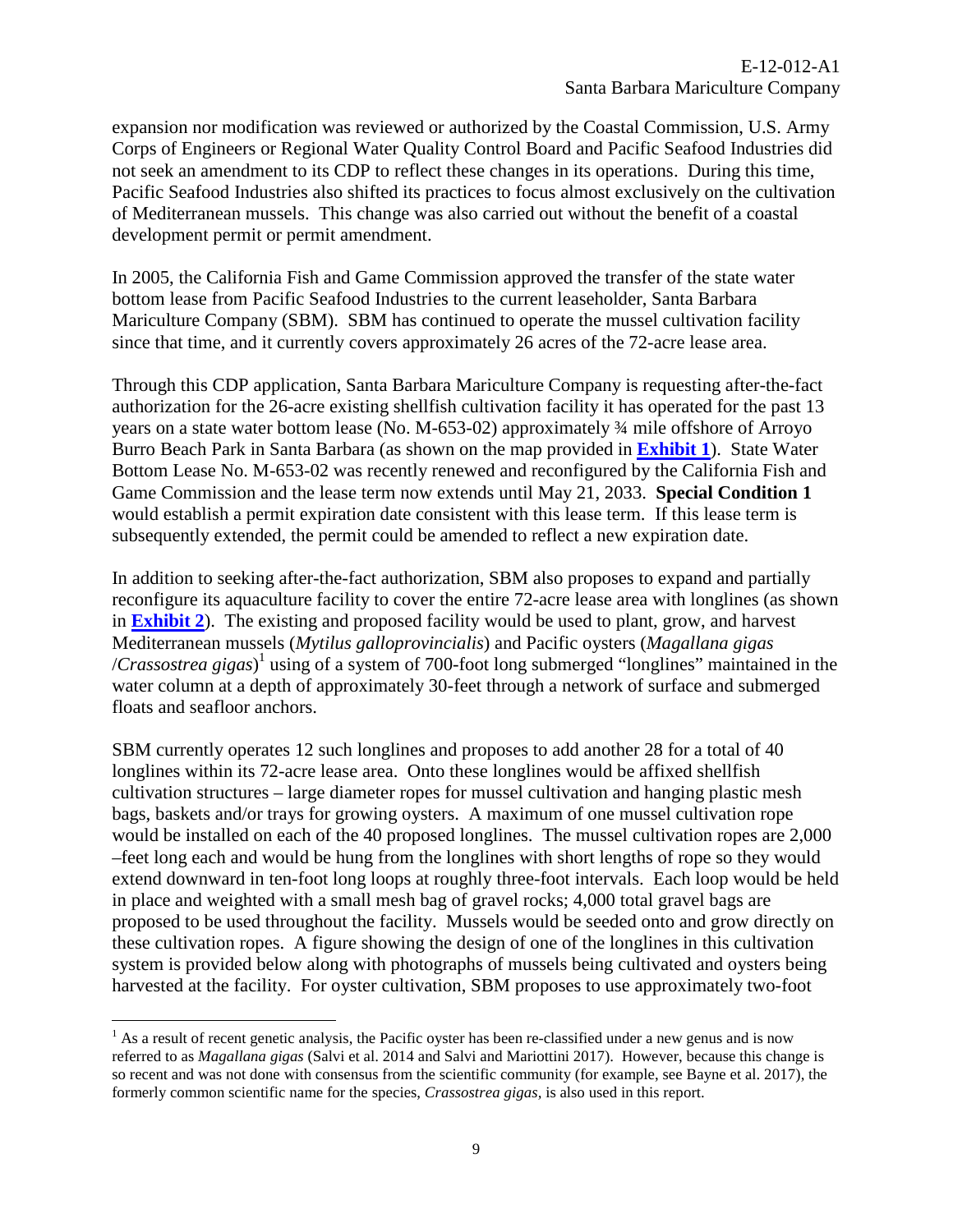wide by five-foot long plastic mesh nets that would hang from the longlines. A maximum of 550 such oyster nets would be used – 50 with narrow mesh for the initial planting of young oysters and 500 with wider mesh for the grow-out of larger oysters. Approximately one to three years after planting, these cultivation structures would be recovered by one of SBM's vessels and the mature shellfish would be brought ashore for commercial sale. SBM anticipates a total annual harvest of 250,000 individual oysters and 400,000-pounds of mussels from the facility.

The surface floats used for the facility would be either 16-inch wide round, hollow, high density plastic floats or 24-inch long by 14-inch wide hollow vinyl floats. A total of approximately 240 such floats would be installed across the 40 proposed longlines and held in place with 25-foot long, half-inch diameter ropes. In addition, approximately 1000 more 16-inch hollow plastic sub-surface floats would also be installed directly on the longlines and held submerged to help the longlines maintain position in the water column. The specific number and configuration of floats would change over time as a result of operational refinements and as the weight of cultivation equipment increases over time as shellfish grow. For marking purposes, SBM proposes to maintain "spar bouys" at each of the four lease corners and a six-foot long radio reflective buoy at the lease's south east corner. The spar buoys would be made up of a seven foot length of PVC pipe extending above the water line and the radio reflective buoy would be nine-inches in diameter and extend three-feet above the water.

To anchor the 12 existing longlines, SBM uses 24 total anchors (one at each end of each longline). Most of the anchors currently in use are one-ton concrete blocks but several longlines are held in place by 220-pound metal fluke anchors that are embedded into the seafloor. Each concrete block is approximately three-feet high, four-feet wide and two-feet long. For the 28 longlines that are proposed to be installed, SBM is proposing to use either metal fluke anchors or 12-foot long helical screw anchors that would be drilled into the seafloor. A total of 56 anchors of either type would be installed (one at each end of each proposed longline) for the new longlines along with as many as 20 more as replacements for the existing concrete block anchors.



*Figure 1 – Mussel Longline Design*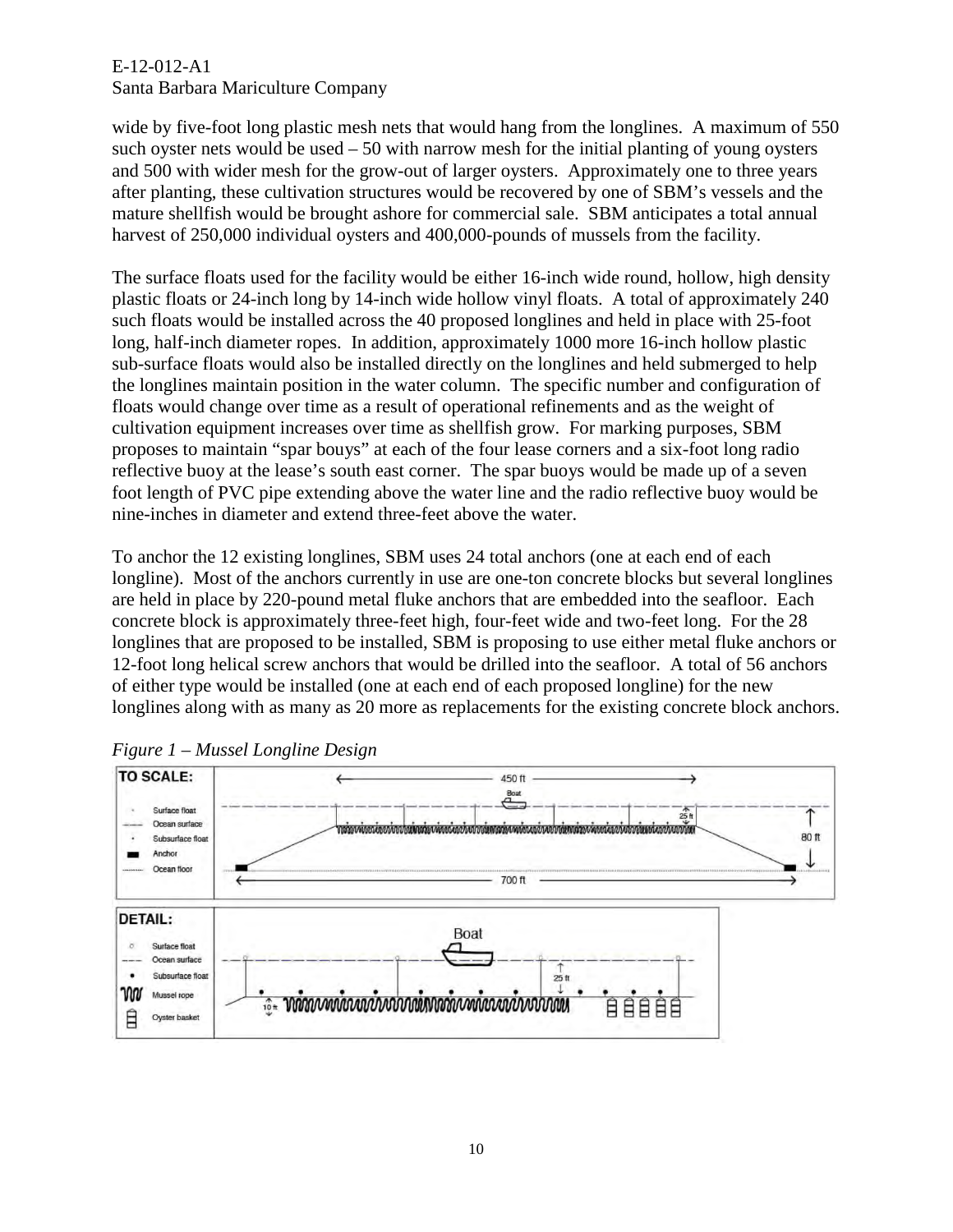

*Figure 2 – Mussel Cultivation Ropes and Oyster Cultivation Bags* 

*Figure 3 – Oyster Harvesting and Project Vessel* 



### **Longline Installation**

To install the 28 proposed longlines and associated buoys and anchors, SBM proposes to primarily use its 35-foot work vessel. For installing lines secured by metal fluke anchors, the anchors, floats and lines would be loaded on the vessel at the Navy Pier in Santa Barbara Harbor and brought to the lease area. Once on-site, the installation location would be determined using the vessel's GPS and the anchor would be released off the side of the vessel with an anchor rode and temporary tether attached. Once on the seafloor, the anchor's tether would be secured on the vessel and it would be positioned and embedded into the sand. The longline would then be attached to the anchor rode and it would be spooled out with attached floats and buoys to the second anchoring site where the process of anchor deployment and positioning would be repeated.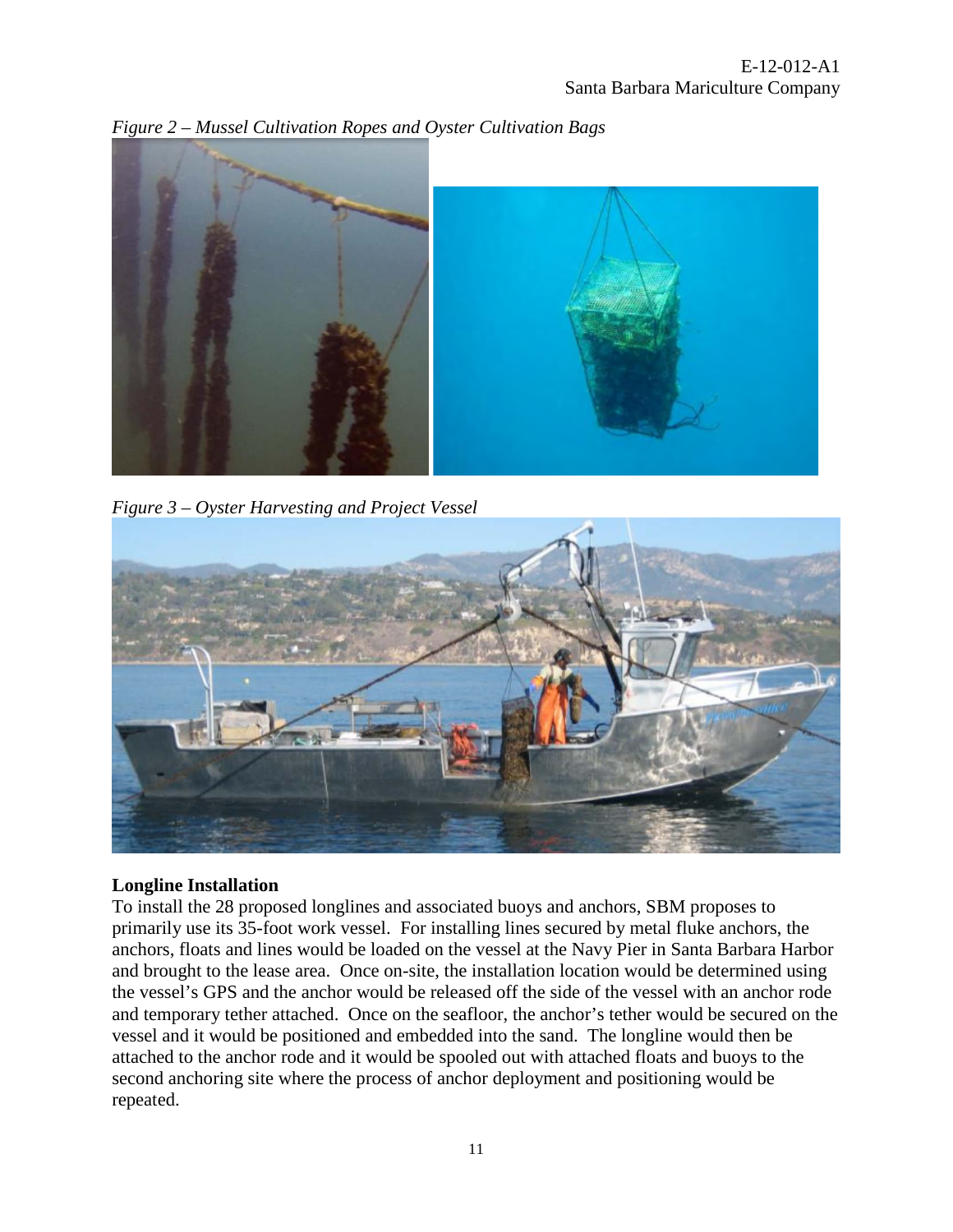For installing helical screw anchors, SBM would contract with a marine construction company that would make use of a construction vessel and hydraulic drill machine. This machine would be temporarily lowered to the seafloor from the construction vessel and used to rotate the screw anchor several feet into the seafloor. Once the anchor is installed, the machine would be lifted back to the vessel and repositioned at the next anchoring site.

Depending on the anchoring method used, installation of each individual longline is anticipated to take between two and eight hours.

### **Operations**

Once the facility is installed, the majority of maintenance and operational activities carried out on it would be vessel-based. Onshore operations would be limited to administrative work based out of existing office facilities, the loading of mussel and oyster seed, and the offloading and transport of harvested shellfish to an existing processing facility located in Santa Barbara. Storage of purchased and imported shellfish seed (purchased from a CDFW-approved shellfish hatchery) would occur at SBM's onshore base of operations and the landing and offloading of harvested shellfish would occur at Santa Barbara Harbor.

To support its offshore operations, SBM would make use of two 35-foot long outboard motor powered vessels to transport personnel, equipment, and shellfish product between the offshore facility and Santa Barbara Harbor and to support planting and harvest activities. As shown in the image above, each of SBM's vessels are equipped with a hydraulic "arm" that can be used to raise and lower the submerged longlines so that the attached shellfish cultivation equipment can be added, inspected or removed. All vessel fueling would occur at the fuel dock in Santa Barbara Harbor.

In general, maintenance and operational activities at the offshore facility would require up to two boats visits five days per week year-round for approximately eight hours a day, including travel time to the lease. The vessels would journey from berths at Navy Pier in Santa Barbara Harbor, approximately 4.5 miles away.

Operations at the shellfish cultivation facility would include shellfish planting and harvest as well as equipment and gear inspections and maintenance. Maintenance and inspections on the longlines are proposed to be carried out on a monthly basis while the lines are lifted out of the water to allow additional buoys to be installed (as the size and weight of the cultivated shellfish increase, additional floats would be added to maintain the longline's position in the water column). Inspections of the anchor ropes, anchors, and connecting tackle are proposed to be carried out every five years with a light and video equipped remotely operated vehicle (ROV).

Planting and harvest activities for the oyster nets would begin when each of the 50 proposed small mesh nets are filled with small seed oysters and then re-attached to the longline ropes and placed in the ocean (as shown in **[Exhibit 3](https://documents.coastal.ca.gov/reports/2018/7/f11a/f11a-7-2018-exhibits.pdf)** and Figures 1 and 2 above). These nets would then be recovered from the water every three months so that dead and especially slow growing oysters can be removed and the rest can be sorted by size and returned to the water until harvest. Oyster harvest activities would be carried out from 12 to 18 months after initial planting and are expected to yield a total of approximately 250,000 individual market-sized oysters per year.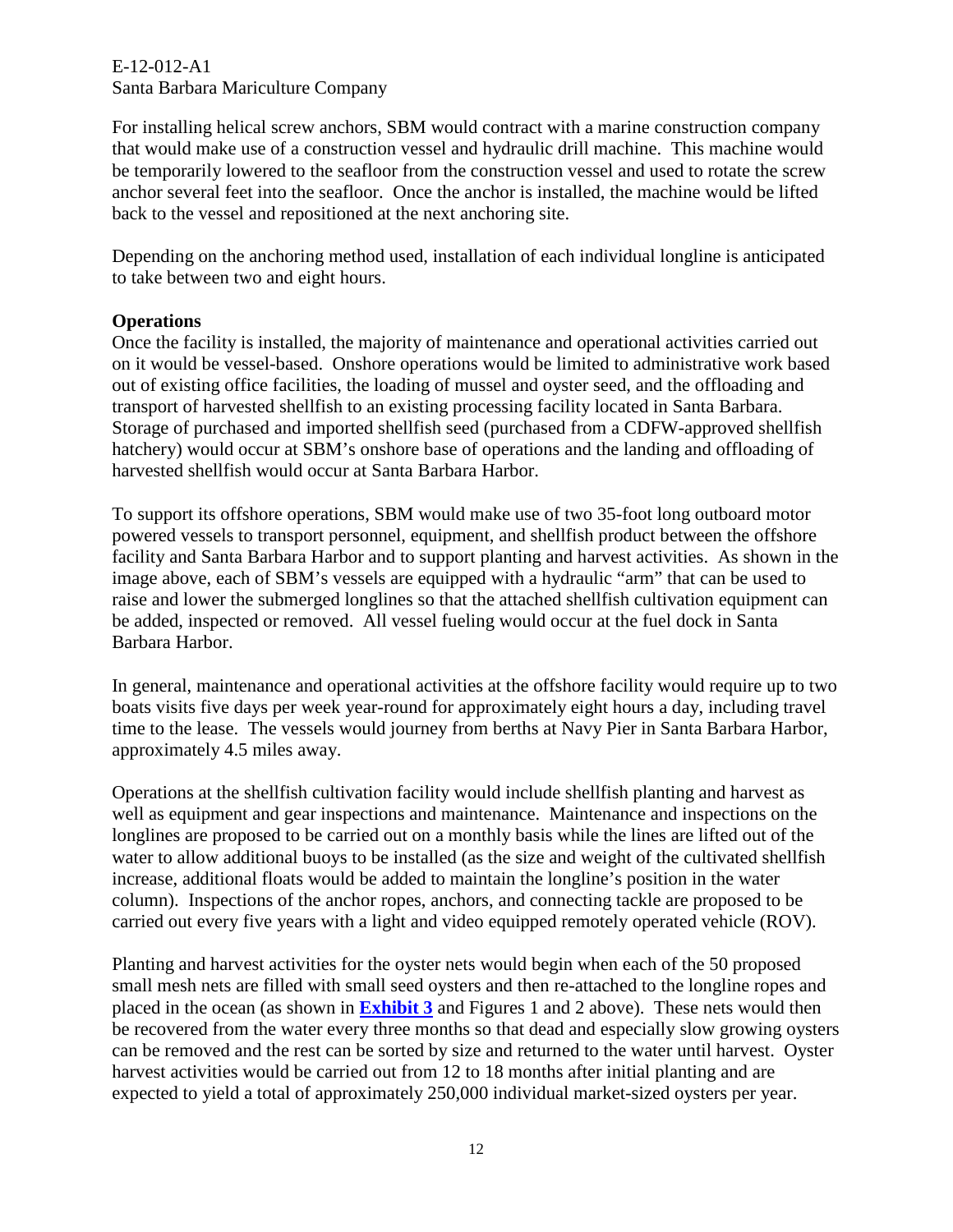Mussel cultivation would rely on a two-phase system using seed ropes and mussel grow-out ropes. To each of the 40 longlines would be attached up to ten 10-foot long by 2.5-inch diameter seed ropes. Attached to the hanging seed rope would be tens of thousands of small seed mussels. A cotton tube with narrow mesh would be rolled over the seed lines to help hold the mussels in place until they attach to the seed rope. The cotton mesh is expected to deteriorate after three weeks and leave the mussels behind in a symmetrical array along the rope surface. After three months of growth, the seed ropes would be hauled onto the work boat, stripped of mussels, and brought ashore for re-seeding. The mussels stripped from the seed rope would be collected and loaded into a socking machine on the work boat. This machine would place the mussels along a continuous two and a half-inch diameter by 2,000-foot long cultivation rope and wrap them in place with cotton mesh socking material. The continuous rope would then be draped under the longline in loop fashion as shown in **[Exhibit 3](https://documents.coastal.ca.gov/reports/2018/7/f11a/f11a-7-2018-exhibits.pdf)** and Figures 1 and 2 above. Each loop would extend approximately 10-feet below the longline and would be attached to the longline with a small nylon line. After approximately eight months, the continuous mussel rope would be recovered by the work boat and all mussels on it would be removed and harvested for transport to shore and sale. In total, each of the 40 longlines would produce an estimated 10,000 pounds of mussels at harvest.

## <span id="page-12-0"></span>**B. OTHER AGENCY APPROVALS AND CONSULTATIONS**

#### **California Fish and Game Commission**

The California Fish and Game Commission (FGC) has a wide range of responsibilities, including authority for leasing state tidelands for shellfish cultivation. In 1984, FGC issued a one-acre lease (No. M-653-02) in the project vicinity to Mr. Jeffrey Young, owner of Pacific Seafood Industries.<sup>2</sup> In 1986, FGC approved the expansion of this lease to cover 78-acres and then later amended it again to cover 72-acres in a slightly different location. In 2005, FGC approved the transfer of this lease from Mr. Jeffrey Young to Bernard Friedman of Santa Barbara Mariculture Company, the current leaseholder of state water bottom lease no. M-653-02. In April of 2018, FGC approved the reconfiguration of this 72-acre lease and its renewal for approximately 15 years. FGC was the lead agency on the preparation of a Mitigated Negative Declaration for this action. Coastal Commission staff coordinated with FGC on the development of this document, reviewed drafts and provided several rounds of comments, most recently through a comment letter dated February 8, 2018.

### **California Department of Fish and Wildlife**

In addition to providing staff support for FGC, the California Department of Fish and Wildlife (CDFW) is also responsible for ensuring that those cultivating shellfish within the state's marine waters have a valid aquaculture registration and adhere to the CDFW's biosecurity regulations to prevent the release or spread of parasites, diseases or invasive species associated with shellfish cultivation. Santa Barbara Mariculture Company (SBM) has maintained a valid aquaculture registration with CDFW since beginning its shellfish aquaculture operations.

 $\overline{a}$  $2^2$  The Coastal Commission approved a CDP for this one-acre shellfish cultivation operation in 1984, CDP No. 4-84-222. No CDPs, CDP amendments, or transfers were applied for or issued for the subsequent expansion, modification, and transfer of the lease and shellfish cultivation operation.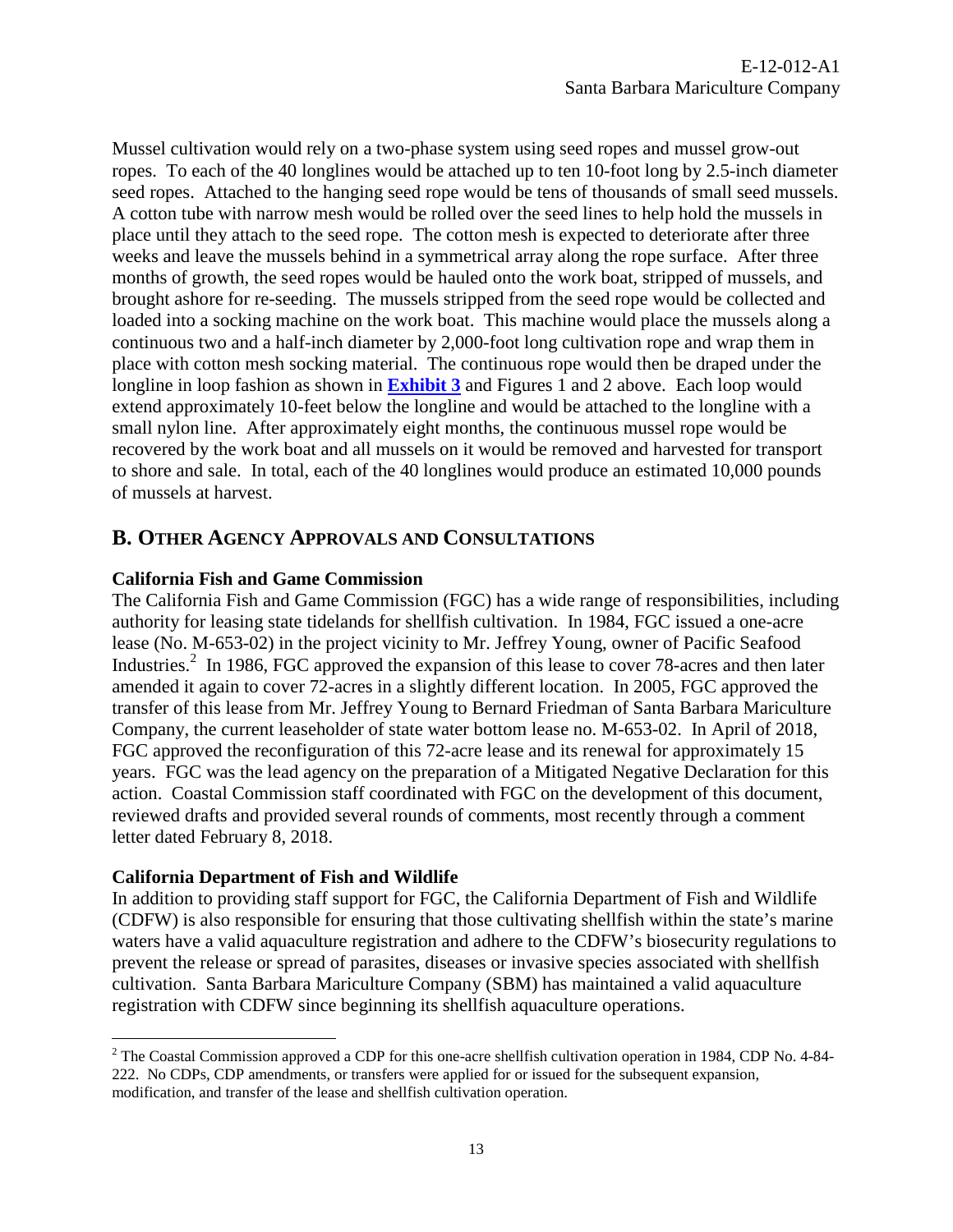### **U.S. Army Corps of Engineers**

The U.S. Army Corps of Engineers (ACOE) has regulatory authority over the proposed project under Section 404 of the Clean Water Act of 1972 and Section 10 of the Rivers and Harbors Act of 1899 (*33 U.S.C. 1344*). SBM has been operating since it began in 2005 without a permit or other authorization from ACOE but is currently seeking such authorization to continue and expand its operations. **Special Condition 2** would require SBM to provide the Executive Director with evidence that this authorization has been granted prior to expanding its existing aquaculture facility.

Pursuant to Section 307(c)(3)(A) of the Coastal Zone Management Act (CZMA) the Corps cannot issue an individual permit to SBM until the Commission either concurs or is conclusively presumed to concur in a federal consistency certification. Commission approval of this CDP application would constitute concurrence under the CZMA.

#### **Regional Water Quality Control Board**

Projects involving discharges of dredged or fill material to waters of the United States that require ACOE permits under Clean Water Act Section 404 are also required to obtain authorization from the Regional Water Quality Control Board under Clean Water Act Section 401. SBM has indicated to Commission staff that it is in the process of developing and submitting an application for a 401 certification to the Central Coast Regional Water Quality Control Board. **Special Condition 2** would require SBM to provide the Executive Director with evidence that this certification has been granted prior to expanding its existing aquaculture facility.

#### **National Marine Fisheries Service**

The National Marine Fisheries Service (NMFS) has responsibilities over the proposed project under the Marine Mammal Protection Act (MMPA), the Magnuson-Stevens Fisheries Conservation and Management Act (MSA), the Endangered Species Act (ESA), and the Fish and Wildlife Coordination Act. NMFS will be coordinating its review of the proposed project with the U.S. Army Corps of Engineers and providing recommendations.

## <span id="page-13-0"></span>**C. PLACEMENT OF FILL IN MARINE WATERS**

Section 30233(a) of the Coastal Act states in part:

*The diking, filling, or dredging of open coastal waters, wetlands, estuaries, and lakes shall be permitted in accordance with other applicable provisions of this division where there is no feasible less environmentally damaging alternative, and where feasible mitigation measures have been provided to minimize adverse environmental effects, and shall be limited to the following:* 

- *(1) New or expanded port, energy, and coastal-dependent industrial facilities, including commercial fishing facilities.*
- *(2) Maintaining existing, or restoring previously dredged depths on existing navigational channels, turning basins, vessel berthing and mooring areas, and boat launching ramps.*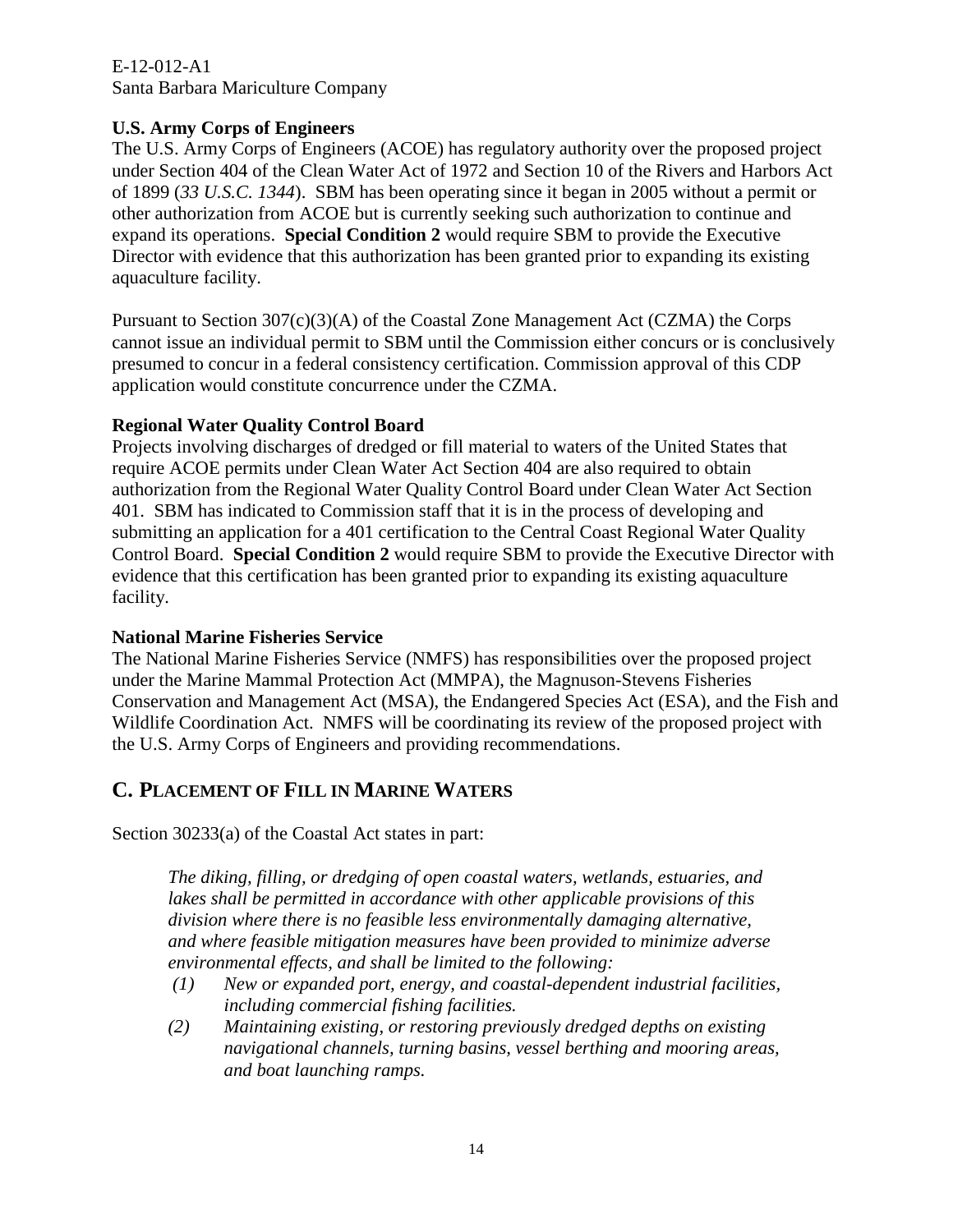- *(3) In open coastal waters, other than wetlands, including streams, estuaries, and lakes, new or expanded boating facilities and the placement of structural pilings for public recreational piers that provide public access and recreational opportunities.*
- *(4) Incidental public service purposes, including but not limited to, burying cables and pipes or inspection of piers and maintenance of existing intake and outfall lines.*
- *(5) Mineral extraction, including sand for restoring beaches, except in environmentally sensitive areas.*
- *(6) Restoration purposes.*
- *(7) Nature study, aquaculture, or similar resource dependent activities.*

The proposed installation of 80 anchoring devices on the seafloor constitutes the placement of fill in open coastal waters. Coastal Act Section 30233(a) restricts the Coastal Commission from authorizing a project that includes fill of open coastal waters unless it meets three tests. The first test requires that the proposed activity must fit into one of seven categories of uses enumerated in Coastal Act Section 30233(a). The second test requires that there be no feasible less environmentally damaging alternative. The third test mandates that feasible mitigation measures be provided to minimize the project's adverse environmental effects.

#### **Allowable Use Test**

One of the seven allowable uses of fill is aquaculture (Section  $30233(a)(7)$ ). Because the proposed anchoring devices would support a shellfish aquaculture facility, the Commission finds that the proposed project meets the allowable use test of Coastal Act Section 30233(a).

#### **Alternatives**

The Commission must further find that there is no feasible less environmentally damaging alternative to the proposed placement of fill in open coastal waters. No known project alternatives would meet the objective of the proposed project – to install and operate an open ocean shellfish aquaculture facility – without the placement of at least some fill material in open coastal waters.

Commission staff therefore evaluated several alternative anchoring systems that would require differing amounts of fill. These anchoring systems included weighted mooring blocks, metal fluke anchors (such as Jeyco "Stingray" anchors), and helical screw anchors. These three systems represent a range of seafloor footprint areas – with concrete blocks taking up the most area (roughly eight-square feet each), helical screw anchors taking up the least (several square inches) and fluke anchors falling in between (two- or three-square feet once embedded).

However, installation of the helical screw anchor system can be significantly more expensive than other systems. It would involve the use of a specialized hydraulic-powered underwater drill machine, as well as a specially-equipped construction vessel to lower the drill to the seafloor and retrieve it. While SBM has proposed to use these anchors for the 28 new longlines and as replacements for the existing concrete block anchors, it has also stated that this would be dependent on cost, and that metal fluke anchors may be used for some or all of the new and replacement anchors if the installation cost of screw anchors is prohibitive. While screw anchors would result in less fill than fluke anchors, because both are proposed to be installed within the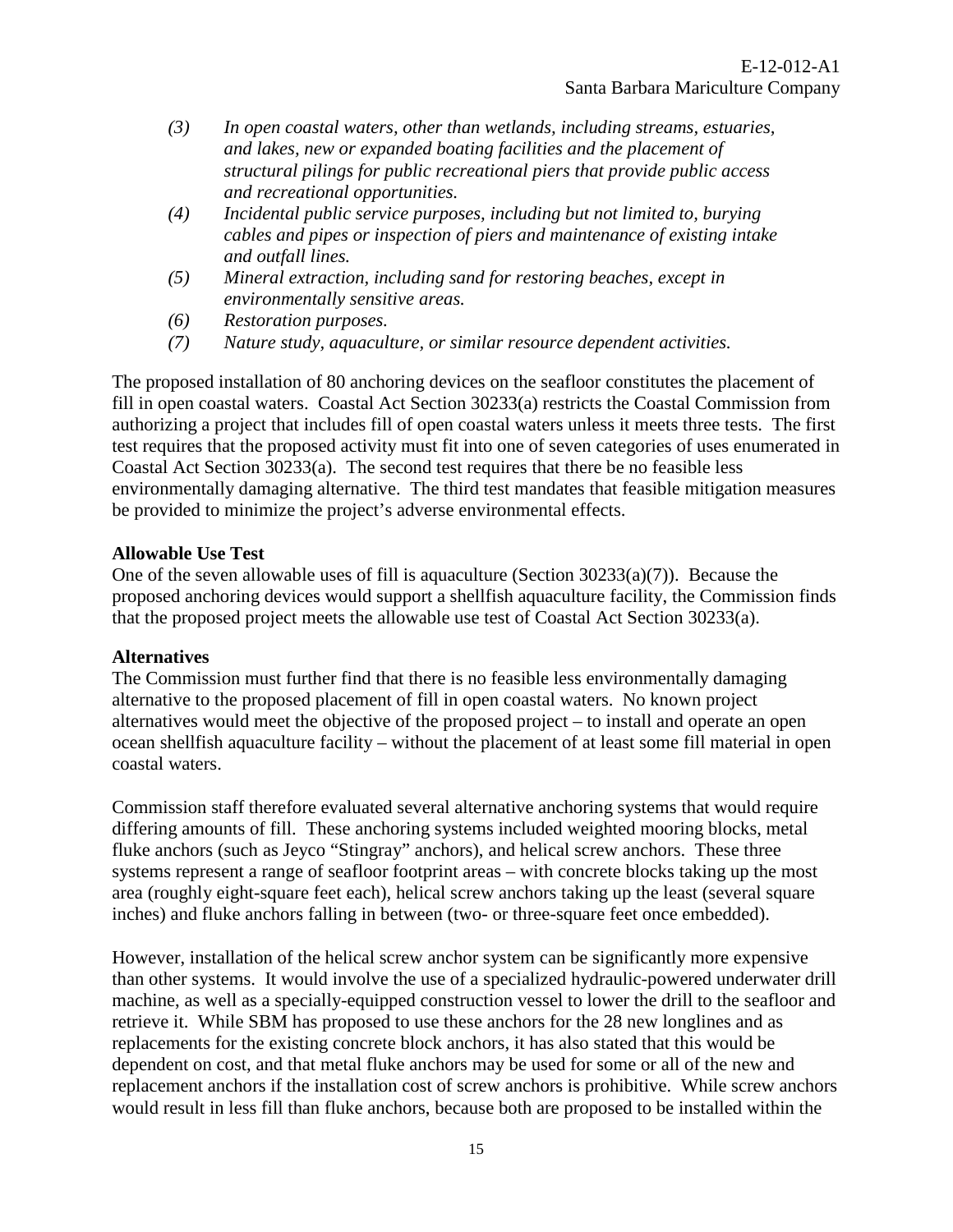same areas of soft substrate seafloor that are not known to support sensitive species or habitats, neither type of anchor is expected to have a significant adverse impact.

Therefore, the Commission finds that the second test of Coastal Act Section 30233(a) has been met.

#### **Mitigation**

The final requirement of Coastal Act Section 30233(a) is that filling of coastal waters may be permitted if feasible mitigation measures have been provided to minimize any adverse environmental effects associated with that fill. As discussed above, due to the small footprint of the proposed anchors, the absence of sensitive habitat within their installation sites, the ability of soft substrate benthic organisms to quickly recover from small disturbance events (such as anchor installation), and the regional abundance of soft substrate habitat similar to that at the installation sites, the fill associated with the proposed anchors would not result in significant adverse environmental effects. As such, mitigation for this fill is not necessary.

However, as discussed further in the following sections of this report, other aspects of the project – including equipment operation and installation activities associated with anchor placement – do have the potential to result in adverse environmental effects. Accordingly, the Commission has identified feasible mitigation measures that will minimize those adverse environmental effects associated with the placement of fill. For example, the section below on Oil Spills includes a discussion of adverse impacts associated with the potential release of hazardous materials from hydraulically powered equipment such as that proposed to be used to install the anchoring systems and describes measures to minimize that risk. These include the requirement in **Special Condition 12** that SBM develop and submit for review and approval a Spill Prevention and Response Plan that ensures that adequate spill prevention measures are taken and response capability is provided during activities that may result in a spill. In addition, **Special Condition 7** would require the use of a qualified marine wildlife observer during anchor installation that has the authority to halt operations if marine wildlife is observed or anticipated to be near a work area and installation activities have the potential to result in injury or entanglement of marine wildlife. This requirement would minimize the risk to marine wildlife associate with the proposed anchor installation activities. Further, **Special Conditions 8 and 13** would require the development and implementation of a Marine Debris Management Plan as well as annual maintenance inspections of the anchors and associated attachment lines, and require that any maintenance issues identified during annual surveys, including broken, worn, or especially fatigued materials, are remedied immediately. These requirements would help ensure that the anchors remain functional - thereby minimize the potential release of marine debris from a structural collapse or degradation of the aquaculture facility – and that any fishing equipment or other debris that accumulates on the facility is properly removed and disposed of on land. These measures would further minimize the facility's potential to entangle or injure marine wildlife. Finally, **Special Condition 1** would require that at the termination of the permit term, SBM submits a CDP application for the timely recovery and full removal of all project structures, anchors, and materials. This would also minimize potential adverse environmental effects associated with the proposed anchors by helping ensure that eventually they are carefully and completely removed and do not become obstacles capable of snagging and accumulating fishing equipment and other gear that would pose a risk to marine life.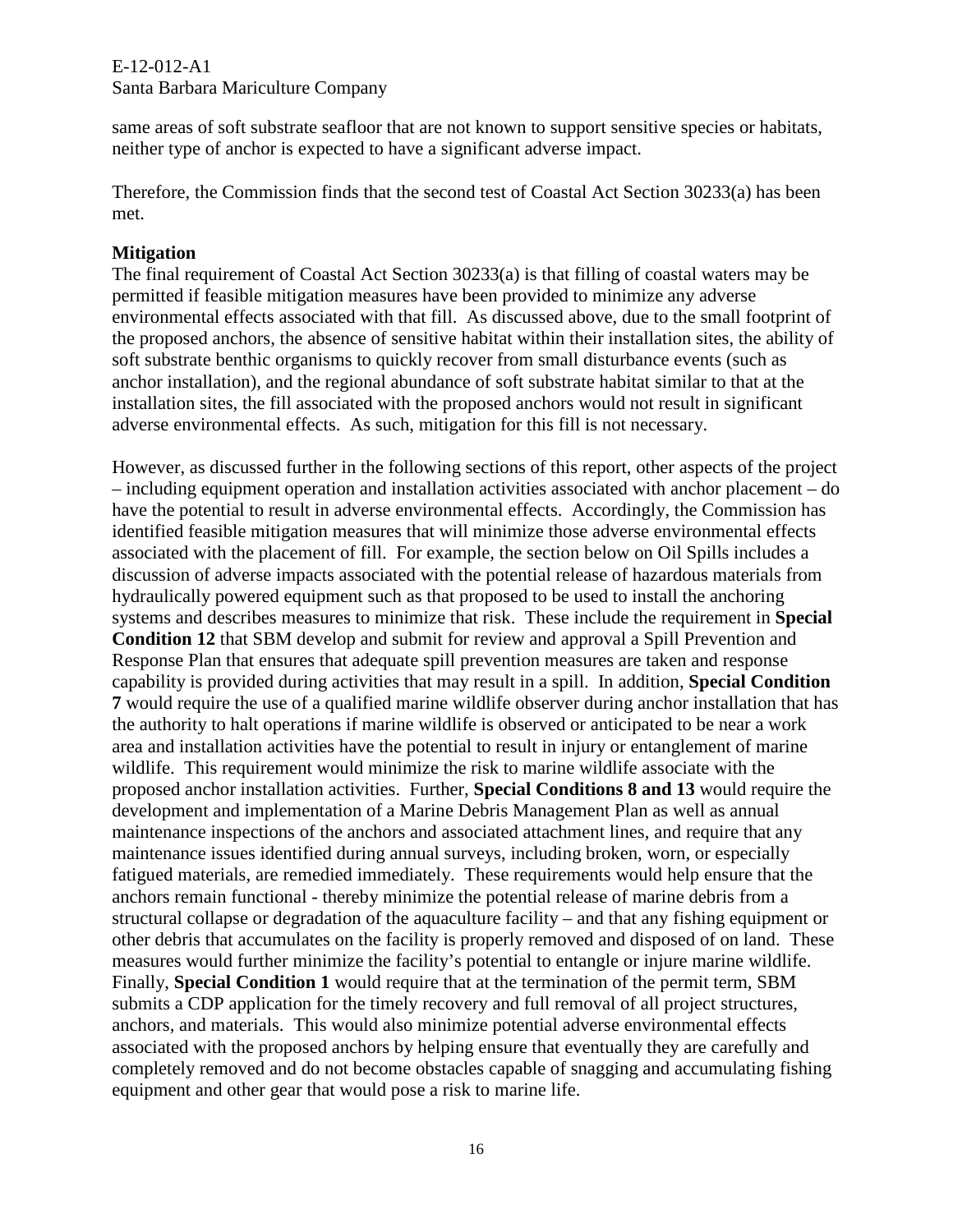The Commission finds that with the addition of **Special Conditions 1, 7, 8, 12 and 13**, feasible mitigation measures have been provided to minimize any adverse effects of fill, and, therefore, that the third and final test of Coastal Act Section 30233(a) has been met.

## <span id="page-16-0"></span>**D. MARINE RESOURCES**

Section 30230 of the Coastal Act states:

*Marine resources shall be maintained, enhanced, and where feasible, restored. Special protection shall be given to areas and species of special biological or economic significance. Uses of the marine environment shall be carried out in a manner that will sustain the biological productivity of coastal waters and that will maintain healthy populations of all species of marine organisms adequate for long-term commercial, recreational, scientific, and educational purposes.* 

#### Section 30231 of the Coastal Act states:

*The biological productivity and the quality of coastal waters, streams, wetlands, estuaries, and lakes appropriate to maintain optimum populations of marine organisms and for the protection of human health shall be maintained and, where feasible, restored through, among other means, minimizing adverse effects of waste water discharges and entrainment, controlling runoff, preventing depletion of ground water supplies and substantial interference with surface water flow, encouraging waste water reclamation, maintaining natural vegetation buffer areas that protect riparian habitats, and minimizing alteration of natural streams.* 

Placement and operation of the proposed shellfish aquaculture facility have the potential to affect marine species, habitats, and biological productivity through disturbance, loss, and alteration of benthic habitat; deposition of organic materials; disturbance and entanglement of marine wildlife; release of marine debris; attraction and growth of invasive fouling organisms; release of reproductive materials from non-native species; and collision of project vessels with marine mammals or sea turtles.

#### **Non-Native Species**

The proposed project has the potential to adversely affect native species, habitats and marine biological productivity through the introduction and spread of non-native marine species. These effects may come from two primary sources  $- (1)$  planting and cultivation of non-native Pacific oysters and Mediterranean mussels and (2) attraction and spread of non-native fouling organisms on the facility's submerged infrastructure and equipment.

#### *Pacific oysters*

At full build-out and maximum capacity, SBM anticipates growing an annual crop of approximately 250,000 adult Pacific oysters. These oysters would be grown in submerged mesh bags attached to the facility's longlines where ocean water would freely pass through them. The oysters would be grown from "seed" – tiny immature oysters attached to small fragments of ground shell – and after 12 to 24 months would be harvested as mature reproductively viable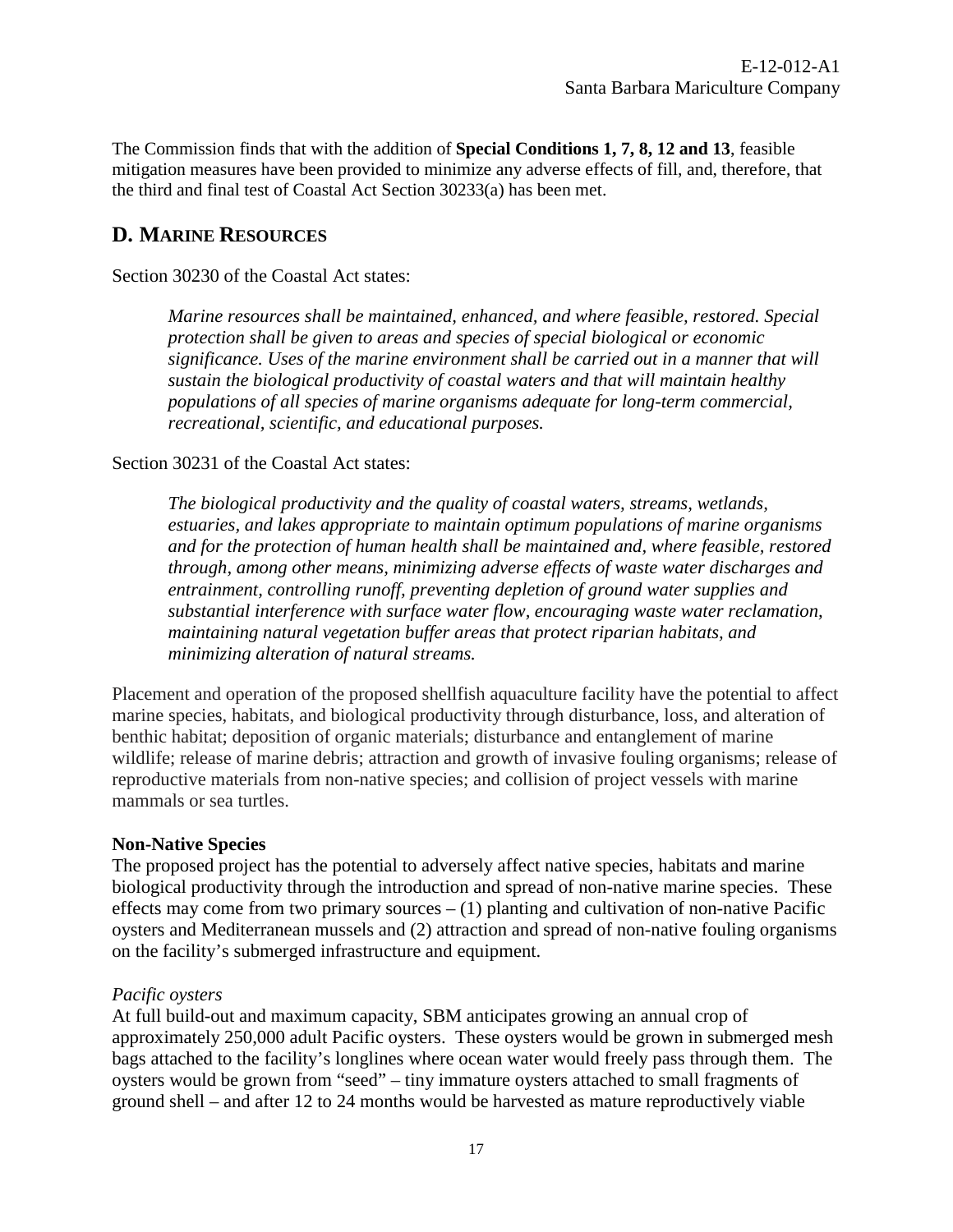adults. Pacific oysters are native to East Asia and have been translocated around the world for aquaculture. The species is included on the California Department of Fish and Wildlife (CDFW) and California Fish and Game Commission "List of Approved Plants and Animals That May be Propagated by Registered Aquaculturists" in the state.

As discussed extensively in the Commission's Adopted Findings for CDP No. 9-14-0489 (USC-Wrigley, Oyster Research), in addition to being one of California and the world's most popular shellfish species for aquaculture, the Pacific oyster is known to escape cultivation and develop wild populations outside of its native region that can significantly alter marine habitats and communities of native species. Contributing to its ability to escape cultivation are the Pacific oyster's abilities to change gender to optimize reproductive potential and to reproduce through "broadcast spawning" events in which each female oyster can release 50-200 million eggs into the water column where they trigger surrounding oysters to release their own reproductive material. Once fertilized, oyster eggs then drift on the currents for up to several weeks as they develop into free swimming larvae and then settle out on suitable hard surfaces.

Although incidents of Pacific oysters becoming established within new ecosystems have most extensively been documented outside of California - for example, the Pacific oyster has established permanent and self-sustaining wild populations on five continents (e.g., Ruesink et al. 2005; Carrasco and Barón 2010) – naturalized populations of Pacific oysters also now appear to be present at a number of locations within the state, particularly in southern California. Research and biological survey work carried out in recent years has shown that Pacific oysters can be found on Catalina Island and from Los Angeles Harbor south to the Tijuana River Estuary (Grosholz et al. 2012, 2015; Crooks et al. 2015; Merkel and Associates 2015). Other research indicates that prior to the past several years, this conspicuous species of shellfish had never before been recorded in such abundance in these locations (Carlton 1979, Cohen 2008, Crooks et al. 2015, Zacherl 2015, Novoa et al. 2016). As noted by Crooks et al. (2015), this is remarkable, in part, because there have been a number of historical attempts to intentionally introduce Pacific oysters to the region that have failed:

*Even with this widespread import, persistent populations of Pacific oysters were not reported in California throughout the 19th and 20th centuries, although many oyster associates did successfully invade (Carlton 1979, Grosholz et al. 2012). Occasional instances of wild Pacific oysters were reported, including one specimen found in Mission Bay, San Diego (as Ostrea laperousi, noted as "introduced - large 4 to 5 inch specimen" [Wilson 1943]) and a small number in Newport Bay in the 1940s (Carlton 1979). Starting in the year 2000, new incidences of Pacific oysters in southern California began to be reported. Cohen et al. (2005) found Pacific oysters in Los Angeles Harbor in 2000, and LaGrange (2002) reported them from San Diego Bay soon thereafter. This was coupled with other reliable sightings from San Diego Bay and Mission Bay in the early 2000s (C. Gramlich, San Diego State University, personal communication, 2006).* 

*In 2005, we noted the presence of Pacific oysters within Mission Bay, the Tijuana River Estuary, and Oceanside Harbor (Figure 1). Since that time, we have found non-native Pacific oysters in virtually every suitable system in San Diego County, including Oceanside Harbor; Agua Hedionda, Batiquitos, San Elijo, San Dieguito, and Los Peñasquitos*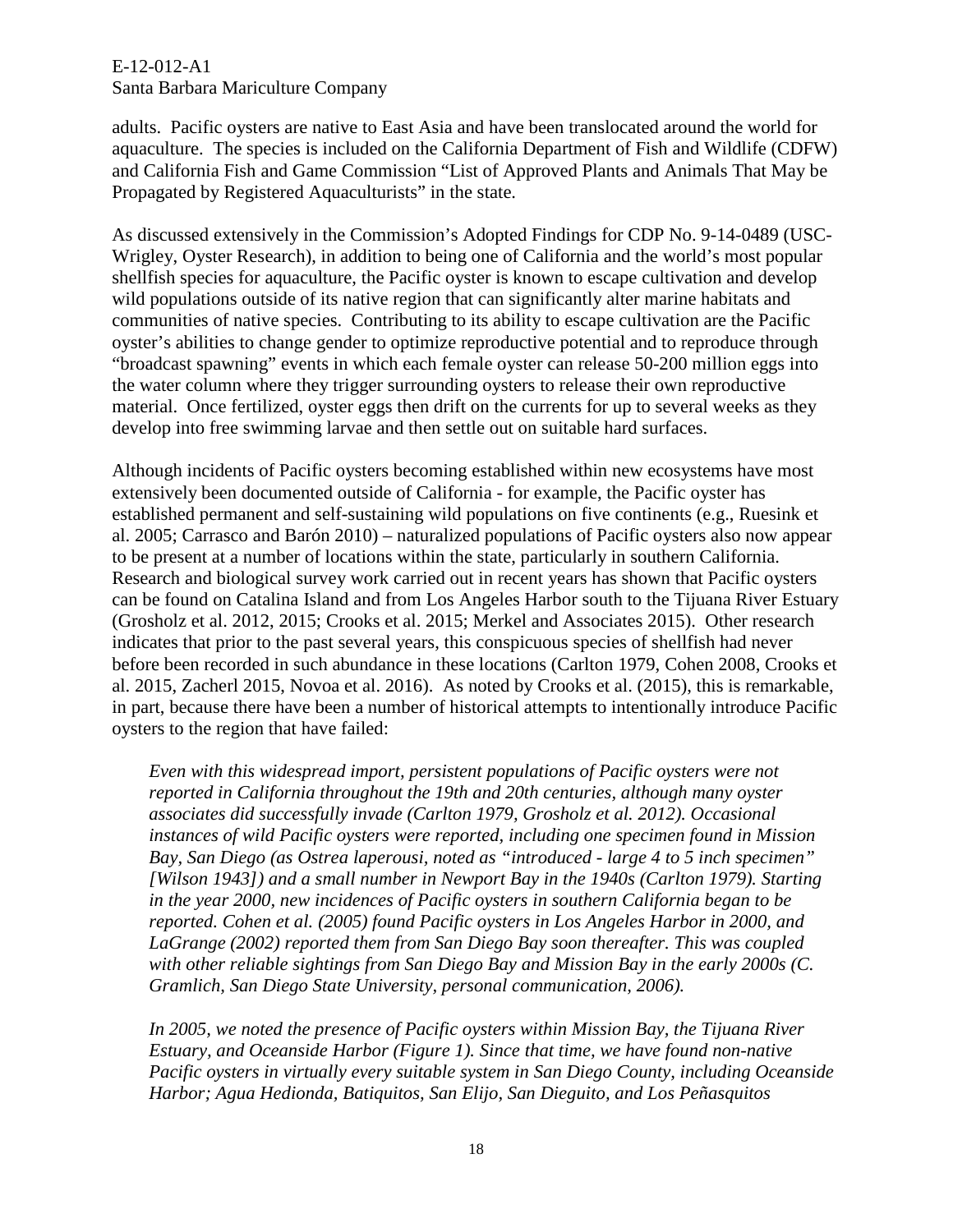*lagoons; Mission Bay; the San Diego River flood control channel; San Diego Bay; and the Tijuana River Estuary (Figure 1, Figure 2). Individuals range in size from recruits to specimens reaching 300 mm in length, with instances of multiple year classes present at a given time.*

This emerging trend has triggered discussions among the scientific and natural resource management communities about possible sources and contributing factors. Several of these factors are discussed by Cohen (2006) in his memo describing a similar recent appearance of Pacific oysters in San Francisco Bay and the resulting efforts to survey and remove them:

*Although C. gigas has been grown commercially in central California since 1928, with many millions of oysters reared through maturity and apparently releasing spawn into the environment, there are records over that period of only a few dozen oysters settling as a result (Carlton 1979). However, we have now collected over 260 C. gigas (estimated to be a fraction of the population in the* [San Francisco] *Bay), indicating a rate of settlement that is orders of magnitude greater than observed in the region over the previous 78 years, and in a bay where the oyster has not been grown commercially in recent years. The reason for the enhanced settlement is not known. The oysters might be a genetically distinct strain from previously cultured C. gigas; or environmental conditions may have changed in a way that makes it easier for the oysters to settle (for example, higher phytoplankton concentrations have been reported in the South Bay in recent years— Cloern et al. 2006). In recent years there have also been reports or records of a few populations of settled C. gigas in other parts of California (southern California and Humboldt Bay), where settlement was previously unknown or extremely rare, so it's possible that the recent settlement in San Francisco Bay is part of a broader phenomenon.* 

While the reasons continue to remain unknown for this recent trend of Pacific oysters establishing in California in numbers and locations not previously documented, if it is a lasting change due to a persistent shift in ocean or environmental conditions, it may have significant and lasting consequences. This is largely because the current pattern of Pacific oysters appearing in small numbers and low densities within southern California may shift to a pattern of increasing abundance and more widespread distribution – particularly because of the apparent abundance of suitable habitat. This possibility is described by the California Department of Fish and Wildlife in its California Non-native Estuarine and Marine Organisms  $(Cal-NEMO)^3$  database, as it summarizes a typical pattern of spread of Pacific oyster into new locations:

*In introduced locations, C. gigas often starts by being confined to culture areas, with only sporadic and limited reproduction, but later becomes a major biomass component and ecosystem engineer. This process, which has taken 3-10 decades, has occurred in British Columbia, Washington, the North Sea, the Atlantic coast of Patagonia, Hawaii, and Australia. In some cases, C. gigas poses risks to native oyster populations, including competition, hybridization, and introductions of associated organisms (e.g. parasites, fouling species and oyster predators).* 

 $\overline{a}$ 

<sup>3</sup> Fofonoff, P.W., Ruiz, G.M., Steves, B, and Carlton, J.T. (2003). California Non-native Estuarine and Marine Organisms (Cal-NEMO) System. [http://invasions.si.edu/nemesis/.](http://invasions.si.edu/nemesis/) Accessed on June 18, 2018. Hereafter referenced as "Cal-NEMO".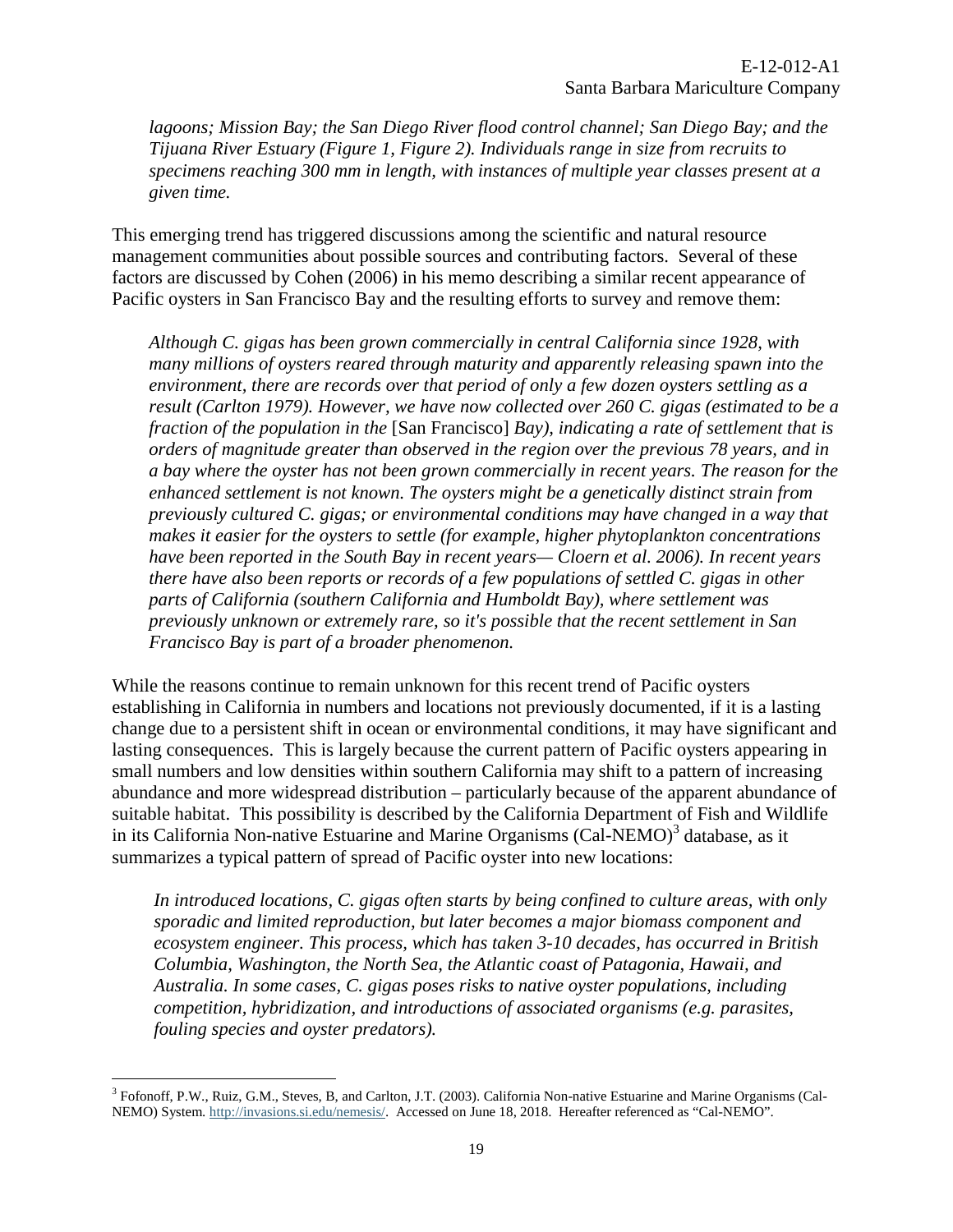As it is unknown what is driving the trend of increasing Pacific oyster establishment seen in recent years, it is also unknown what may trigger the sharp increase in abundance that has been observed in other locations around the world with this species and when that event may be triggered. Based on available research and biological survey reports<sup>4</sup>, however, the recently observed trend in southern California appears to be continuing and may be increasing. As such, intentional and continuous introduction and cultivation of Pacific oysters within southern California should be closely examined.

In southern California, adult Pacific oysters are currently being intentionally cultivated in only four locations – as part of the Santa Barbara Mariculture project described in this report, at the Carlsbad Aquafarm shellfish aquaculture facility that will be before the Commission later this year, as part of the KZO Seafarms operation in federal waters off of Long Beach (authorized by the Commission in 2014 through Consistency Certification No. CC-035-12), and as part of a small-scale, four-year research effort on oyster reproduction by the USC Wrigley Institute for Environmental Studies in Catalina Harbor (authorized by the Commission in 2015 through CDP No. 9-14-0489).

In approving the USC Wrigley Institute project several years ago, the Commission required USC to carry out annual monitoring efforts throughout the harbor to find and remove Pacific oysters and to ensure that new settlement and expansion of wild Pacific oyster populations does not occur. If the annual monitoring does document new oyster settlement, USC is required to apply for a CDP amendment within 30 days to address the issue or to suspend cultivation of mature Pacific oysters.

This approach was developed because the success of the USC research project relied on cultivation of reproductively viable Pacific oysters and because the small numbers of oysters it was proposing to cultivate and environmental conditions in Catalina Harbor were found unlikely to support successful spawning and settlement.

In contrast to this research effort, commercial oyster cultivation does not require reproductively viable oysters. In fact, many years of research has gone into developing oysters that are largely sterile in order to meet the needs of the oyster aquaculture industry. These are known as triploid oysters and they are bred to have faster growth rates, higher meat quality, and to allow yearround harvesting.

In concurring with the consistency certification for the KZO Seafarms project in 2014 (CC-035- 12), the Commission memorialized KZO's commitment to cultivate only triploid Pacific oysters in order to minimize the project's potential contribution to the establishment of this species in southern California.

Although several studies have shown that not all triploid oysters are completely sterile, even under the carefully controlled and optimized laboratory settings used in these studies, only 2% to 13% of triploid oysters have been capable of spawning (Guo and Allen 1994, Gong et al 2004).

 $\overline{a}$ <sup>4</sup> Including observations by Commission staff in Alamitos Bay and Mission Bay as well as those described in Crooks et al. 2015, Merkel and Associates 2015, Anderson 2016, and California Academy of Sciences 2018.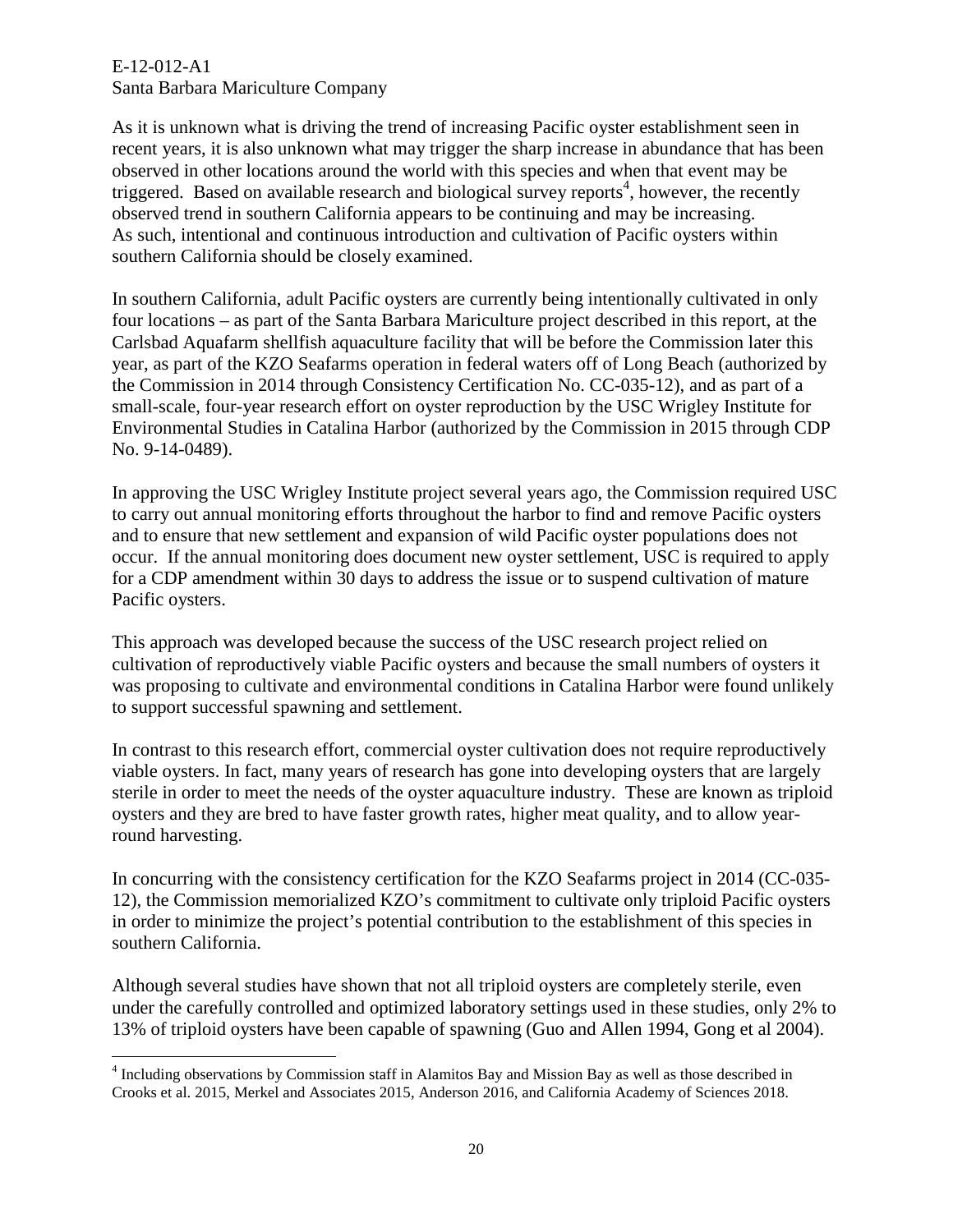In addition, even when these triploid oysters do successfully spawn and generate fertilized offspring, survivorship of that offspring is severely impaired – even under laboratory conditions it has been shown to be significantly less than 1% of the survivorship typical of normal, nontriploid oysters (Guo and Allen 1994). In the natural environment where predators are present and environmental conditions can change rapidly, both spawning potential and survivorship of offspring are expected to be even lower. This means that in most natural conditions, triploid oysters would be functionally sterile and not capable of escaping cultivation or creating selfsustaining populations.

Although there are limited reports of Pacific oysters growing in the wild along the Santa Barbara County coastline, many of the environmental conditions present in other areas of the state that have documented more widespread oyster establishment are also present in Santa Barbara County. In addition, a focused survey effort to determine if and where Pacific oysters are present has not been carried out in the area and to date, SBM's existing operation has focused almost exclusively on growing mussels rather than oysters. Because SBM's proposed project includes a significant expansion of oyster cultivation efforts and current research continues to demonstrate that Pacific oysters are capable of escaping cultivation and establishing self-sustaining wild populations in southern California, the Commission is requiring in **Special Condition 6** that oyster cultivation carried out by SBM be limited to triploid Pacific oysters. Cultivation of these types of oysters with a very limited ability to successfully reproduce and spread would minimize SBM's potential contribution to the further establishment and spread of Pacific oysters in southern California. As noted above, this approach is consistent with that taken by the Commission in its concurrence with the KZO Seafarms project, the only other commercial shellfish aquaculture operation the Commission has authorized in southern California.

#### *Mediterranean mussels*

The primary species of shellfish that SBM would grow is the Mediterranean mussel (*Mytilus galloprovincialis*). Similar to the Pacific oyster, this is another species that is not native to California that has been brought here and many other places throughout the world for aquaculture. In contrast to the Pacific oyster, however, in California, the Mediterranean mussel has already become well established and extremely abundant in the wild. Surveys by Suchanek et al. (1997) demonstrate that it is now among the most abundant mussel species between Marin County and San Diego, and research by Geller (1999) suggests that since the 1900s, the Mediterranean mussel may have completely replaced and/or hybridized with the native blue mussel (*Mytilus trossulus*) between Monterey Bay and San Diego.

Given the existing abundance of this species throughout both the project area and the wider southern California region, the existing and proposed cultivation efforts by SBM would have an insignificant contribution to the continued presence of the species in the area. The proposed location of the aquaculture facility in open coastal waters only a few miles from the nearest shoreline populations of Mediterranean mussels does not introduce a source of reproductive material to current systems and larval transport pathways that are not currently available to the species. In addition, it appears that large populations of Mediterranean mussels are already present on the caissons of the offshore oil production platforms in the Santa Barbara Channel. The water column at the project site is therefore likely to already contain Mediterranean mussel larvae from both shoreline populations and the oil platforms and the proposed project is therefore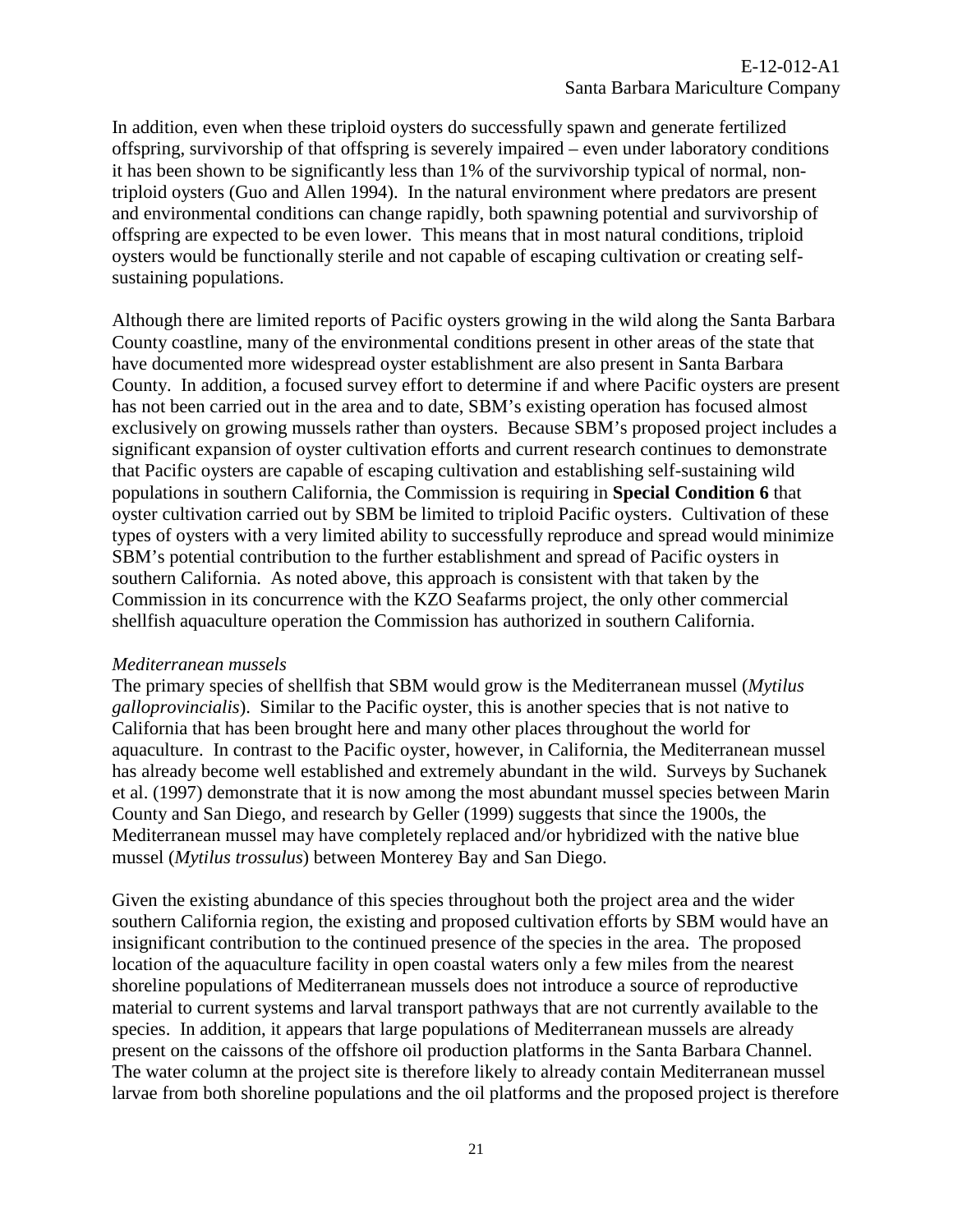unlikely to result in the release of reproductive material for this species in an area in which none currently exists.

### *Fouling organisms*

Shellfish farms and other artificial structures in marine environments provide a three dimensional habitat for colonization by fouling organisms and associated biota (McKindsey et al. 2006; Costa- Pierce and Bridger 2002). Compared to rocky or soft-substrate benthic habitats, these structures can provide a much larger surface area available for the attachment of biofouling organisms (Keeley et al. 2009). A variety of studies indicate that the dominant organisms on submerged artificial structures includes algae and attached filter-feeding invertebrates such as sea squirts, bryozoans and mussels (Hughes et al. 2005; Braithwaite et al. 2007). These assemblages typically have a range of other non-sessile animals associated with them, such as polychaete worms and various small crustaceans. Based on overseas research, the assemblages that develop on artificial structures can be quite different from those in adjacent rocky areas (Glasby 1999; Connell 2000).

Based on surveys carried out on the submerged structures of the oil platforms located near the project site, a wide variety of invasive marine species are present at these sites, including numerous species known to present significant economic and ecological risk to marine areas along the west coast. Many of these species are known to be "fouling organisms," species of invertebrates and algae that are known to seek out and colonize artificial hard substrate in the marine environment. Maintenance activities for in-water structures and vessels that involve periodic removal of fouling organisms without proper collection and disposal protocols may result in increased dispersal and propagation opportunities for these species. Such opportunities for dispersion and spread pose a particular risk with some algal species and colonial tunicate species such as didemnum that may break apart into many pieces when disturbed, each of which may be capable of surviving, growing, and reproducing on its own.

As noted in the Mitigated Negative Declaration (MND) prepared for the project by the California Fish and Game Commission,

*Certain invasive tunicates are of great concern in their potential to rapidly colonize and overwhelm surfaces and benthic organisms that include cultured shellfish, shellfish culture gear, and other natural and artificial hard-substrate habitat and the native colonizers of such habitat. The club tunicate (Styella clava), the transparent tunicate (Ciona savignyi), sea vase (Ciona intestinalis), and the colonial tunicate (Didemnum vexillum) represent some of the most important invasive tunicates of potential concern that could colonize the Proposed Project area.* 

*None of these species are currently known to be found in waters near the project site (Curran et al., 2013). Surveys of Didemnum species distribution throughout the US and South Canadian Pacific coast have furthermore not shown it to be present in the Santa Barbara Channel (Bullard et al., 2007) and that is confirmed by a lack of on-farm sitings by the operator (Bernard Friedman, pers. comm.). However, due to the smothering impacts that such invasive tunicates can have on both natural habitats and mariculture production, diligence is called for in both identifying and rapidly reporting new appearances, and the*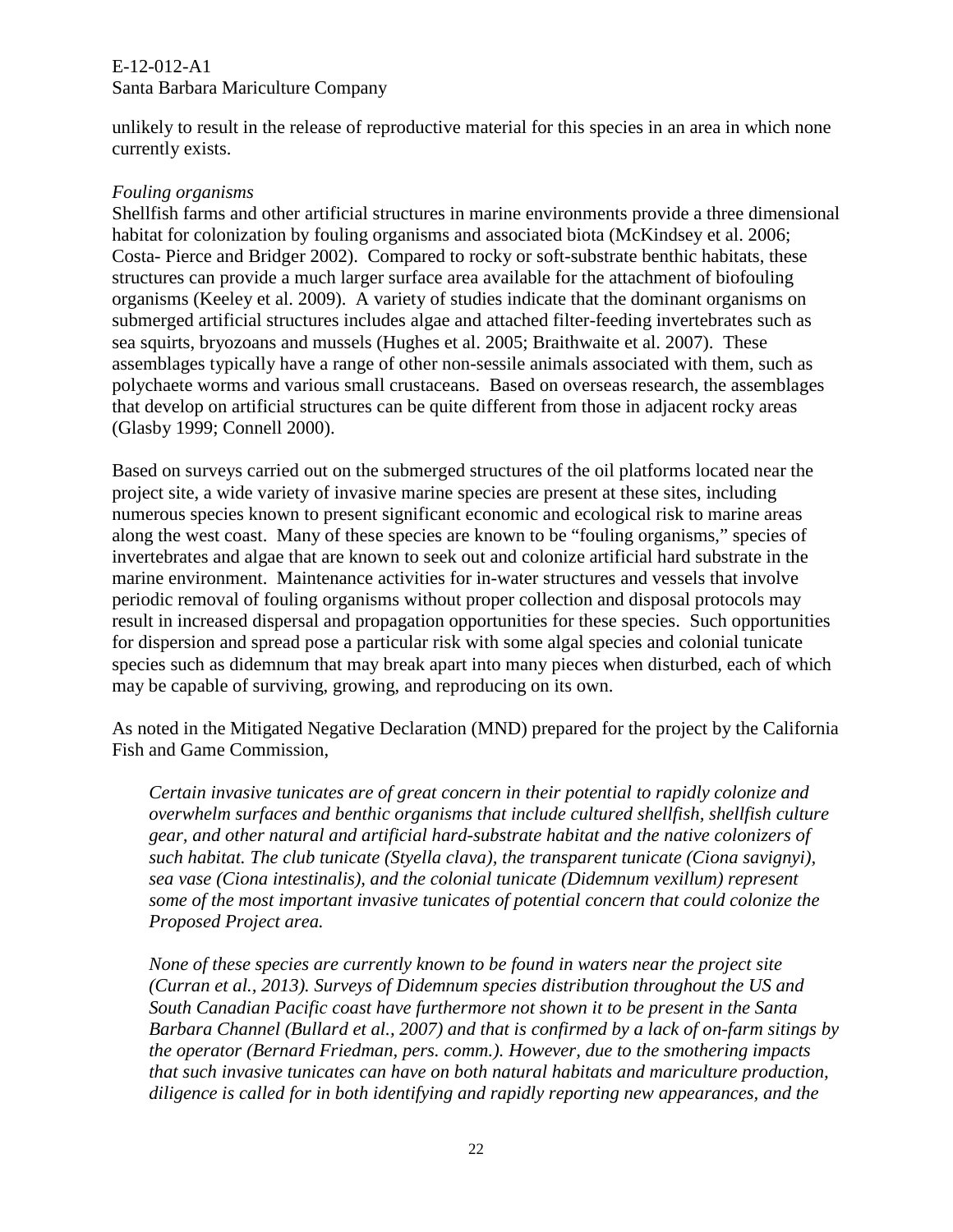*practical and effective removal of such organisms should they occur. Of note is the farm's practice of frequent inspections and maintenance, which may serve as a sentinel site for CDFW coordination of the rapid response to novel sightings in the area of invasive species of concern.* 

To address this issue, both the MND and aquaculture lease issued by the Fish and Game Commission include the following mitigation measure:

*Mitigation Measure (MM) BIO-2: Aquatic invasive species spread. To reduce the potential spread of marine invasive species, such as certain tunicates known to be problematic, resulting from the Proposed Project, the following measures have been proposed. Implementation of MM BIO-2 will reduce this impact to Less Than Significant.* 

#### *MM BIO-2: Aquatic invasive species spread.*

*a. Awareness and Training – SBMC will coordinate with CDFW staff to generate and utilize invasive species identification guides and training materials on board its vessels and educate all farm personnel in the importance of identifying and taking of appropriate action if certain invasive species are encountered. SBMC will maintain updated materials corresponding with applicable CDFW priority invasive species local to the Proposed Project and the appropriate response actions.* 

*b. Responses – Upon identification of an invasive species of concern on SBMC aquaculture gear, farm personnel will carefully remove the organism for disposal on land. Care shall be taken to avoid fragmenting such tunicates to reduce their spread. This practice is consistent with management plans in other regions, including the Washington Department of Fish and Wildlife Tunicate Management Plan's effective management practice guidelines, where removal by hand was noted as one of the few proven effective control methods. (Washington Department of Fish and Wildlife, 2009).* 

*c. Maintenance – SBMC will continue its practice of frequent inspection, cleaning, and rotation of culture gear to reduce the opportunity for invasive species to colonize its gear.* 

Although the development of the training materials and identification guides described above has yet to occur, CDFW staff have indicated that they anticipate these documents to be completed and put in use by SBM by the end of the year. In addition to this approach, **Special Condition 4** would prohibit the intentional release of non-native fouling organisms into the marine environment and help ensure that maintenance cleaning operations are carried out in a manner that limits uncontrolled discharges. This would reduce the possibility that the proposed project would contribute to the further spread of invasive species in the vicinity of the project.

### **Benthic Habitat**

The existing and proposed shellfish cultivation facility would be installed less than a mile from the shoreline in Santa Barbara in waters between 70- and 100-feet deep. Based on surveys of the project area using remote sensing equipment and conformational ground-truthing by divers and video-equipped ROVs, the seafloor at the project site is composed of low-relief soft bottom habitat composed of sand and soft silt. Seafloor geology and benthic habitat surveys carried out in the region by the United States Geological Survey also indicate that the benthic habitat present at the project site is the dominant habitat type in the larger region, existing within the majority of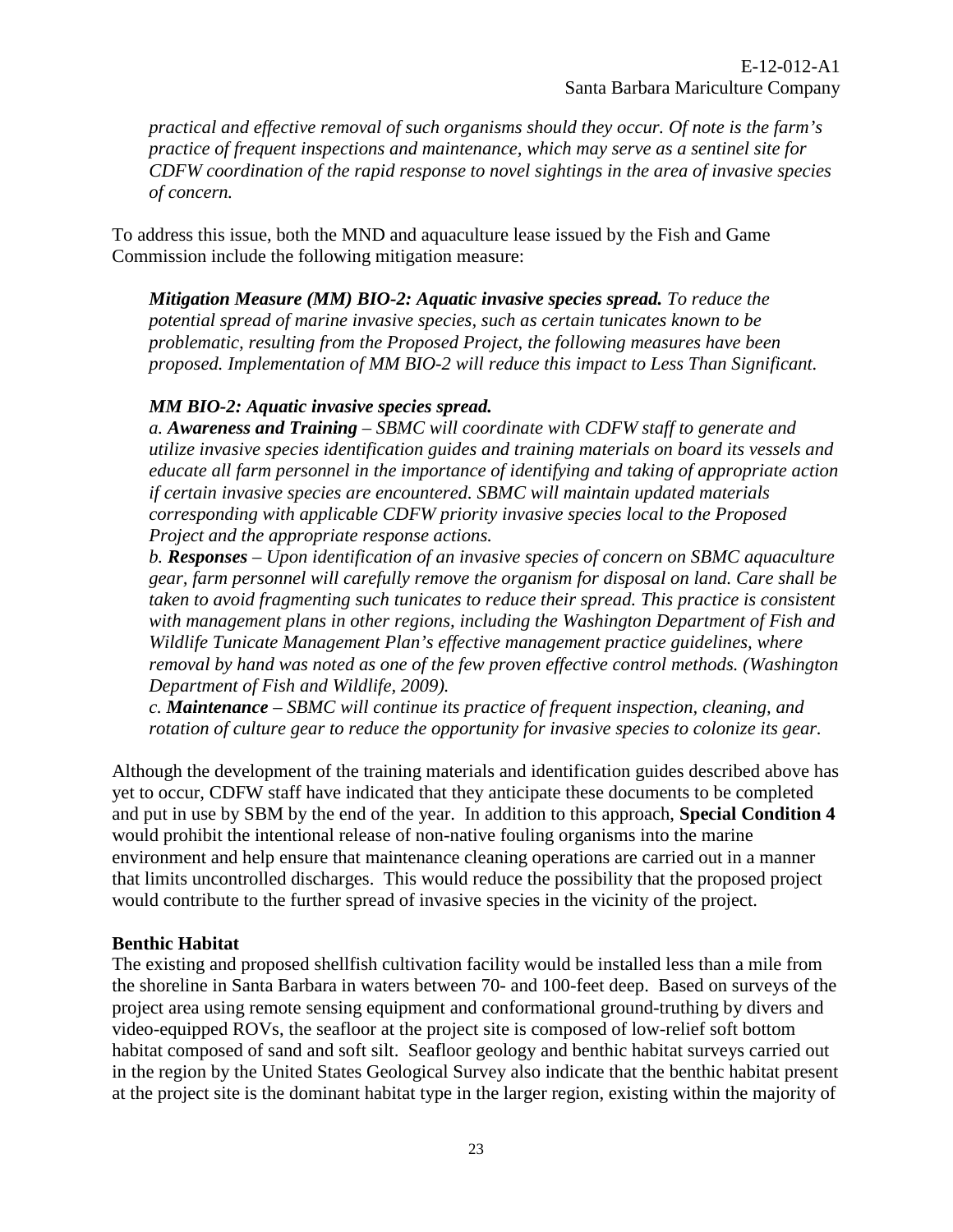#### E-12-012-A1

### Santa Barbara Mariculture Company

the area surveyed. During a field inspection of the project site by CDFW staff, species encountered were described as "typical of soft/sandy nearshore substrate in southern California, and include Kellet's whelk (*Kelletia kelletii*), sea pen (*Stylatula elongata*), tube-dwelling anemone (*Pachycerianthus finmbriatus*), California lizardfish (*Synodus lucioceps*) and various species of sea star (class *Asteroidea*)" (Weltz 2015).

Several aspects of the proposed project have the potential to affect benthic habitat below the aquaculture facility and in surrounding areas. These include the placement of the proposed anchoring devices for buoys and longlines, and the accumulation on the seafloor of biological material from the facility (such as shellfish, shells, and fouling organisms that may become dislodged during cultivation, harvest, or maintenance activities).

#### *Anchor Placement*

Potential adverse impacts to marine resources associated with the proposed installation of anchoring devices on the seafloor are discussed in more detail in the previous section of this report focused on the placement of "fill" material within coastal waters. To summarize that discussion, all of the proposed anchor installation sites would be within areas of soft substrate and adverse impacts to epifauna and infauna in these habitat areas would be minimal. The proposed anchors would have a limited footprint – a combined total of roughly 400-square feet, including the large connecting tackle required for some of the anchors that often sinks and further disturbs adjacent seafloor habitat. While some adverse impacts to invertebrate species that were shown in ROV surveys of the project area would occur if these organisms are present within an anchoring footprint at the time of anchor installation, the total soft-bottom habitat area to be disturbed by the proposed project would be small and regionally insignificant when compared to the geographical extent of this habitat type within the region. In addition, many soft substrate organisms are mobile and would re-colonize and recover quickly after the initial installation of the proposed anchoring units. As such, the installation and presence of the 80 proposed anchors would not adversely affect the marine biological productivity of the project area.

Some of the proposed project activities may also serve to enhance the seafloor habitat at the project when compared to existing conditions. Specifically, SBM proposes to remove the existing large concrete block anchors and replace them with either metal fluke or screw anchors with a footprint that would be half as big or less. This anchor replacement element of the proposed project would reduce to total anchoring footprint of the facility and make some areas of seafloor once again available as soft substrate habitat.

#### *Accumulation of Biological Materials*

 $\overline{a}$ 

Extensive research has shown that over time, the seafloor below shellfish aquaculture facilities can accumulate large amounts of biological material that becomes dislodged or discharged from the facility above and sink through the water column. Such material typically includes feces and pseudofeces<sup>5</sup> from the cultivated shellfish (collectively known as biodeposits); fouling organisms

<sup>&</sup>lt;sup>5</sup> Filter feeding shellfish including mussels feed by pumping water through specially adapted gills that act as filters to trap particulate matter. Trapped particles are then wrapped in mucus and either ingested as food or ejected as pseudofeces. Typically many times larger than the particulate matter naturally found in the water column, this pseudofeces sinks to the bottom more readily.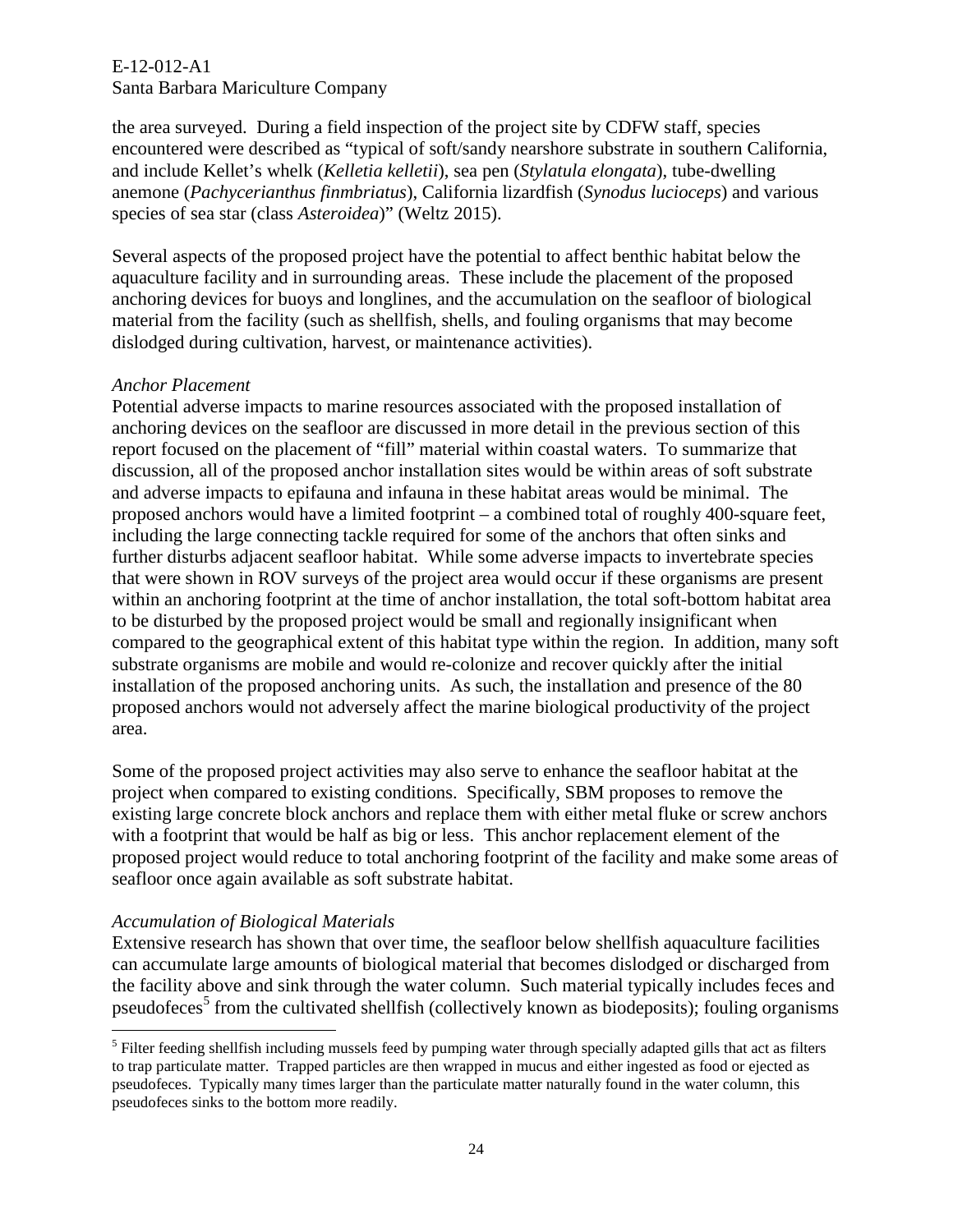such as algae, barnacles, sponges, and other species of shellfish that settle on the artificial hard substrate of the facility and become dislodged due to natural processes or operational activities; and cultivated shellfish or shells that also become dislodged from the cultivation structure during growth, storm events, predation from marine wildlife, cleaning, and harvest activities. The accumulation of this material on the substrate below mussel aquaculture facilities is the most commonly discussed environmental impact in the international scientific literature. Research on mussel aquaculture farms in Maine, Sweden, Scotland, and New Zealand, several of the areas with large existing mussel aquaculture industries, suggest that up to four inches per year of biodeposits and shell material can accumulate in areas below active mussel farms (Mattsson and Linden 1983, Wilding and Nickell 2013). Overall, the total amount of organic enrichment of the substrate below an active aquaculture facility can be substantial and can lead to a variety of direct and indirect effects.

As shown by Wilding and Nickell (2013), Wilding (2012), and a wide variety of prior research, direct effects of organic enrichment include alteration of the physical structure and composition of seafloor sediment, alteration of the chemical makeup of sediments, and changes to the community structure of benthic organisms.

While the accumulation and subsequent decomposition of organic materials affects physical sediment characteristics such as grain size and composition, the largest impact on the physical structure of the seafloor sediment expected to occur beneath the proposed shellfish cultivation facility would be from the deposition of intact and broken shells (Tenore et al. 1982; Kaspar et al. 1985; Stenton-Dozey et al. 2005). As these shells are fed upon and deteriorate further they are broken into a matrix of calcium carbonate fragments known as shell hash. Studies of mussel farms have consistently shown that high levels of shell hash can accumulate in soft sediments; the estimates of Mattsson and Linden (1983) that between 2,000 and 4,000 shells per square meter can be deposited per year below an active mussel farm have often been corroborated (recently, in Wilding and Nickell 2013). As the proportion of shell hash in the substrate increases, it may influence the type and abundance of invertebrate species that live on and in it, thus altering the structure and productivity of the ecological community in the affected area.

Changes to sediment chemistry that have been observed to result from the organic enrichment of sediments with biological material from overlying mussel farms typically consists of an increase in sediment oxygen demand (as this biological material decomposes) and an upward shift in the zone in which sulfides are formed (Pearson and Rosenberg 1978). Because many species typically found in soft substrates are not particularly tolerant of sulfides, this chemical shift often results in the loss of larger, more complex sediment dwelling organisms, and a shift towards a lower diversity assemblage of sulfide specialist species (Weston 1990; Tenore et al. 1982).

At the most basic level, the deposition of organic material beneath a shellfish farm causes an influx of predatory and scavenging species that are able to exploit the organic material as a source of consistent food. Species such as polychaete worms and starfish have frequently been observed in particularly high density in these environments within a fairly short period ranging from weeks to months. As demonstrated in Wilding and Nickell (2013), the density of starfish below mussel farms off the Scottish coast was two to 27 times higher than at a distance of several hundred feet away. Fundamental ecological models of seafloor sediments subjected to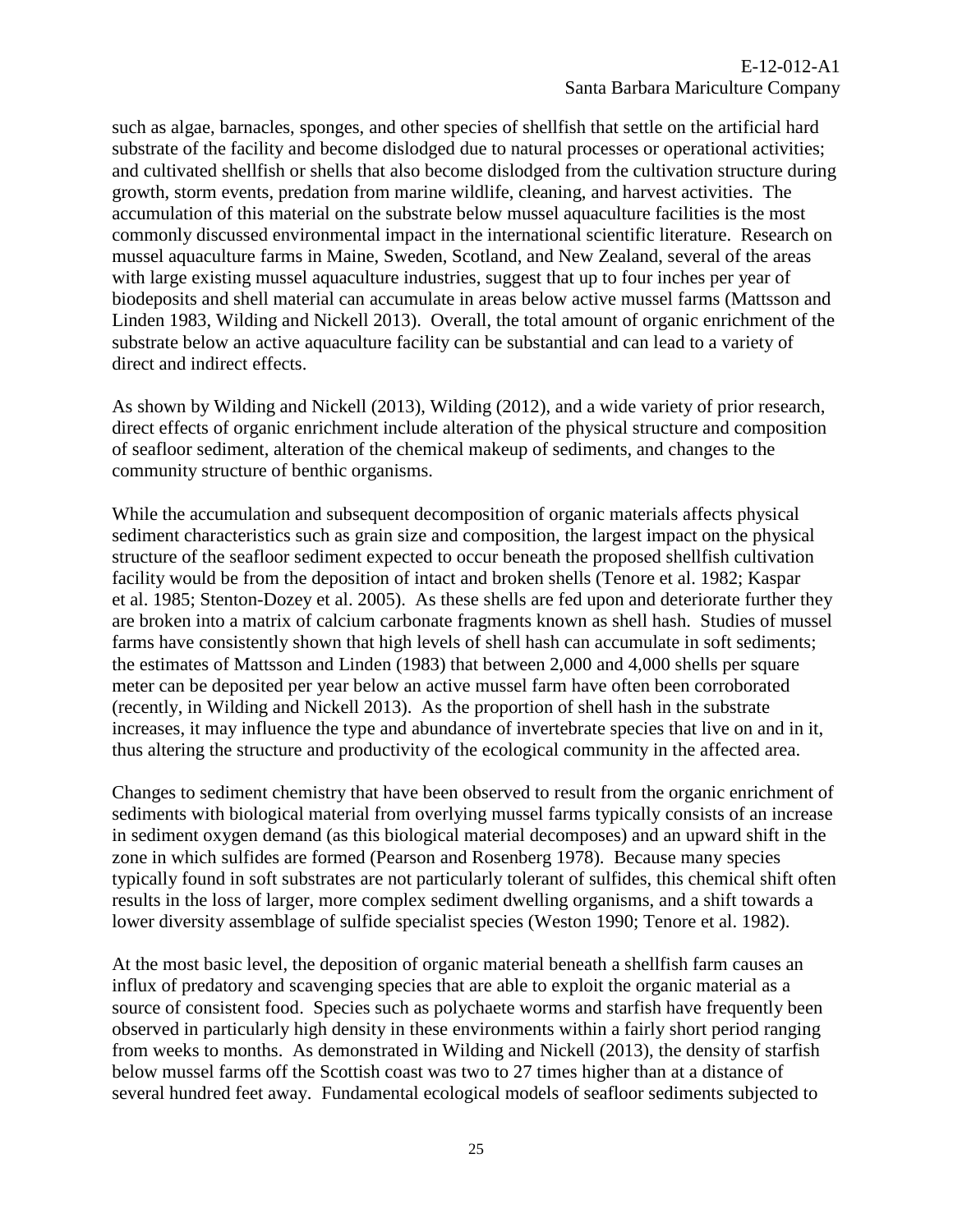organic enrichment indicate that as organic materials increase, trophic community structure shifts (Weston 1990), the abundance of organisms increases and the biomass and number of species declines (Pearson and Rosenberg 1978). However, as noted above, the effect of organic enrichment on sediment chemistry can often reduce the abundance of organisms as well as selective pressures promote a more limited suite of species adapted to low oxygen, high sulfide sediments.

For the most part, the direct effects noted above are limited in extent to the area immediately beneath a cultivation facility and its adjacent vicinity. However, some research has shown that indirect effects can also occur which can impact a larger area. For example, Inglis and Gust (2003) describe how the elevated density of predatory invertebrates such as starfish that can accumulate on the seafloor below an aquaculture facility as a result of the consistent and robust food source it provides can serve to boost reproductive rates and lead to augmented populations of predatory invertebrates on a scale that extends beyond the benthic footprint of the facility.

While site specific physical characteristics such as depth and current velocity typically do not have a large effect on the amount of biological material released from an aquaculture facility – this is typically determined by operational factors such as cultivation practices and quantities – such site characteristics play a large role in determining how concentrated discharged and dislodged biological materials become and how far they disperse (in other words, the size and severity of the facility's "footprint" on benthic habitat). Based on Commission staff's review of available research, the great majority of shellfish aquaculture operations carried out worldwide appear to be located in shallower nearshore waters with more restricted water movement and lower current speeds than those at the proposed project site.

The applicability of evidence from these other operations to SBM's project regarding accumulation rates and dispersal distances for biological materials must therefore be considered carefully, with a close examination of physical site characteristics such as current speeds and depths, as well as operational practices and facility-specific factors such as stocking density and cultivation and harvest methods.

Because the SBM facility has been in place since 2005 and has been operated continuously since that time (albeit at only a third of the size proposed in this application), it provides a direct opportunity to understand what effects it may or may not be having on the benthic habitat below it and in the nearby vicinity. Unfortunately, however, little information is available about the condition of the seafloor below the existing facility. Most of what is available is from a field inspection carried out by CDFW staff in 2015 and a partially completed ROV survey carried out in 2013 (submitted in support of the CDP application). Although sparse, this information indicates that a limited amount of aquaculture debris is present below the facility, including discarded line and small accumulations of mussel shell. However, neither of these efforts appear to have been designed as comprehensive surveys of the seafloor below the facility or as efforts designed to gather sufficient data from a portion of the area to be representative of the areas that were not surveyed (for example, through the use of a sufficient number of transects or randomly selected survey points). Therefore, while this information is illustrative, it would not be appropriate to rely on to form definitive and defensible conclusions about the existing condition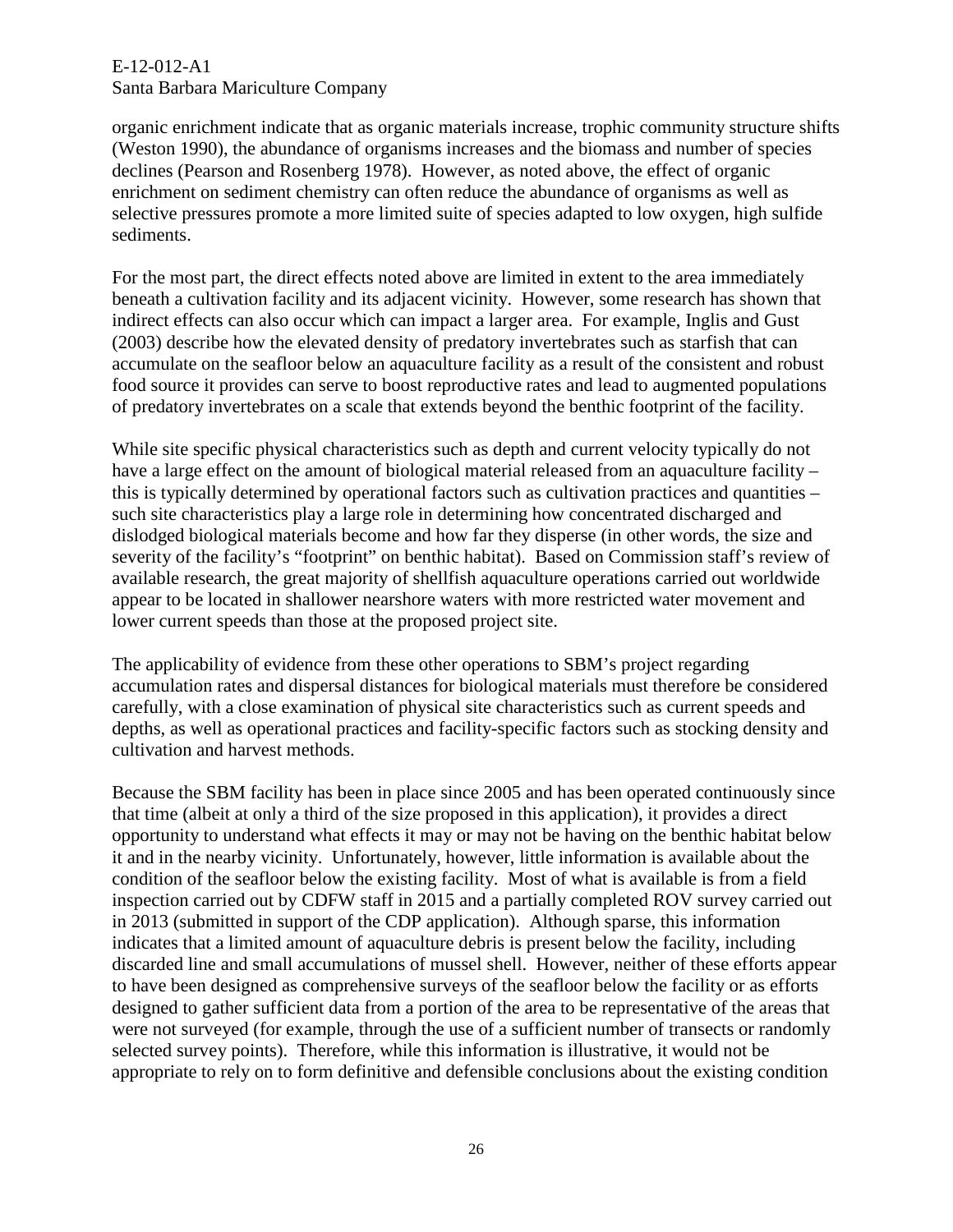of the area or the future condition that would result from the proposed expansion of the SBM operation.

To address this uncertainty and help ensure that an excessive accumulation of aquaculture debris and biological materials does not occur on the seafloor below the existing and expanded facility, **Special Condition 13** would require SBM to develop and implement a marine debris management plan, **Special Condition 4** would prohibit SBM from intentionally discharging waste, shell or fouling materials into the ocean, and **Special Condition 5** would require SBM to prepare and submit a benthic monitoring plan. This plan would include annual visual surveys of multiple locations below the facility for the first two years and subsequently at three year intervals. These surveys would be focused on determining if – and how much - shellfish, shell material, fouling organisms, and aquaculture equipment is accumulating on the seafloor. **Special Condition 5** would also require that if during monitoring, the visible accumulation of a significant amount of oyster or mussel shell material, fouling organisms, cultivation equipment, or other project-related debris is observed, SBM shall apply for a permit amendment to adapt its operations and/or redesign its project to avoid recurrence of these changes and to mitigate any additional impacts to marine resources that may have occurred.

#### **Marine Wildlife**

The proposed location of the 72-acre SBM facility in the coastal waters offshore of Santa Barbara is within an area known to be used on a year-round basis by a variety of small marine mammals (primarily dolphins and sea lions) and seasonally by large whales (primarily California gray whales during northward migrations when they travel with young calves and typically remain closest to shore). Other large whale species such as humpbacks, fin whales, and blue whales may also occasionally be present with the project area, but the location of the facilty in shallower waters closer to shore and away from known feeding grounds means these species are likely to be found at the project site more rarely. Two species of sea turtle, the green sea turtle and leatherback sea turtle, also have the potential to be found within the project site, but their low abundance also makes these species unlikely visitors. Several species of seabirds, in particular coastal species such as pelicans, cormorants, gulls and terns and diving sea ducks such as scoters, western grebes, and loons, are also known to pass through and forage at the project site. The larger Santa Barbara Channel supports many more seabird species, including several such as the brown pelican, Xantus' murrelet, California gull, and double-crested cormorant that have protected status.

The proposed project has the potential to adversely affect these marine mammals, sea turtles, and seabirds in the project area in several ways, including through entanglement with the facility, collision with project vessels, and disturbance from operational activities.

#### *Entanglement*

Entanglement with ropes, fishing gear and other lines in the ocean is increasingly acknowledged as a significant source of injury and mortality for some marine mammal populations (Kemper and Gibbs 2001; Wursig and Gailey 2002; Kemper et al. 2003; PCCS 2012). Reid et al. (2006) estimate that entanglement in fishing gear results in the death of some 300,000 marine mammals per year, and research carried out by the Provincetown Center for Coastal Studies suggests that at least 72% of the right whales in the North Atlantic have encountered entangling ropes in the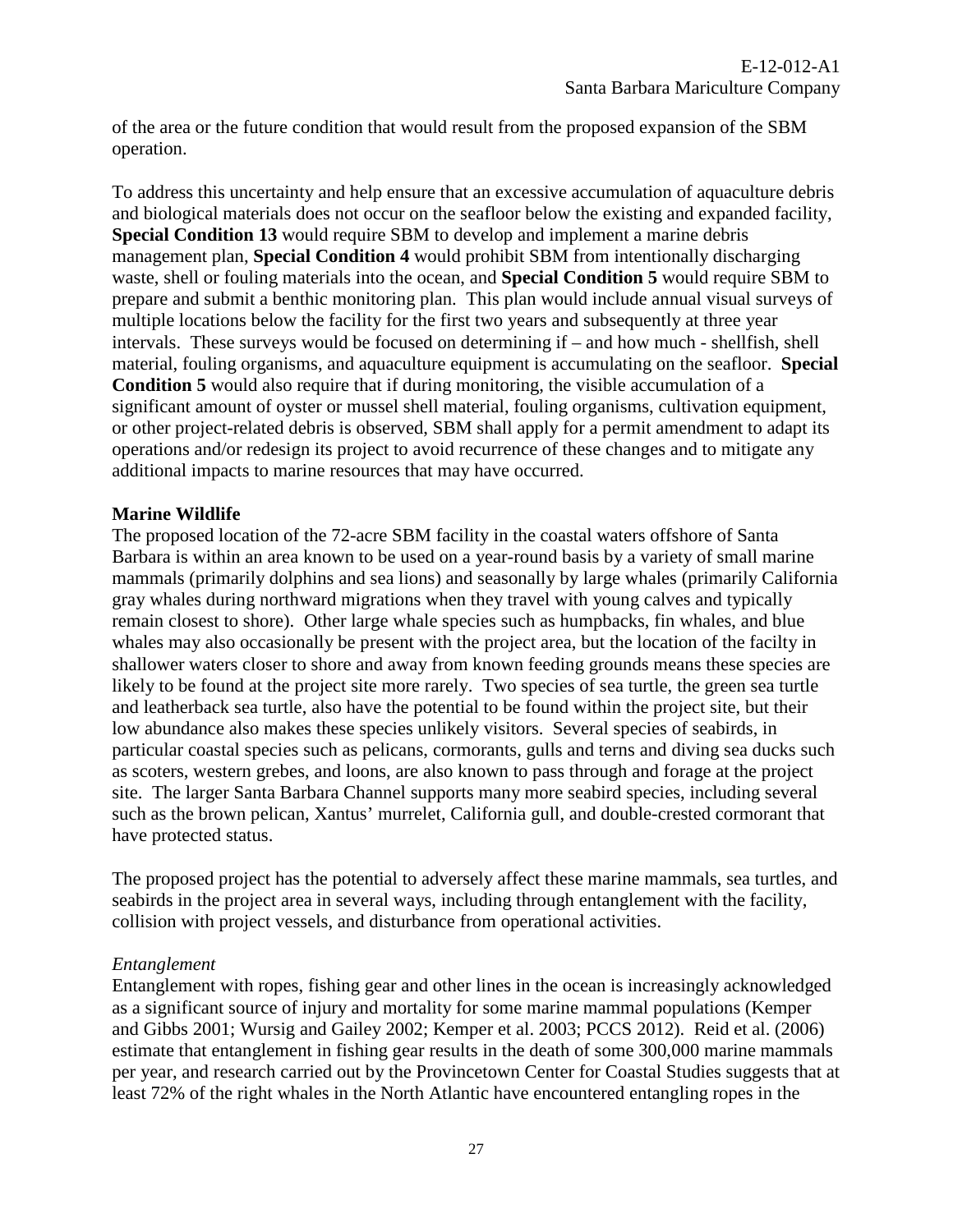### E-12-012-A1

#### Santa Barbara Mariculture Company

ocean, as determined through photographic studies of their scars and entangled gear. The majority of entangled ropes and lines observed on whales have small diameters – typically less than two inches. Gray whales off the coast of California are also frequently observed entangled in long lines, ropes, and other gear. In fact, gray whales have the highest reported number of entanglements and ship strikes of any large whale species along the west coast of the U.S. (DeAngelis et al. 2012). As an example, during the course of several weeks in the spring of 2012, two gray whales were observed to be entangled in long lines near the proposed project area. One of these whales was freed from a tangled mass of lines and buoys offshore of Redondo Beach in Los Angeles County on March 30, 2012, and another was found dead offshore of Long Beach several days after similar rescue attempts failed. The gear recovered in both cases was small diameter line but the origin of the material was not conclusively determined.

While Commission staff is aware of no quantitative research that has been carried out in California on the entanglement risk to marine wildlife specifically associated with shellfish aquaculture infrastructure in open coastal waters – likely because of the general lack of aquaculture facilities in California's offshore waters - studies and evaluations from other locations can be examined for guidance. A variety of these studies suggest that nearshore and open ocean aquaculture facilities – especially those containing large numbers of ropes and lines – can present a risk to marine wildlife due to entanglement. For example, based on recorded marine mammal entanglement in aquaculture gear, the *Stellwagen Bank National Marine Sanctuary Marine Mammal Entanglement Working Group Action Plan*, approved in October 2004, calls for a complete prohibition on aquaculture activities within the Sanctuary.

In addition, NOAA Technical Memorandum NMFS-OPR-16 (produced from the Marine Aquaculture, Marine Mammals, and Marine Turtles Interactions Workshop held by NOAA in January 1999) notes that entanglement is a key concern with marine aquaculture facilities, especially shellfish facilities with designs similar to the proposed shellfish farm, due to their reliance on underwater lines, many of which may be small diameter, looped and prone to slack. This Technical Memorandum describes several evaluations of proposed offshore and nearshore shellfish culture facilities in New England that have been carried out by the National Marine Fisheries Service (NMFS). Although the scale of these proposals is typically several orders of magnitude *smaller* than the shellfish facilty proposed in this project, consideration of entanglement risks to marine mammals and sea turtles features prominently. Among these evaluations is a Biological Opinion for a scallop farm in which NMFS concludes that the proposed configuration of aquaculture gear, amount of gear, and amount of water column occupied by gear poses such a high risk of entanglement to right whales that it would jeopardize the species. It should be noted, however, that the extremely endangered status of the species of right whale considered in that review likely contributed to the level of caution in NMFS's conclusion. Several examples from overseas also suggest that aquaculture facilities that include lines and ropes held in the water column present an entanglement risk to marine mammals. These examples include the entanglement and death of two Bryde's whales in a mussel spat collection line (a buoyed line held in the water column to recruit naturally occurring mussel larvae) in New Zealand and the entanglement and subsequent rescue of a humpback whale calf in Western Australia that encountered a shellfish crop line (Keeley et al. 2009).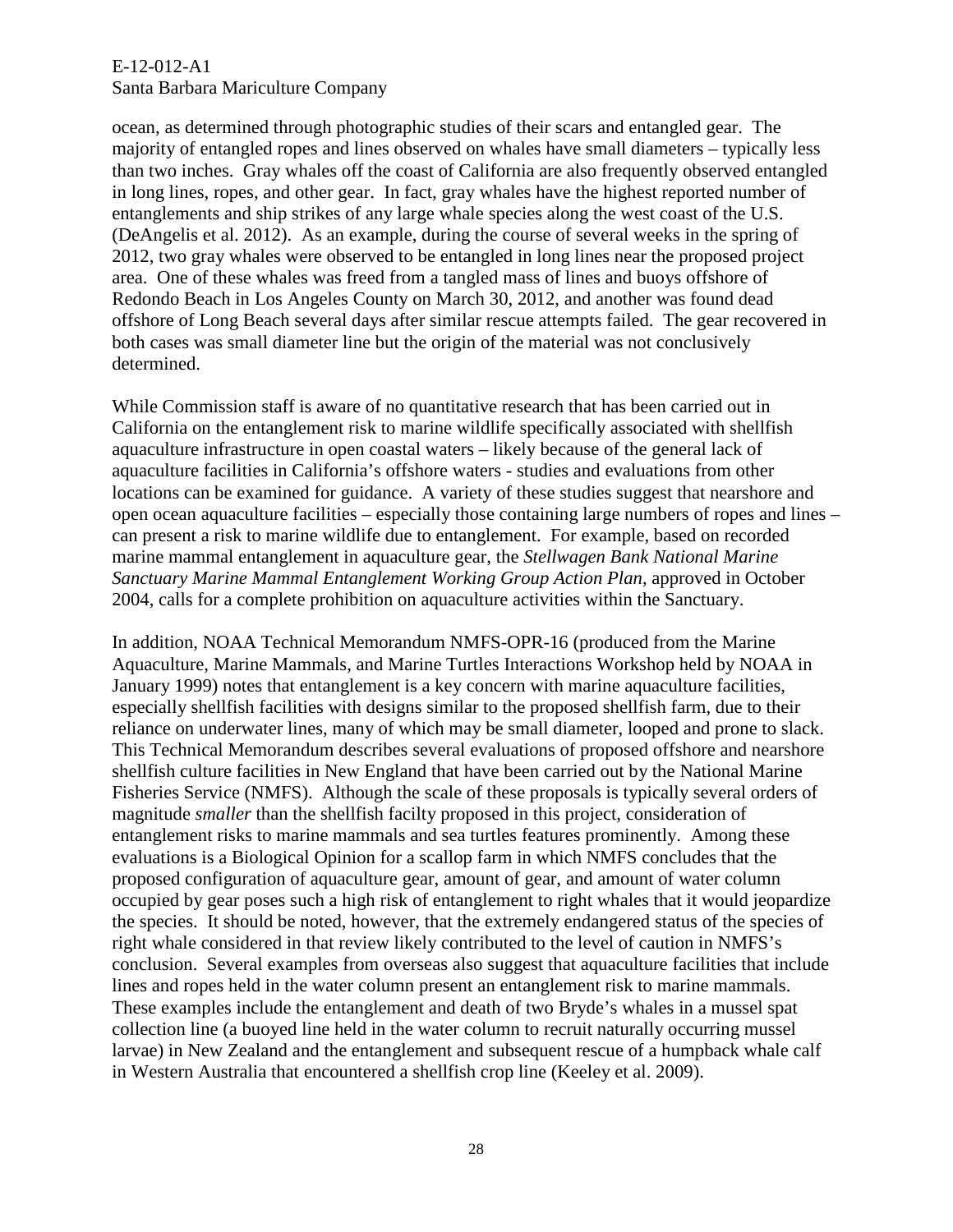In contrast to these evaluations of the entanglement risk to marine wildlife from open ocean aquaculture facilities are a variety of anecdotal reports of actual mussel cultivation facilities with designs similar to that of the proposed project that have been installed and operated for many years with few if any observed incidents of entanglement. In New Zealand, for example, the entanglement of the Bryde's whales noted above appears to be the only recorded incident despite the fact that over 900 mussel farms are currently in operation along the coast and have been for many years (Lloyd 2003). It must be noted, however, that the applicability of this evidence from New Zealand to the proposed project is limited due to substantial differences in species assemblages and movement patterns, geographic factors, and the overall lack of mussel farms in New Zealand that are located in open ocean areas similar to the SBM site. The majority of mussel farms in New Zealand are located close to shore within protected bays and sounds, areas with densities and movement patterns of large whale species that are likely very different from those at the proposed site.

Considering the proposed site specifically – and the existing 26-acre facility that has been present for the past 12 years – suggests that the entanglement risk it presents to marine mammals may be low. Anecdotal reports by the operator of this facility suggest that although gray whales have several times been observed passing in close proximity to it, no recorded incidents of marine mammal entanglement have occurred. This may be due to a design or operational feature of the facility that reduces its entanglement potential, the ability of whales to recognize and avoid the facility, or a combination of those and other unknown factors.

However, the observed presence of large whales at the project site combined with the proposal to nearly triple the size of the facility and the potential adverse consequences of entanglement suggest that a cautious approach is warranted. As noted in the MND prepared for the project:

*After twelve years of farm operation at this location with an approximate 25-acre footprint of longlines installed, no incidents of entanglement by marine mammals, turtles, or birds have been observed or known to have occurred. Nonetheless, in light of known migration and activity patterns of marine species in the area and the enlarged footprint of installed culture gear, the risk of future entanglement by marine species exists and measures should be taken out of precaution to mitigate such risks to a level less than significant.*

*A large majority of reported entanglements have involved fixed or derelict fishing gear, such as various types of nets and the cables used to attach floats to lobster and crab traps and not the large diameter submerged shellstock longlines that are proposed for this Project. Some generalizations can be made regarding the characteristics of fishing gear with which entanglements have occurred. Lines that float at the surface, small diameter vertical lines such as endlines from a trawl of lobster traps, non-sinking line connecting individual traps in a trawl, and loose twine as found in gillnets, seines, and fish traps have all been associated with entanglements. Though similar to some fishing gear in the sense that it is fixed and remote, the submerged longline shellfish grow out gear differs from fishing gear in a number of ways. Line diameters are much larger and under tension, there are no loose or floating lines, no loose twine, and no bottom lines. (Langan, 1998).*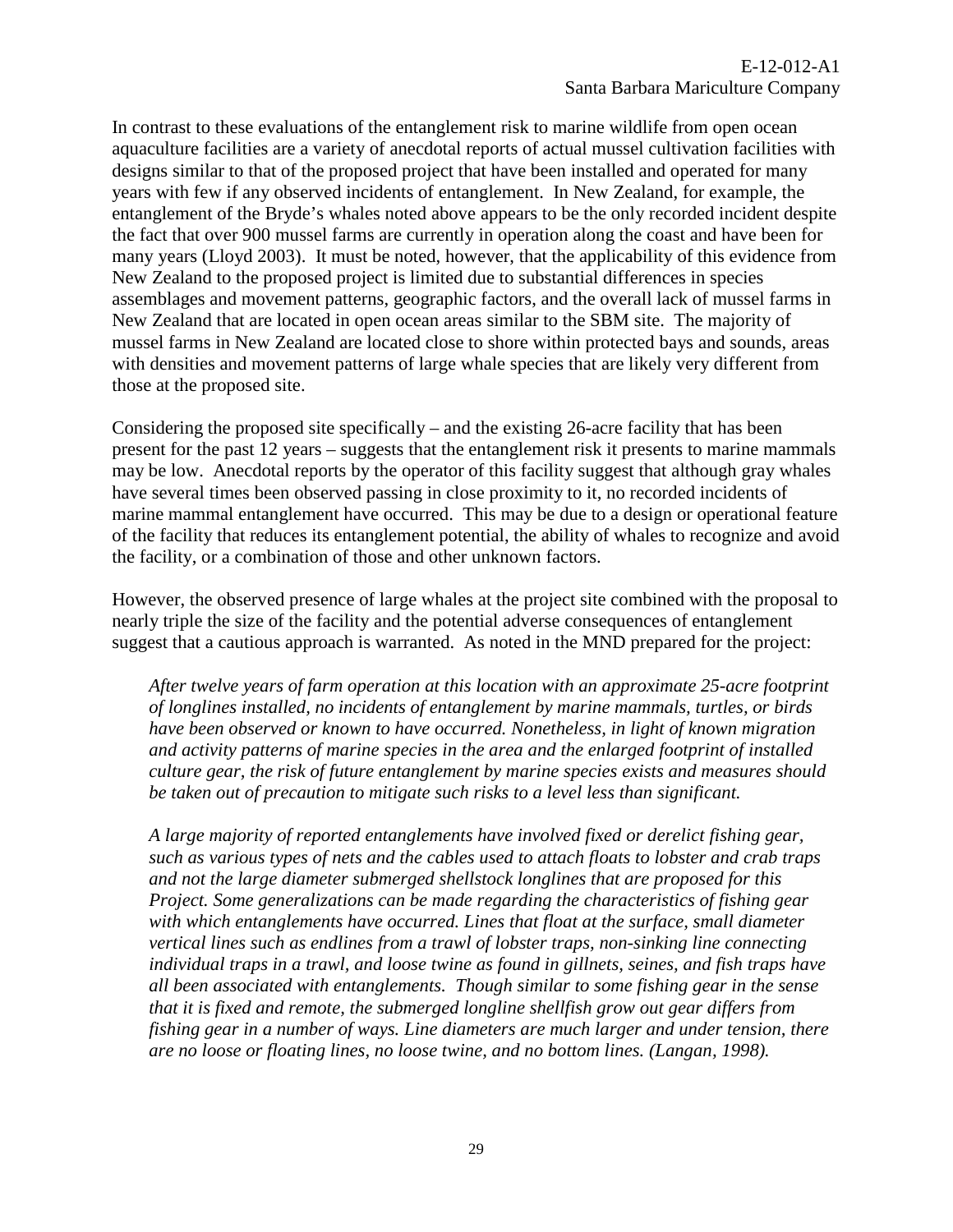*The longline mussel culture gear for the Proposed Project (and existing operation) is designed in such a way that proper tensioning of the backbone and anchorages, and positioning of buoys will minimize entanglements, and if they occur, can be identified quickly from the surface. Longline backbones are spaced 100 feet apart, and mussel grow line loops are also relatively short, leaving room for marine species to navigate beneath, above, and through the farm. If longlines were disturbed, abnormalities in the longline would be easily identified based on surface buoy and longline backbone positions. If there*  was an entanglement, the affected surface buoy would likely appear abnormally low in the *water relative to the other surface buoys. This allows the farm operator to identify a problem upon visual inspection of the farm at the surface and through normal handling of the backbone. Regular maintenance, water and mussel sampling for public health requirements, and harvesting activities by the farm operator on a frequent basis (3 to 5 days per week) includes visual inspection of growout lines hung from the longline backbone, and adjustments to the longline system's tensioning and buoyancy if required*

This approach described in the MND of focusing on maintenance and operational practices at the facility to ensure that all of its lines, floats, and anchors remain in good working condition and that loose or slack lines (which have been shown to pose the greatest risk of entanglement) are avoided and quickly addressed when they occur, is consistent with the Commission's past practice in considering similar types of open ocean aquaculture projects at Catalina and offshore of Long Beach (CDP No. 9-14-0489 and CC-035-12, respectively).

To help ensure that these steps are followed, the MND and aquaculture lease include the following mitigation measure:

*Regular inspection and maintenance of gear for proper tensioning and evidence of wear or derelict gear or debris. Mitigation proposed to reduce entanglement risk shall include regular inspections and properly maintained longline system tensioning and buoyancy. Loose or entangled derelict debris and lines will be removed and appropriately disposed of on land.* 

Building on this measure, **Special Condition 8** would require SBM to carry out visual inspections of the facility's lines, ropes, anchors, and cultivation equipment on a monthly basis (or annually for anchors) and to remedy any observed maintenance issues or wear or fatigue of materials as soon as feasible. In addition, **Special Condition 8** also provides that all lines and equipment are maintained taut and in good working condition and that all observed or suspected entanglement events are recorded and reported to appropriate resource management agency staff for review and response. Further, **Special Condition 7** provides that SBM include a qualified marine mammal observer on the project construction/installation vessel, and that this observer be authorized to halt operations if marine wildlife is observed or anticipated to be near a work area and installation activities have the potential to result in injury or entanglement. Finally, **Special Condition 8** also requires SBM to provide Commission staff with documentation in the annual report established in **Special Condition 3** that the surveys and inspections have been carried out.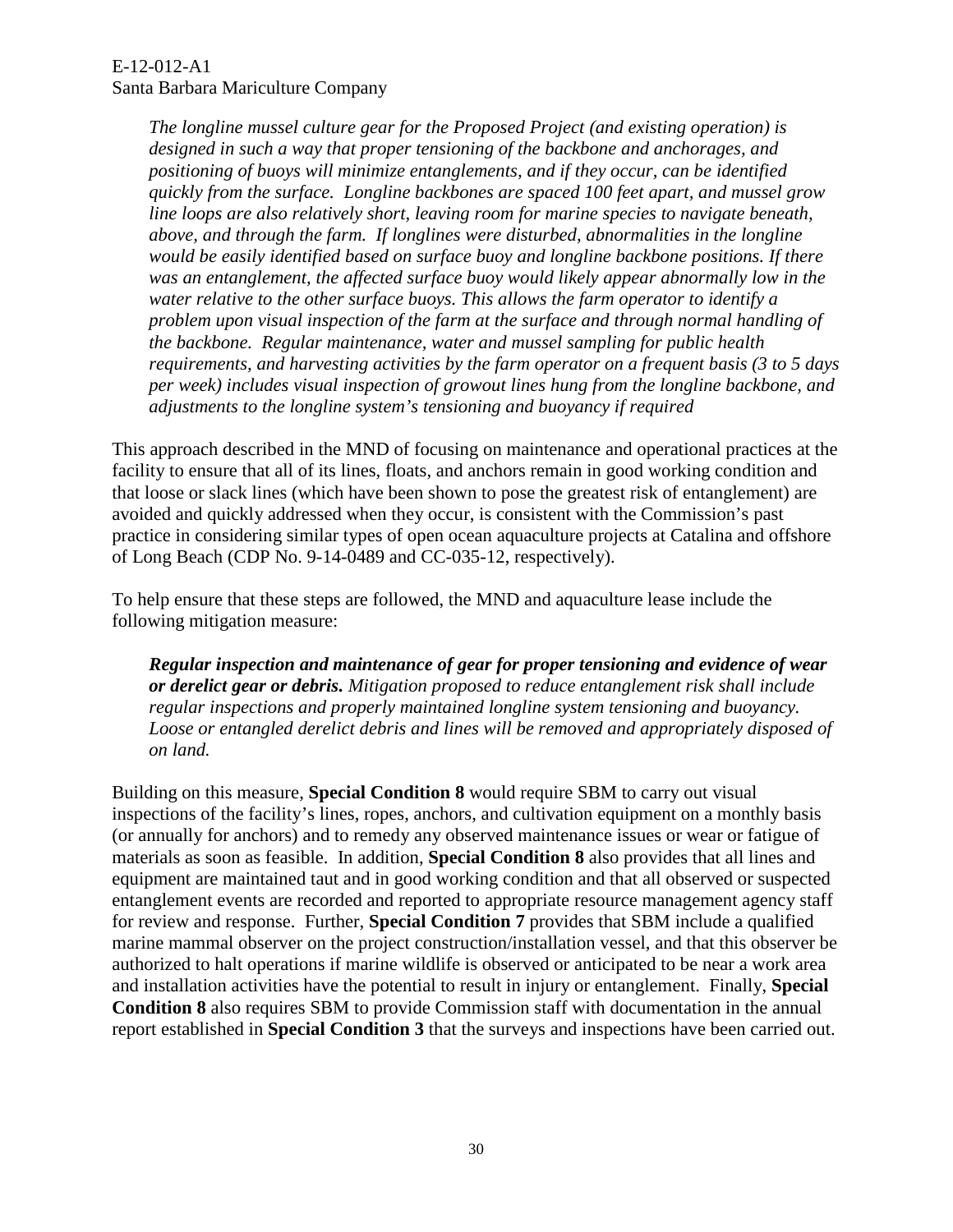#### *Indirect Entanglement*

The presence of the shellfish cultivation facility in the project area may also cause indirect entanglement to occur if derelict fishing gear, ropes, lines, or other marine debris accumulates on the facility infrastructure. Both natural and artificial structures in the marine environment accumulate drifting marine debris over time and this material can pose a threat to marine life if it is retained in the environment in such a way as to pose an entanglement risk. For example, abandoned fishing nets have been observed to snag on seafloor features and to remain in place, "fishing" for years afterwards. To address this additional potential source of entanglement, **Special Condition 8** would require SBM to carry out visual inspections of its facility no less than once per month and to collect, remove and dispose of onshore any marine debris or derelict fishing equipment that has accumulated on the facility. Further, **Special Conditions 10 and 11** require SMB to work with NOAA's Office of Coast Survey to update navigational charts to reflect the final as-built location and configuration of the facility and to provide notification to mariners in the project area when construction and installation activities are scheduled. By ensuring that anglers and other ocean users are notified of the expanded facility and navigational charts are accurately updated with the project location, accidental interactions between other ocean users and the facility would be reduced and the facility would be less likely to snag fishing gear.

#### *Disturbance from Operational Activities*

Depending on the methods used to carry them out, several aspects of SBM's planting, maintenance, and harvest operations have the potential to result in disturbance to marine wildlife. For example, operations requiring the use of artificial night lighting may result in adverse impacts to marine wildlife such as seabirds. Several species of night foraging seabirds are particularly susceptible to attraction by artificial lights, especially in open ocean environments, and may suffer a variety of adverse impacts due to their attraction to and entrapment in the area of artificial illumination. These effects can include exhaustion, separation of parents and young, disorientation and collision with structures, and increased predation due to a loss of concealing darkness. To address this potential source of operational disturbance to marine wildlife and resulting reductions in marine biological productivity that may result, **Special Condition 9** requires SBM to restrict operations to daylight hours and refrain from night operations and the use of artificial lighting.

Another potential source of disturbance to marine wildlife is the use of active deterrent devices to exclude or displace predatory species that may be attracted to the cultivated shellfish. For example, in many locations mussel farming operators have taken measures to control or eliminate predation by sea ducks, including the use of acoustic harassment devices, water cannons, and other hazing methods. SBM does not propose to intentionally disturb or harass marine wildlife and would not use any such active deterrent methods.

#### *Ship Strikes*

Another potential impact to marine wildlife is collision with project vessels during construction and marine operations associated with the proposed project. SBM proposes to use two 35-foot vessels to carry out planting, harvest, and maintenance operations. Both vessels would operate out of Santa Barbara Harbor approximately 4 miles away from the project site and SBM estimates that each vessel would travel to the project site on average of once per day on weekdays. Assuming a total round-trip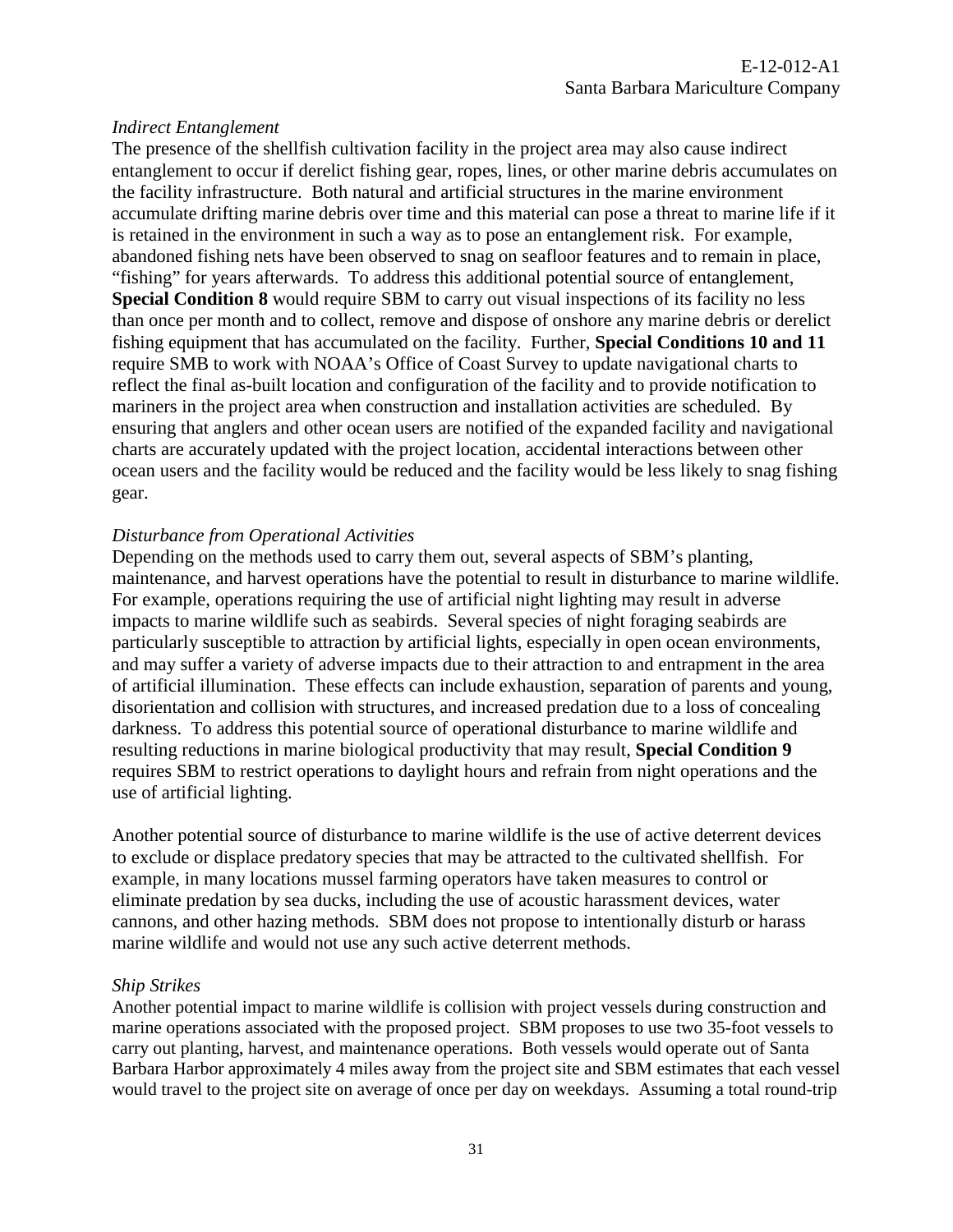#### E-12-012-A1

### Santa Barbara Mariculture Company

daily travel distance of 16 miles (eight miles for each vessel), project vessels would therefore travel approximately 4,100 miles per year within nearshore coastal waters.

Some marine mammal species that have been observed in high numbers in the project area, such as the California gray whale, blue whale, and fin whale, have been shown in recent years to be particularly susceptible to injury and mortality due to collision with marine vessels. Although the small size and lower operational speeds of the project vessels significantly reduces the likelihood of collisions with marine mammals – most recorded instances of which have involved several hundred foot long container ships - smaller vessels similar in size to the project vessels (such as recreational craft, ferries, and whale watching vessels) are also known to have struck and killed or injured marine mammals (International Whaling Commission 2013).

To address this issue, **Special Condition 14** would require SBM to train all project vessel operators to observe the following protocols: (1) if a vessel is travelling parallel to a whale, the vessel shall operate at a constant speed that is not faster than the whale; (2) vessel operators shall make every effort to ensure that female whales are not separated from their calves; (3) vessel operators shall not try to influence a whale's swim pattern; (4) if a whale engages in defensive action, support vessels shall drop back until the animal moves out of the area; (5) vessel speeds shall be limited to 10 knots or less to minimize the likelihood and consequences of collisions with marine mammals and sea turtles; (6) in the event that any project activities result in a collision or any take of a marine mammal, SBM shall immediately notify the Executive Director, NMFS, CDFW and any other required regulatory agency.

Implementation of these protocols, in addition to the requirements in **Special Condition 7** that a qualified marine wildlife observer may halt operations if marine wildlife is potentially at risk during project construction, would minimize the potential occurrence of ship strikes during project operations and construction.

### **Conclusion**

With the implementation of **Special Conditions 3-9 and 12-14** described above, the Commission finds that the proposed project is consistent with Coastal Act Sections 30230 and 30231.

## <span id="page-31-0"></span>**E. COMMERCIAL AND RECREATIONAL FISHING**

In addition to the commercial fishing protection afforded under Section 30230 of the Coastal Act (quoted above on page 16), Section 30234 and 30234.5 of the Coastal Act state:

Section 30234 of the Coastal Act states:

*Facilities serving the commercial fishing and recreational boating industries shall be protected and, where feasible, upgraded. Existing commercial fishing and recreational boating harbor space shall not be reduced unless the demand for those facilities no longer exists or adequate substitute space has been provided. Proposed recreational boating facilities shall, where feasible, be designed and located in such a fashion as not to interfere with the needs of the commercial fishing industry.*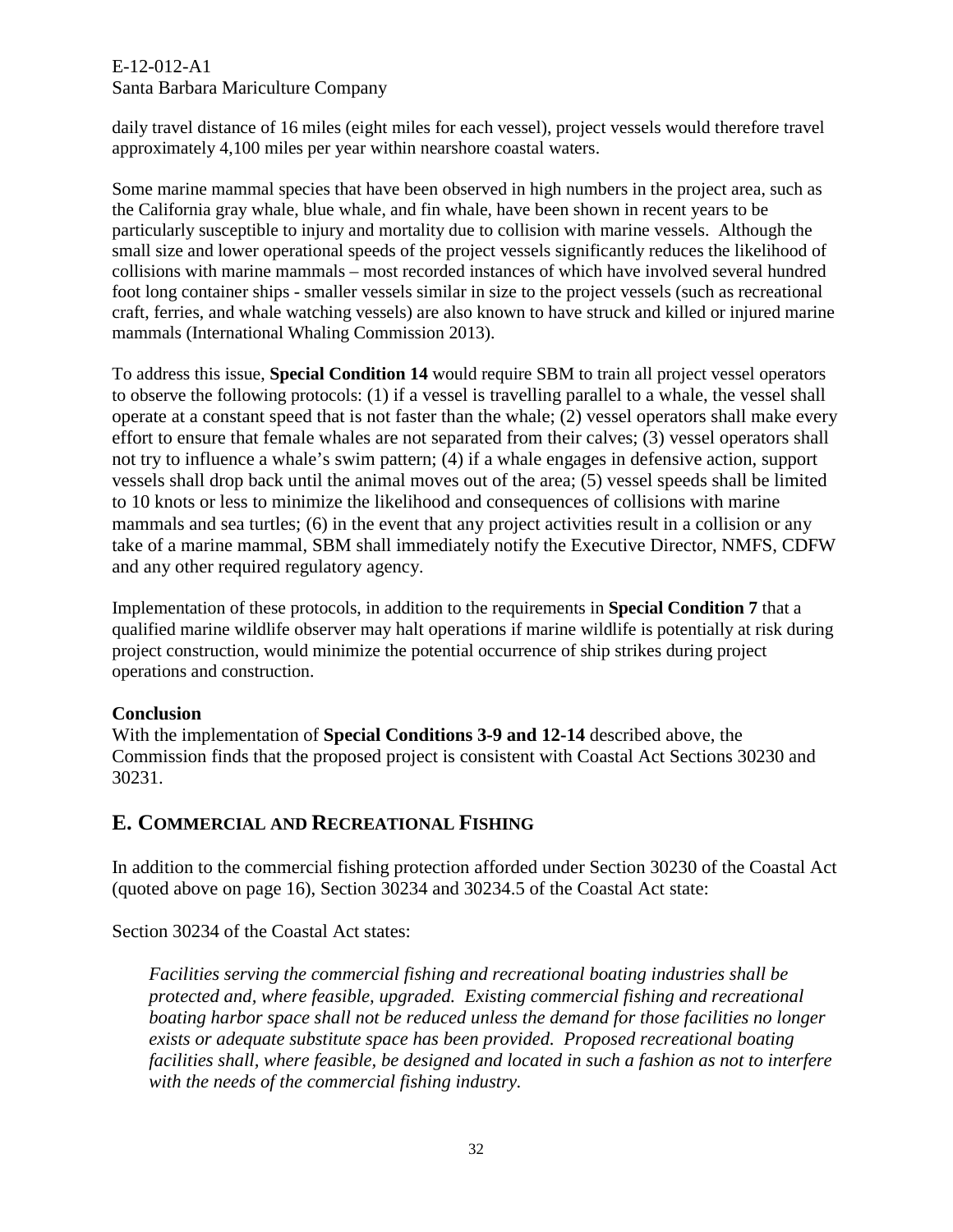Section 30234.5 of the Coastal Act states:

*The economic, commercial, and recreational importance of fishing activities shall be recognized and protected.* 

SBM's existing and proposed shellfish aquaculture facility is within an area used by both commercial and recreational fisheries. The presence of the facility's anchors, floats, cultivation gear and submerged longline cables has the potential to limit or preclude some fisheries activities due to concerns about entanglement and gear loss. As a result, commercial and recreational fishing activities within the project site and its immediate vicinity may be limited by the proposed project.

In his CDP application, Bernard Friedman (SBM's owner) provides the following description of commercial and recreational fishing activities he has observed at and around the project site over the 10+ years he has been operating there:

*Phil Freeman is the only commercial fisherman fishing in the vicinity of the* [shellfish] *farm. He is a rock crab fisherman, and since rock crab are very common, easy to catch, and have a large distribution in southern California, most crab fishermen set up territories amongst themselves to decrease conflict and increase catch productivity and efficiency. Mr. Freeman has been rock crab fishing in his de facto territory for over 20 years. He fishes 3 or 4 traps next to the* [aquaculture lease] *boundaries. We have a verbal agreement that allows him to fish close to the longlines, and he keeps an eye on the farm when I'm not around. If a trap becomes entangled in a longline, one of us will untangle it. The crab catch is considered good next to the farm.* 

*My own personal experience with commercial fishing for lobsters in the farm and between the longlines is mixed. Commercial lobster fishing can occur in tandem with mariculture but the catch for lobster does not seem to be worth the effort. Lobsters do frequent the area when large swells push them out of the kelp beds, but they do not seem to set up residence under the longlines.* 

*The recreational angler mistakenly visits the farm because they believe that the increased structure will increase the likelihood of catching fish. Occasionally, the hooks they fish snag the culture gear, and since the culture gear is too heavy to retrieve with a fishing rod, they cut the line. I have not seen any snagged hooks in years because people learned that the farm is not productive for fishing and an increased likelihood of snags, and so the farm is left largely alone now. People do recreationally fish for halibut in the area, and this is done by bouncing a hook on the bottom and drifting along the ocean. These anglers usually pass the farm on the inside towards the shore and no interaction with the farm takes place.* 

These statements about limited commercial and recreational fishing occurring at the project site are supported by the analysis provided in the Initial Study and Mitigated Negative Declaration (MND) prepared for the project by staff of the California Fish and Game Commission. This analysis found that the facility's marker buoys would warn anglers of the presence of the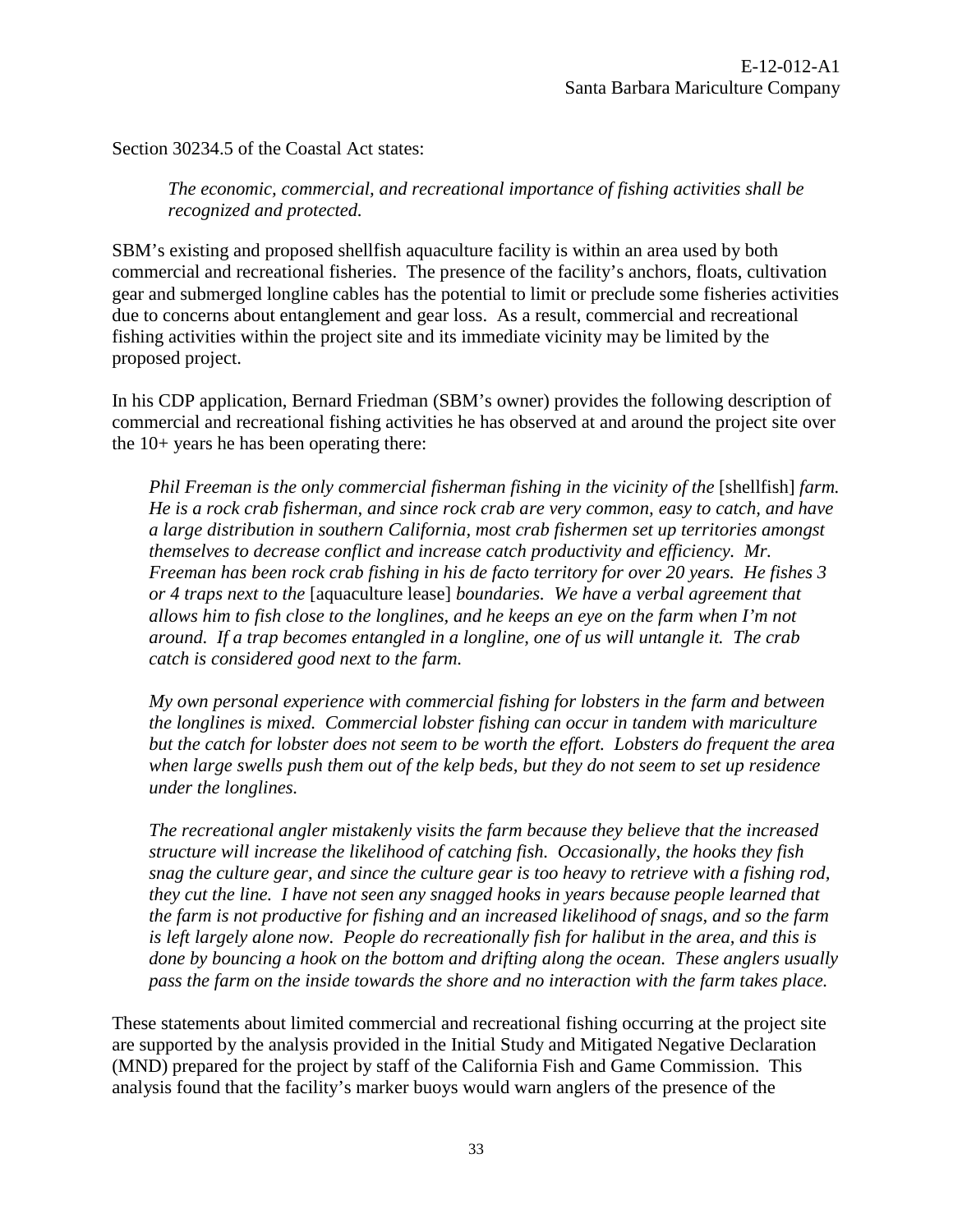submerged longlines and that "the project area is small enough to allow anglers to fish near the area without affecting or altering their fishing experience." The MND therefore concluded that the proposed expansion of aquaculture operations and addition of submerged longlines throughout the 72-acre lease area would have a less than significant impact on recreational fishing.

During the recent Fish and Game Commission public hearing in Ventura (April 2018), when the leasing aspects of the proposed project were considered and approved, no comments or opposition from commercial or recreational fishing interests were provided. No such comments or opposition have been received by Coastal Commission staff during the course of its review as well.

However, the proposed three-times expansion (from 26-acres to 72-acres) of the SBM facility may not be anticipated or expected by those commercial and recreational users of the project area that are familiar with the facility at its current size. As such, conflicts may arise initially while these users adjust to the new size and configuration of the facility. To reduce the potential for this and for accidental loss or damage of fishing gear due to contact with the proposed facility, the Commission is providing in **Special Conditions 10 and 11** that SBM facilitate the update of NOAA nautical charts with the accurate location and configuration of the facility and provide advance notice of construction activities through a Notice to Mariners. In addition, **Special Condition 8** ensures that routine maintenance inspection and repair activities are carried out to minimize the number of loose cables, ropes, or materials on the facility that could pose an increased entanglement or snagging risk. Further, **Special Condition 7** requires the use of a dedicated monitor during construction and installation activities to minimize the potential occurrence of fishing gear and marine mammal entanglement during installation.

#### **Conclusion**

With the implementation of **Special Conditions 7, 8, 10 and 11**, the Commission finds that the proposed project minimizes adverse effects on commercial and recreational fishing and is consistent with Coastal Act Sections 30230, 30234, and 30234.5.

## <span id="page-33-0"></span>**F. OIL SPILLS**

Section 30232 of the Coastal Act states:

*Protection against the spillage of crude oil, gas, petroleum products, or hazardous substances shall be provided in relation to any development or transportation of such materials. Effective containment and cleanup facilities and procedures shall be provided for accidental spills that do occur.* 

The proposed project includes the operation of two ocean vessels that could potentially increase the chance of a vessel collision and a release of fuel oil into marine waters during project construction/installation and operational activities. In addition, installation and operational activities also require the use of equipment such as hydraulically powered winches and drilling machines that could fail and discharge oils and hydraulic fluids into marine waters.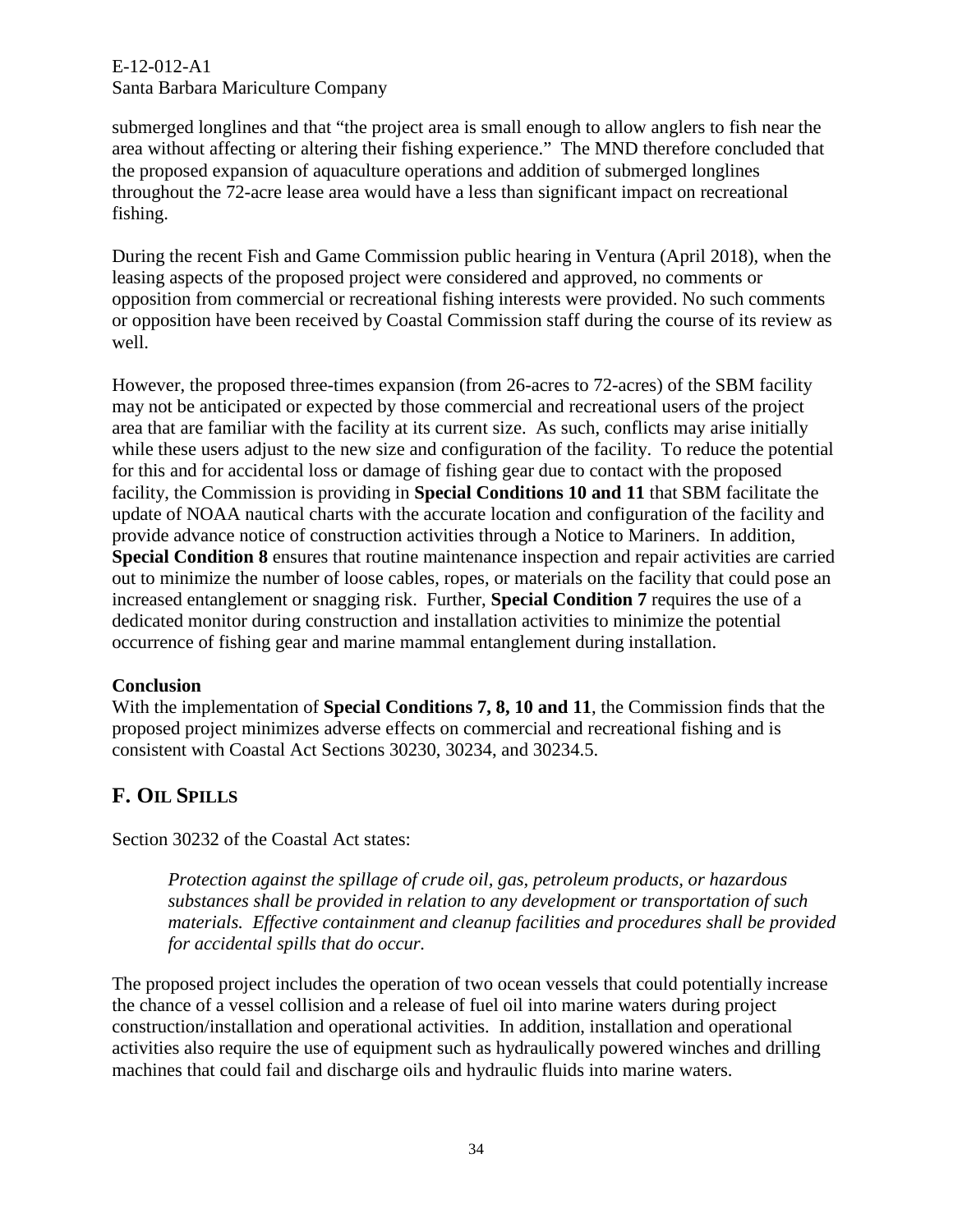The first test of Coastal Act Section 30232 requires an applicant to "protect against the spillage of crude oil, gas, petroleum products, or hazardous substances..." In this case, SBM has incorporated into its project a number of measures that reduce the risk and consequences of an oil spill. To avoid the potential for a vessel collision, SBM has sited the proposed facility outside of all known major vessel transit routes to and from Santa Barbara Harbor and has proposed to mark the boundaries of its facility with both visual and radar reflective navigational aids. In addition, SBM would make use of vegetable-based hydraulic fluid in its onboard equipment. This would reduce the potential for adverse impacts to marine wildlife and habitats in the event of a hydraulic fluid spill. Further, SBM has prepared a Standard Operating Procedure Spill Prevention and Response Plan as part of its lease renewal and modification process with the California Fish and Game Commission. This plan is provided in **[Exhibit 4](https://documents.coastal.ca.gov/reports/2018/7/f11a/f11a-7-2018-exhibits.pdf)** and includes a variety of measures that would reduce the likelihood of a spill, including commitments to operate only during daylight hours, use safe navigation and vessel handling practices, stow grease and oil in sealed compartments, and to maintain only the minimum quantity of hazardous materials on board.

Notwithstanding implementation of the above-described prevention measures, accidental spills can and do occur. The second test of Section 30232 requires that effective containment and cleanup facilities and procedures be provided for accidental spills that do occur. To meet this test the Commission typically requires an applicant to submit an oil spill contingency plan that demonstrates that the applicant has sufficient oil spill response equipment and trained personnel to contain and recover a reasonable worst case oil spill, and to restore the coastal and marine resources at risk from a potential oil spill.

Because neither of these requirements have been met, **Special Condition 12** would provide that SBM submit, for Executive Director review and approval, a Spill Prevention and Response Plan that includes identification of potential spill sources and quantity estimates of a project specific reasonable worst case spill; identification of prevention and response equipment and measures/procedures that will be taken to prevent potential spills and to protect marine and shoreline resources in the event of a spill; the provision of spill prevention and response equipment onboard project vessels at all times; and emergency response and notification procedures, including a list of contacts to call in the event of a spill. This Spill Prevention and Response Plan would compliment the standard operating procedures and spill avoidance measures outlined in the plan included with SBM's aquaculture lease and would take the form of a more typical stand-alone Spill Prevention and Response Plan that would be made available on each vessel deck for reference in the event of an incident. Such a plan would include the requisite spill notification number (the State Warning Center number 1-800-852-7550) in an easy to find location on the front page along with the appropriate list of specific local contact names and numbers that will be called. Additionally, the more typical stand-alone plan required in **Special Condition 12** would also specify the total, worst-case volume of hazardous materials on the vessels and detail the type and quantity of response equipment that would be kept available on the vessel to address such a worst-case spill.

With implementation of the measures described above and in **Special Condition 12**, the Commission finds that SBM would be undertaking appropriate measures to prevent a spill from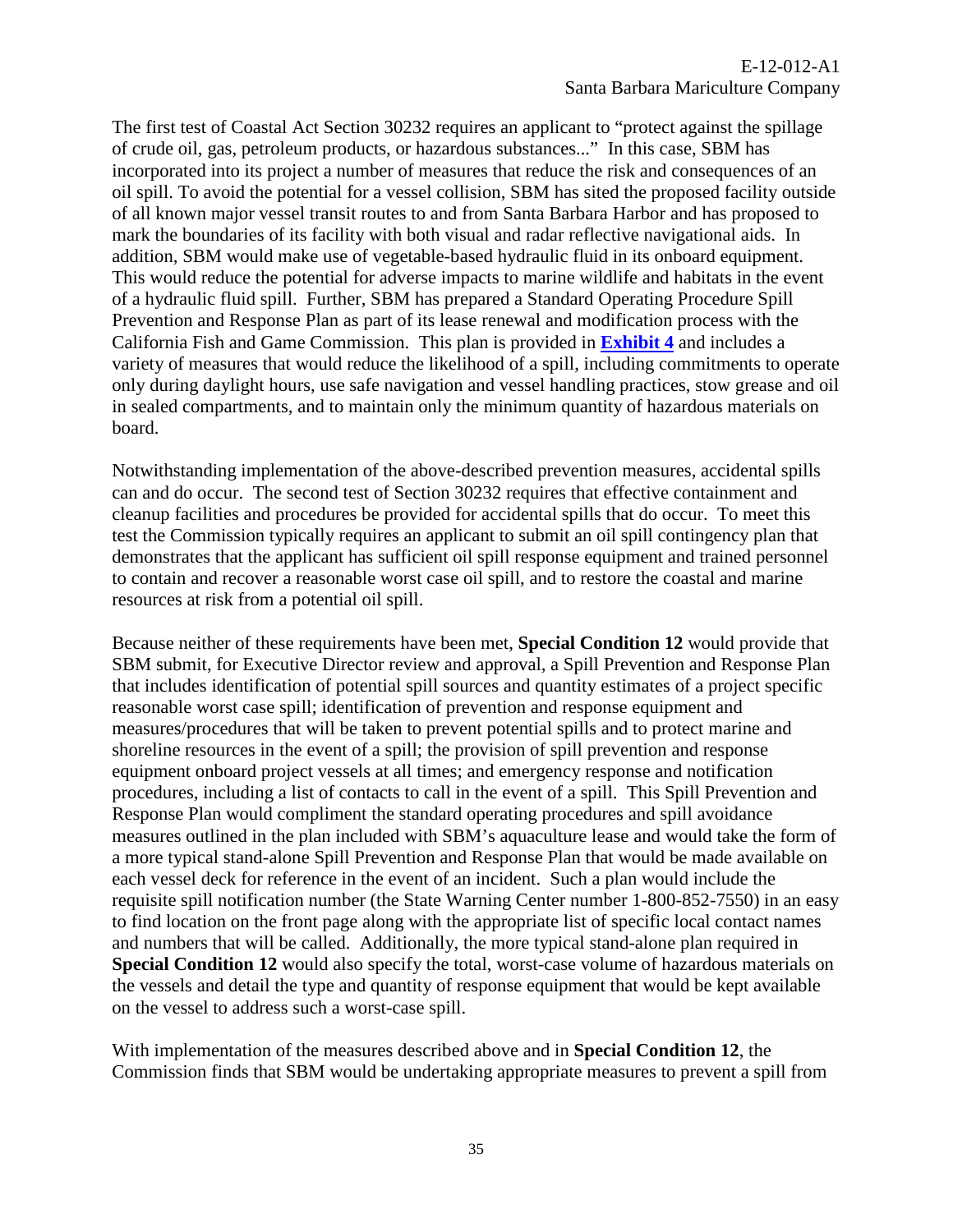## E-12-012-A1

## Santa Barbara Mariculture Company

occurring and effectively contain and respond to accidental spills that may occur. Therefore, the project is consistent with the second test of Coastal Act Section 30232.

## <span id="page-35-0"></span>**G. ALLEGED VIOLATION**

As noted above in the Summary, violations of the Coastal Act exist on the subject property, including, but not limited to, installation and use of submerged shellfish cultivation longlines, anchors, buoys, and associated equipment. In response to notification by Commission permitting and enforcement staff about these Coastal Act violations, as well as its desire to carry out additional proposed development, SBM submitted this CDP application. Approval of this application pursuant to the staff recommendation, issuance of the permit, and the applicant's subsequent compliance with all terms and conditions of the permit results in resolution of the above-described violations.

Although development has taken place prior to the submission of this Coastal Development Permit amendment application, consideration of this application by the Commission has been based solely upon the Chapter 3 policies of the Coastal Act. Commission review and action on this permit amendment does not constitute a waiver of any legal action with regard to the alleged violations, nor does it constitute an implied statement of the Commission's position regarding the legality of development, other than the development addressed herein, undertaken on the subject site without a coastal permit or permit amendment. In fact, approval of this permit amendment is possible only because of the conditions included herein and failure to comply with these conditions would also constitute a violation of this permit amendment and of the Coastal Act. Accordingly, the applicant remains subject to enforcement action just as it was prior to this permit amendment approval for engaging in unpermitted development, unless and until the conditions of approval included in this permit amendment are satisfied.

Failure to comply with the terms and conditions of this permit amendment may result in the institution of enforcement action under the provisions of Chapter 9 of the Coastal Act. Only as conditioned is the proposed development consistent with the Coastal Act.

## <span id="page-35-1"></span>**H. CALIFORNIA ENVIRONMENTAL QUALITY ACT**

Section 13096 of the California Code of Regulations requires that a specific finding be made in conjunction with coastal development permit applications showing the application to be consistent with any applicable requirements of CEQA. Section 21080.5(d)(2)(A) of CEQA prohibits a proposed development from being approved if there are feasible alternatives or feasible mitigation measures available which would substantially lessen any significant adverse effect that the activity may have on the environment.

The California Fish and Game Commission, acting as lead CEQA agency, prepared a Mitigated Negative Declaration for the project and adopted it at a public hearing on February 8, 2018. The Coastal Commission's review and analysis of land use proposals has been certified by the Secretary of the Natural Resources Agency as being the functional equivalent of environmental review under CEQA. The preceding CDP determination findings discuss the relevant coastal resource issues with the proposal, and the CDP conditions identify appropriate modifications to avoid and/or lessen any potential for adverse impacts to said resources. All public comments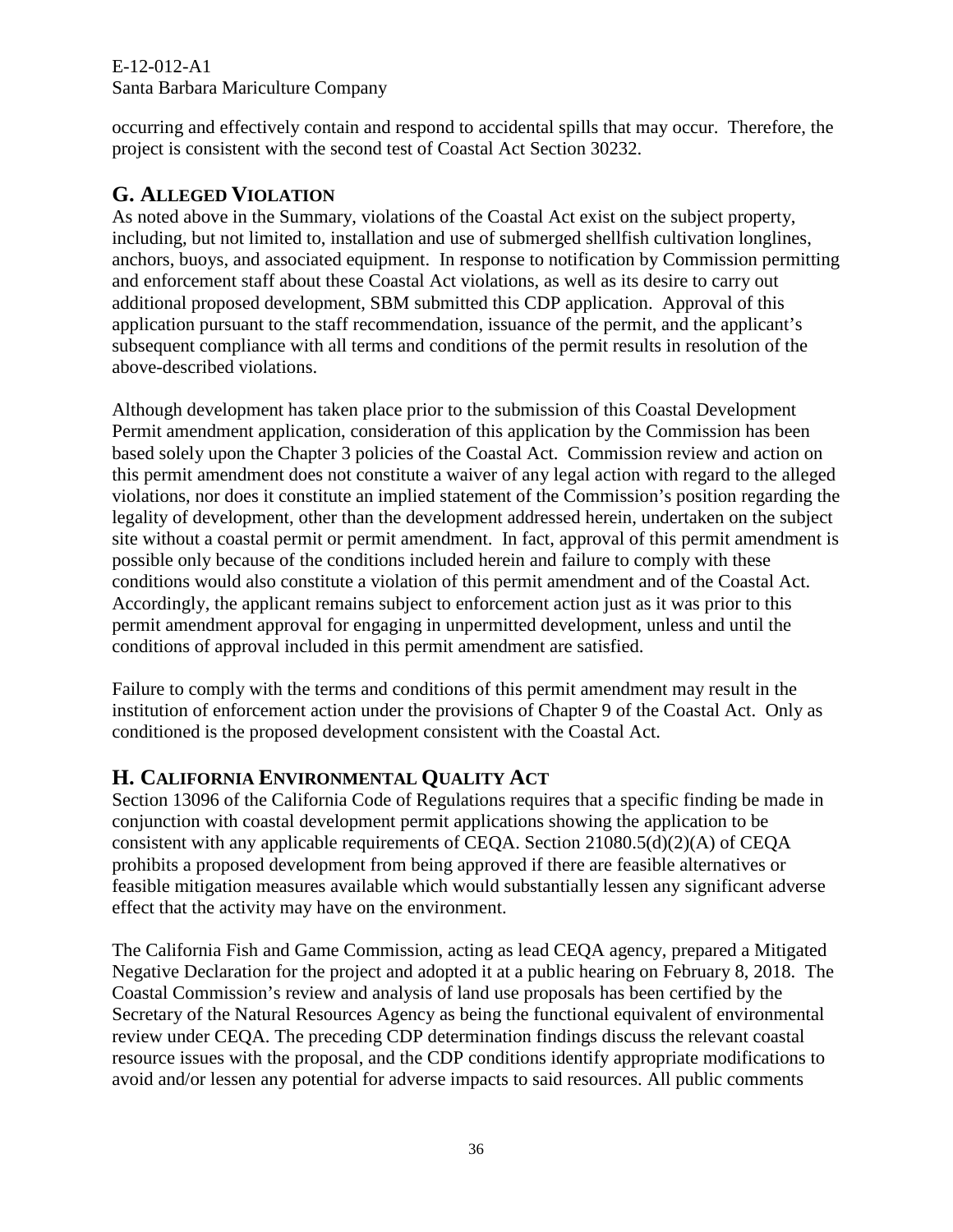received to date have been addressed in the findings above, which are incorporated herein in their entirety by reference.

The Commission finds that as conditioned by this CDP amendment, there are no additional feasible alternatives or feasible mitigation measures available which would substantially lessen any significant adverse environmental effects that approval of the project, as conditioned, would have on the environment within the meaning of CEQA. As so, the project will not result in any significant environmental effects for which feasible mitigation measures have not been employed consistent with CEQA Section 21080.5(d)(2)(A).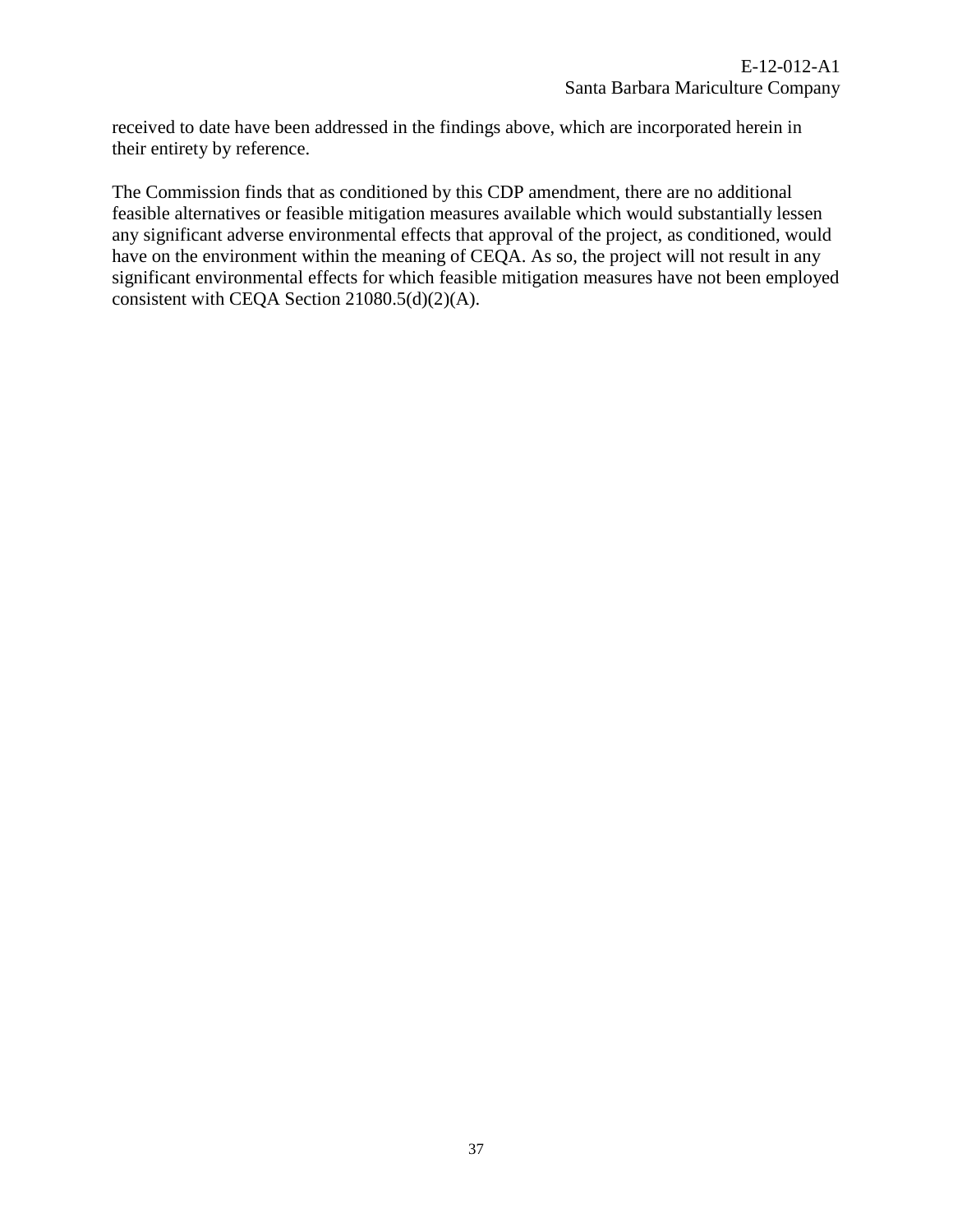## **Appendix A Substantive File Documents**

<span id="page-37-0"></span>Adopted Findings for Coastal Development Permit No. 9-14-0489 (University of Southern California – Wrigley Institute for Environmental Studies; oyster aquaculture research facility).

Adopted Findings for Consistency Certification No. CC-035-12 (KZO Seafarms/Catalina Sea Ranch; open-ocean commercial shellfish aquaculture facility).

Adopted Findings for Coastal Development Permit Amendment No. E-85-010-A3 (Freeport McMoRan Oil & Gas; marine pipeline repair).

Coastal development permit application and supplementary letters, reports, and materials included in file no. E-12- 012-A1 (Santa Barbara Mariculture; open-ocean commercial shellfish aquaculture facility).

Initial Study and Mitigated Negative Declaration for Santa Barbara Mariculture Company Continued Shellfish Aquaculture Operations On State Water Bottom Lease Offshore Santa Barbara, California. Prepared By: California Fish and Game Commission Staff, January 2018.

#### *Scientific publications*

Barrett, E. (1963). *The California Oyster Industry*. California Department of Fish and Game, Fish Bulletin 123.

Bayne et al. 2017. The Proposed Dropping of the Genus Crassostrea for All Pacific Cupped Oysters and Its Replacement by a New Genus Magallana: A Dissenting View. Journal of Shellfish Research 36(3):545-547.

Braithwaite RA, Cadavid Carrascosa MC, McEvoy LA 2007. Biofouling of salmon cage netting and the efficacy of a typical copper-based antifoulant. Aquaculture 262: 219- 226.

Branch, G.M. and Steffani, C.N. 2004. Can we predict the effects of alien species? A case-history of the invasion of South Africa by Mytilus galloprovincialis (Lamarck). Journal of Experimental Marine Biology and Ecology. 300: 189-215.

Bougrier S., P. Geairon, J.M. Deslous-Paoli, C. Bacher, and G. Jonquiéres (1995). Allometric relationships and effects of temperature on clearance and oxygen consumption rates of *Crassosrea gigas*. *Aquaculture* 134:143–154 Buckley RM, Itano DG, Buckley TW 1989. Fish Aggregation Device (FAD) Enhancement of Offshore Fisheries in American Samoa. Bulletin of Marine Science 44:942-949.

Carlton J.T. 1979. History, Biogeography, and Ecology of the Introduced Marine and Estuarine Invertebrates of the Pacific Coast of North America. Ph.D. thesis, University of California, Davis CA.

Carlton, J.T. 1989. Man's role in changing the face of the ocean: biological invasions and implications for conservation of near-shore environments. Conservation Biology 3:265-273.

Carlton, J.T., and J.B. Geller. 1993. Ecological roulette: the global transport of nonindigenous marine organisms. Science 261:78-82.

Carrasco, M.F., and P.J. Barón (2010). Analysis of the potential geographic range of the Pacific oyster *Crassostrea gigas* (Thunberg, 1793) based on surface seawater temperature satellite data and climate charts: the coast of South America as a study case. *Biological Invasions* 12: 2597–2607.

Carson, H.S. (2010) Population connectivity of the Olympia oyster in Southern California. Limnol. Oceanogr., 55 pp. 134-148

Castaños, C., M. Pascual and A.P. Camacho (2009). Reproductive biology of the bonnative oyster, *Crassostrea gigas* (Thunberg, 1793), as a key factor for its successful spread along the rocky shores of northern Patagonia, Argentina. *Journal of Shellfish Research* 28: 837-847.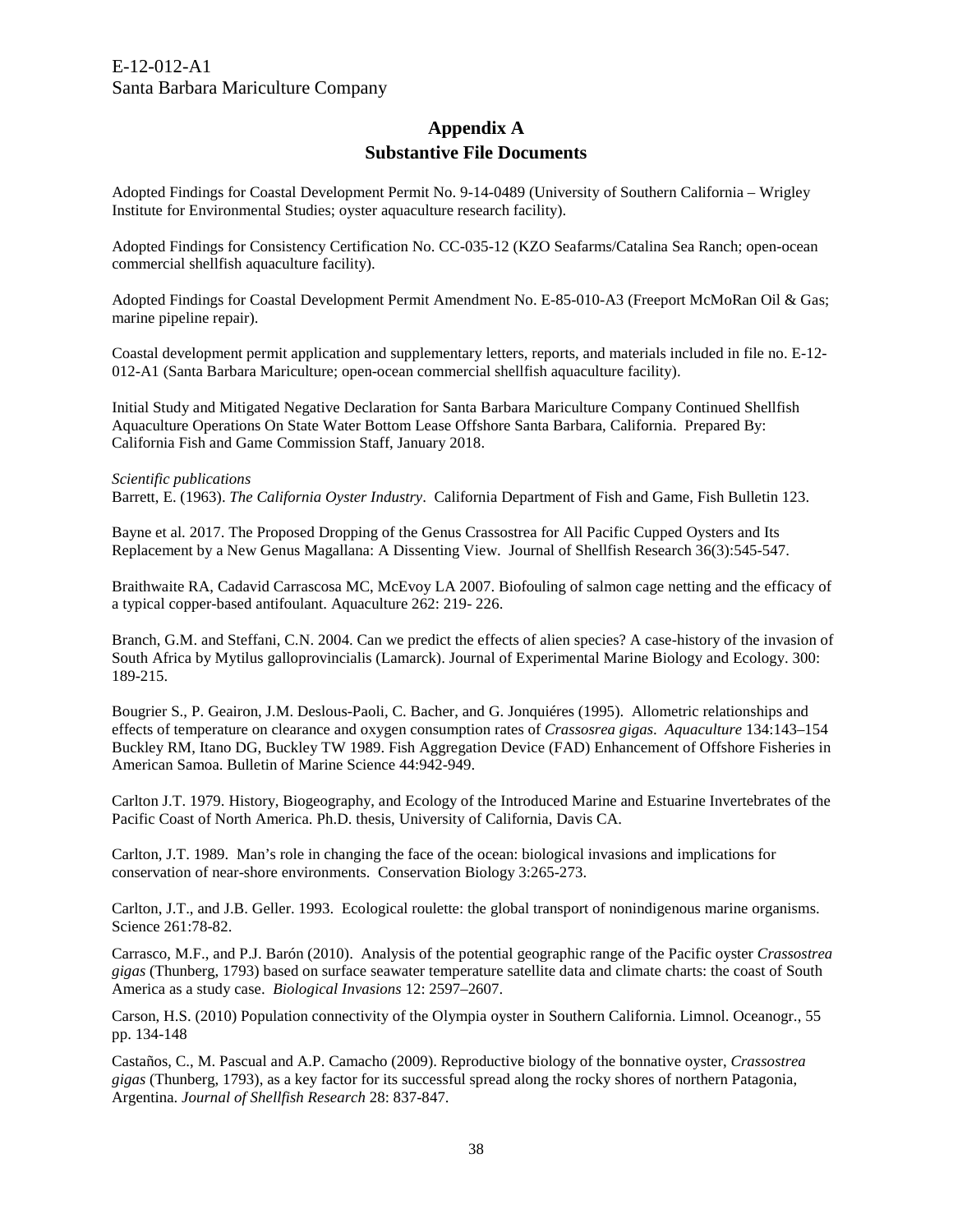Clark, R., J. Christensen, and C. Caldow, Chris and J. Allen, M. Murray, S. MacWilliams (eds.) (2005). *A biogeographic assessment of the Channel Islands National Marine Sanctuary: a review of boundary expansion concepts for NOAA's National Marine Sanctuary Program.* NOAA/National Ocean Service, Silver Spring, Md. (NOAA Technical Memorandum NOS NCCOS, 21), 215 pp.

Clynick BG, McKindsey CW, Archambault P 2008. Distribution and Productivity of Fish and Macroinvertebrates in Mussel Aquaculture Sites in the Magdalen Islands (Quebec, Canada). Aquaculture 283: 203-210.

Cognie, B., J. Haure, L. Barillé (2006). Spatial distribution in a temperate coastal ecosystem of the wild stock of the farmed oyster *Crassostrea gigas* (Thunberg). *Aquaculture* 259: 249–259.

Cohen, A.N., and J.T. Carlton. 1998. Accelerating Invasion rate in a highly invaded estuary. Science 279:555-558.

Connell SD 2000. Floating Pontoons Create Novel Habitats for Subtidal Epibiota. Journal of Experimental Marine Biology and Ecology 247: 183-194.

Conte, F. (1996). California Oyster Culture. California Aquaculture. Department of Animal Science. University of California, Davis. ASAQ-A07: 2-96.

Costa-Pierce BA, Bridger CJ 2002. The role of marine aquaculture facilities as habitats and ecosystems. In: Stickney RR, McVay JP eds. Responsible Marine Aquaculture. CAP International Press, New York. Pp. 105-144.

Crooks, J and K. Uyeda (2010). The Physical, Chemical, and Biological Monitoring of the Los Peñasquitos Lagoon. Annual Report, July 1, 2009- June 30, 2010, Prepared for the Los Peñasquitos Lagoon Foundation. Available at: <http://trnerr.org/wp-content/uploads/2011/07/2009-2010-LPL-report1.pdf>

Crooks, J.A., K.R. Crooks and A.J. Crooks (2015). Observations of the non-native Pacific oyster (*Crassostrea gigas*) in San Diego County, California. *California Fish and Game* 101(2): 101-107.

Culver, C.S., and A. M. Kuris. 2000. The apparent eradication of a locally established introduced marine pest. Biological Invasions 2: 245–253, 2000.

Dealteris JT, Kilpatrick BD, Rehault RB 2004. A comparative evaluation of habitat value of shellfish aquaculture gear, submerged aquatic vegetation and a non-vegetated seabed. Journal of Shellfish Research 23: 867-874.

DeAngelis, M., L. Saez, J. MacNeil, B. Mate, T. Moore, D. Weller, W. Perryman. 2011. Spatio-temporal Modeling of the Eastern Pacific Gray Whale's (Eschrichtius robustus) Migration Through California, Oregon, and Washington. Poster presented to the national conference of the Society of Marine Mammalogy.

Dempster T, Kingsford M 2003. Homing of Pelagic Fish to Fish Aggregation Devices (FAD's): the Role of Sensory Cues. Marine Ecology Progress Series 258: 213-222.

Dempster T, Sanchez-Jerez P, Bayle-Sempere J, Giménez-Casalduero F, Valle C 2002. Attraction of wild fish to sea-cage fish farms in the south-east Mediterranean Sea: spatial and short-term temporal variability. Marine Ecology Progress Series 242: 237- 252.

Diederich, S. (2005). Differential recruitment of introduced Pacific oysters and native mussels at the North Sea coast: coexistence possible? *Journal of Sea Research* 53: 269–281. doi:10.1016/j.seares.2005.01.002

Elwany, H., R. Flick, M. White and K. Goodell (2005). Agua Hedionda Lagoon Hydrodynamics Studies. Prepared for Tenera Environmental, October 27, 2005. Coastal Environments, La Jolla, CE Ref. No. 05-10, 39 pp.

Engle, J.M. and K.A.Miller (2005). Distribution and morphology of eelgrass (*Zostera marina L.*) at the California Channel Islands. In: Garcelon, DK and Schwemm, CA (eds.), *Proceedings of the Sixth California Islands Symposium*, National Park Service Technical Publication CHIS-05-01, Institute for Wildlife Studies, pp. 405-414.

Escapa, M., J.P. Isacch, P. Daleo, J. Alberti, O. Iribarne, M. Borges, E.P. Dos Santos, D.A. Gagliardini, M. Lasta (2004). The distribution and ecological effects of the introduced Pacific oyster *Crassostrea gigas* (Thunberg, 1793) in northern Patagonia. *Journal of Shellfish Research* 23: 765-772.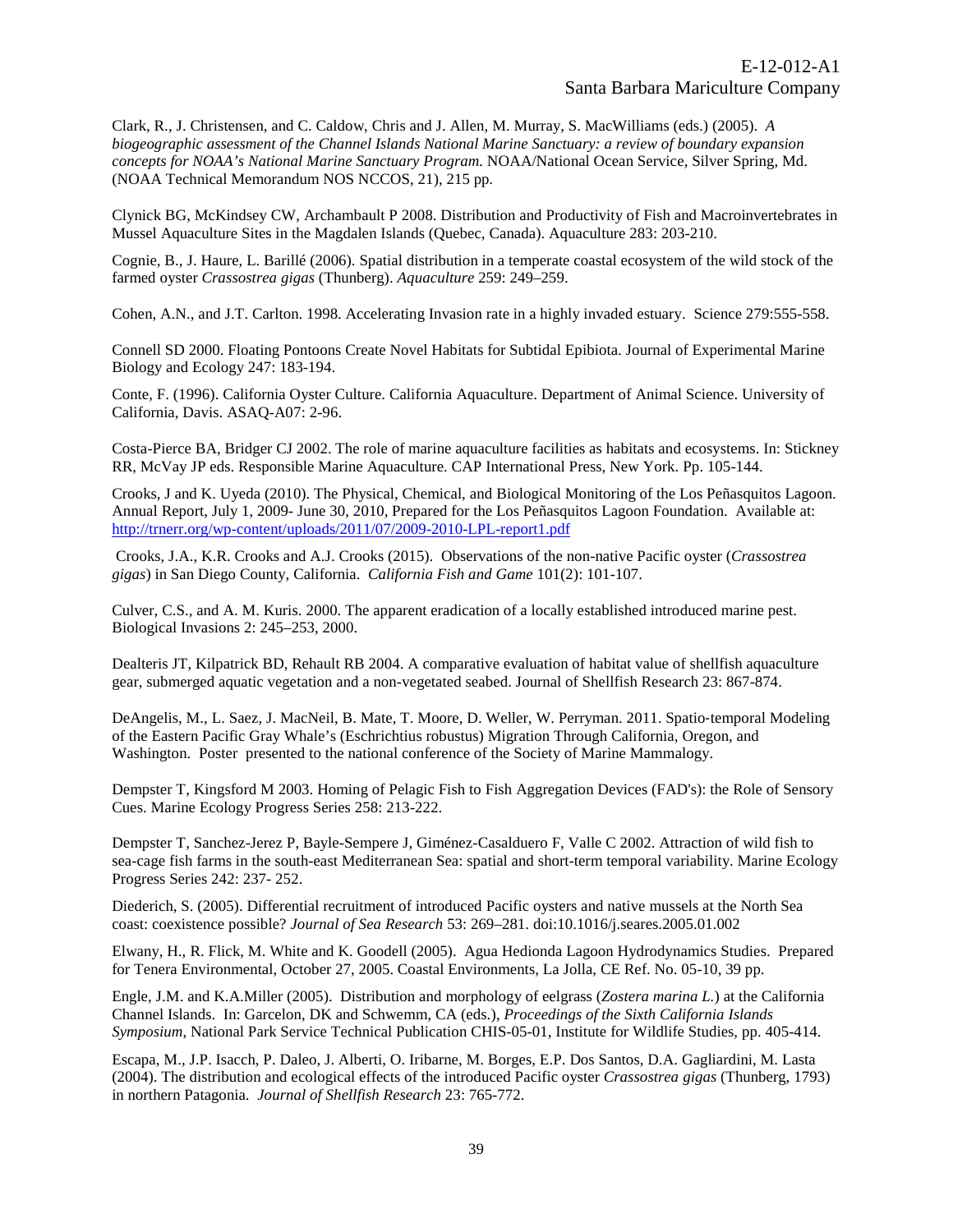Fabioux, C., A. Huvet, P. Le Souchu, M. Le Pennec and S. Pouvreau (2005). Temperature and photoperiod drive *Crassostrea gigas* reproductive internal clock. *Aquaculture* 250: 458-470. doi:10.1016/j.aquaculture.2005.02.038

Fofonoff, P.W., Ruiz, G.M., Steves, B, and Carlton, J.T. (2003). California Non-native Estuarine and Marine Organisms (Cal-NEMO) System. [http://invasions.si.edu/nemesis/.](http://invasions.si.edu/nemesis/) Referred to as "Cal-NEMO".

Geller, J.B. 1996. Molecular approaches to the study of marine biological invasions. Pages 119-132 in Ferraris, J.D. and S.R. Palumbi, editors. Molecular zoology. Wiley, New York.

Geller, J.B., 1999. Decline of a native species masked by sibling species invasion: the case of Californian marine mussels. Conserv. Biol. 13, 661– 664.

Gelpi, CG and Norris, KE (2008). Seasonal temperature dynamics of the upper ocean in the Southern California Bight. *Journal of Geophysical Research* 113, *C04034, doi:*[10.1029/2006JC003820](http://dx.doi.org/10.1029/2006JC003820)*.* 

Glasby TM 1999. Differences between subtidal epibiota on pier pilings and rocky reefs at marinas in Sydney, Australia. Estuarine, Coastal and Shelf Science 48: 281-290.

Goodwin, D.H., A.N. Cohen, and P.D. Roopnarine (2010). Forensics on the half shell: A schlerochronological investigation of a modern biological invasion in San Francisco Bay, United States. *Palaios* 25, doi:10.2110/palo.2010.p10-015r.

Gong N, Yang H, Zhang G, Landau B J,.Guo X, (2004) Chromosome inheritance in triploid Pacific oyster Crassostrea gigas Thunberg, Heredity, 93: 408-415.

Grange, K.R.; Cole, R.G. 1997: Mussel farming impacts. Aquaculture Update 19: 1–3.

Grant, J. and R. Filgueira (2011). The application of dynamic modeling to prediction of production carrying capacity in shellfish farming. In: S.E. Shumway (ed.), *Shellfish Aquaculture and the Environment*, Wiley-Blackwell, Oxford, UK. doi: 10.1002/9780470960967.ch6

Green, D.S., B. Boots, and T.P. Crowe (2012). Effects of non-indigenous oysters on microbial diversity and ecosystem functioning. *PLoS ONE* 7(10): e48410. doi:10.1371/journal.pone.0048410

Grosholz, E., R.E. Crafton, R.E. Fontana, J. Pasari, S. Williams and C. Zabin (2012). *Aquatic Invasive Species Vector Risk Assessments: An Analysis of Aquaculture as a Vector for Introduced Marine and Estuarine Species in California*. University of California, Davis, Final Report to the California Ocean Science Trust & California Ocean Protection Council, July 2012, 75 pp.

Grosholz, E.D., R.E. Crafton, R.E. Fontana, J. Pasari, S. Williams and C. Zabin (2015). Aquaculture as a vector for marine invasions in California. *Biological Invasions* 17: 1471-1484. doi:10.1007/s10530-014-0808-9.

Guo X et Allen Jr SK, (1994), Reproductive potential and genetics of triploid oyster, Crassostrea gigas (Thunberg), Biol Bull, 187: 309-318

Hahn, R., and A. Layne-Farrar. 2003. "An economic analysis of a rigs to reefs program for the California Outer Continental Shelf." Final Report, National Economics Research Associates, Chicago, Illinois.

Herbert, R.J.H., C. Roberts, J. Humphreys and S. Fletcher (2012). The Pacific Oyster (*Crassostrea gigas*) in the UK: Economic, Legal and Environmental Issues Associated with its Cultivation, Wild Establishment and Exploitation. Report for the Shellfish Association of Great Britain, August 2012.

Huettel, M. and A. Rusch (2000). Transport and degradation of phytoplankton in permeable sediments. *Limnology and Oceanography* 45: 534-549.

Hughes DJ, Cook EJ, Sayer MDJ 2005. Biofiltration and biofouling on artificial structures in Europe: the potential for mitigating organic impacts. Oceanography and Marine Biology: an Annual Review 43:123-172.

International Whaling Commission 2013. Website: http://iwc.int/ship-strikes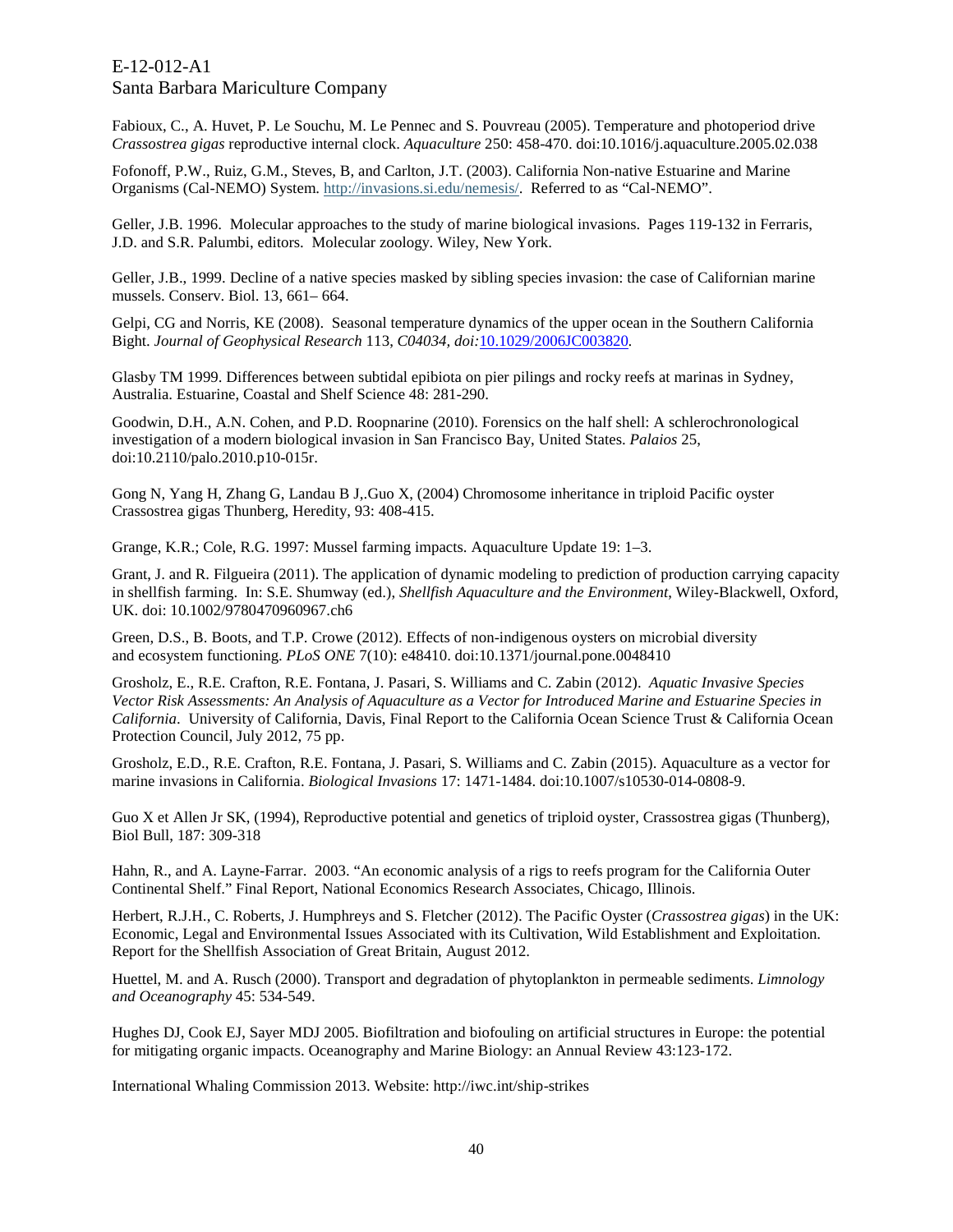Inglis, G.J. and N. Gust (2003). Potential indirect effects of shellfish culture on the reproductive success of benthic predators. *Journal of Applied Ecology* 40: 1077–1089.

Kang, C.-K., Park, M.S., Lee, P.-Y., Choi, W.-J., Lee, W.-C. (2000). Seasonal variations in condition, reproductive activity, and biochemical composition of the Pacific oyster, *Crassostrea gigas* (Thunberg), in suspended culture in two coastal bays of Korea. *Journal of Shellfish Research* 19: 771-778.

Kaspar HF, Gillespie PA, Boyer IC, MacKenzie AL (1985). Effects of mussel aquaculture on the nitrogen cycle and benthic communities in Kenepuru Sound, Marlborough Sounds, New Zealand. *Marine Biology* 85: 127-136.

Kaspar HF, Gillespie PA, Boyer IC, MacKenzie AL 1985. Effects of mussel aquaculture on the nitrogen cycle and benthic communities in Kenepuru Sound, Marlborough Sounds, New Zealand. Marine Biology 85: 127-136.

Keeley N, Forrest B, Hopkins G, Gillespie P, Clement D, et al. (2009) Sustainable Aquaculture in New Zealand: Review of the ecological effects of farming shellfish and other non-finfish species. Ministry of Fisheries, Cawthron Report No. 1476, 150 pages plus appendices.

Kemper CM, Gibbs SE 2001. Dolphin interactions with tuna feedlots at Port Lincoln, South Australia and recommendations for minimizing entanglements. Journal of Cetacean Research and Management 3: 283-292.

Kemper CM, Pemberton D, Cawthorn M, Heinrich S, Mann J, Wursig B, Shaughnessy P, Gales R 2003. Aquaculture and marine mammals: co-existence or conflict? In: Gales N, Hindell M, Kirkwood R eds. Marine Mammals: Fisheries, Tourism and Management Issues, CSIRO Publishing. Pp 208-224.

Kemper C, Coughran D, Warneke R, Pirzl R, Watson M, Gales R, Gibbs S. 2008. Southern right whale (Eubalaena australis) mortalities and human interactions in Australia, 1950-2006. Journal of Cetacean Research Management 10(1): 1-8.

Kogan, Paull, Kuhnz, Burton, Von Thun, Greene, and Barry, 2006. ATOC/Pioneer Seamount cable after 8 years on the seafloor: Observations, environmental impact. Continental Shelf Research, Vol. 26, pp. 771-787.

Kochmann, J., F. O'Beirn, J. Yearsley, T.P. Crowe (2013). Environmental factors associated with invasion: modelling occurrence data from a coordinated sampling programme for Pacific oysters. *Biological Invasions*. doi:10.1007/s10530-013-0452-9.

LaGrange, J. (2002). *Crassostrea gigas* Thunberg, 1793 in San Diego Bay, California. *Festivus* 34: 91-92.

Largier, J.L., J.T. Hollibaugh and S.V. Smith (1997). Seasonally hypersaline estuaries in Mediterranean-climate Regions. *Estuarine, Coastal and Shelf Science* 45: 789–797.

Langan, R. 1998. Biological Assessment of the Shellfish Component of the UNH Open Ocean Aquaculture Demonstration Project. Prepared for the U.S. Army Corps of Engineers, November 24, 1998.

Leffler, M. and J.R. Greer (1991). The Ecology of *Crassostrea gigas* in Australia, New Zealand, France and Washington. Maryland Sea Grant Publication No. UM-SG-TS-92-07, College Park, Maryland, 28 pp.

Lloyd, B.D. 2003. Potential effects of mussel farming on New Zealand's marine mammals and seabirds. A discussion paper. Department of Conservation, Wellington, New Zealand.

Los Angeles Times – David Haldane. 1994. "Offshore Harvest : Shellfish Go From Oil Platforms to Dinner Plates." March 5.

Marinelli, R.L., R.A. Jahnke, D.B. Craven, J.R. Nelson and J.E. Eckman (1998). Sediment nutrient dynamics on the South Atlantic Bight continental shelf. *Limnology and Oceanography* 43: 1305-1320.

Mattsson J, Linden O (1983) Benthic macrofauna succession under mussels, Mytilus edulis L. (Bivalvia), cultured on hanging long-lines. Sarsia 68: 97–102.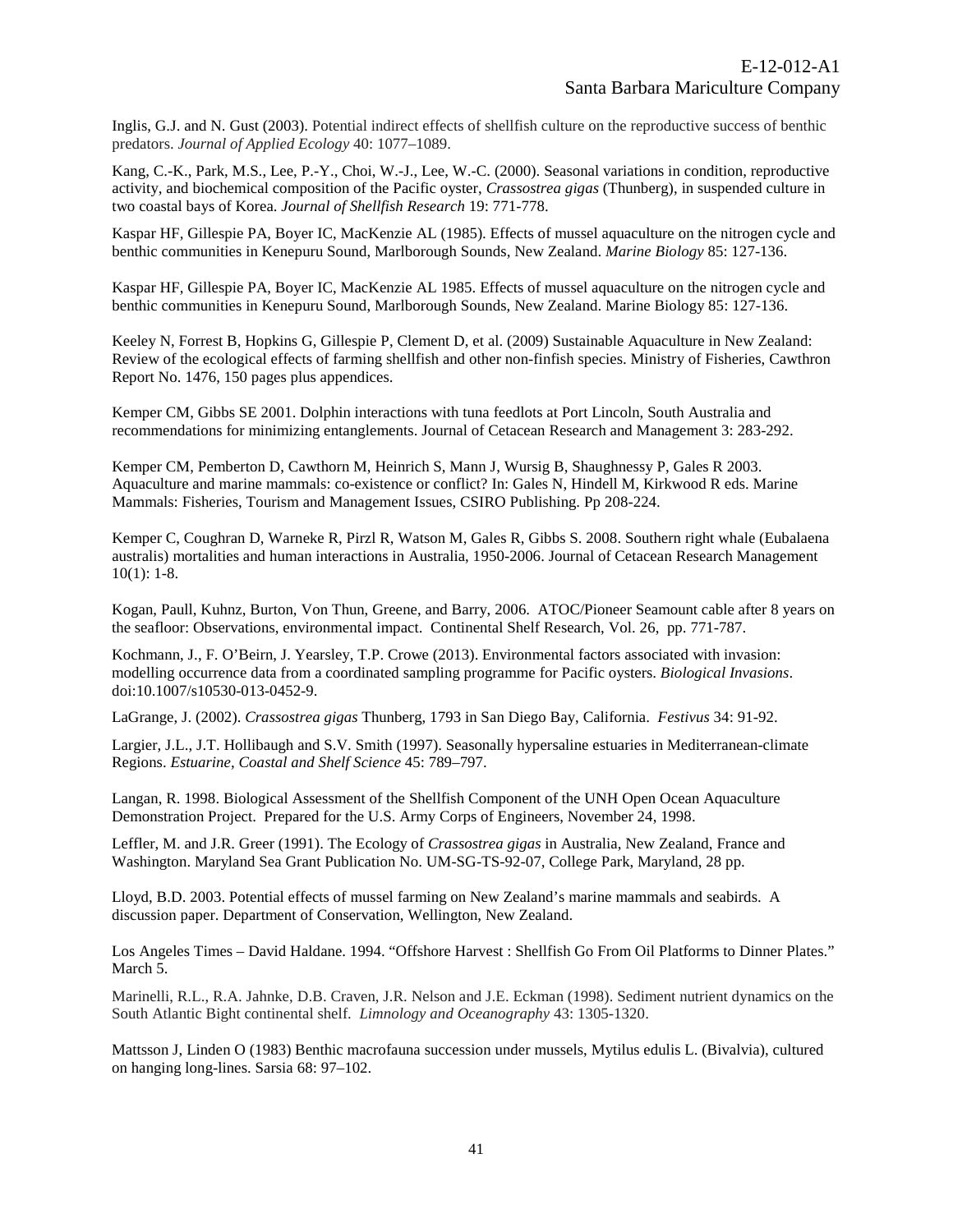Mazouni N, Gaertner JC, Deslous-Paoli JM 2001. Composition of biofouling communities on suspended oyster cultures: an in situ study of their interactions with the water column. Marine Ecology Progress Series 214:93-102.

McKindsey CW, Anderson MR, Barnes P, Courtenay S, Landry T, Skinner M 2006. Effects of shellfish aquaculture on fish habitat. Canadian Science Advisory Secretariat Research Document 2006/011. Fisheries and Oceans, Canada. 84p.

Merkel and Associates (2015). San Diego Bay Native Oyster Restoration Plan Technical Memorandum: Current Distribution of Oysters in San Diego Bay.

Molnar, J.L., R.L. Gamboa, C. Revenga, and M.D. Spalding (2008). Assessing the global threat of invasive species to marine biodiversity. *Frontiers in Ecology and the Environment* 6, doi:10.1890/070064.

Mooney, Robert 2013. Catalina Sea Ranch Benthic and Water Quality Monitoring Project, April 2013. Prepared by Marine Taxonomic Services, Ltd.

National Research Council, 2009. *Shellfish Mariculture in Drakes Estero, Point Reyes National Seashore, California*. National Academies of Science, 139 pp.

NOAA Technical Memorandum NMFS-OPR-16, January 1999

Nehls, G., and H. Büttger (2007). *Spread of the Pacific Oyster* Crassostrea gigas *in the Wadden Sea: Causes and consequences of a successful invasion*. HARBASINS Report for The Common Wadden Sea Secretariat, Wilhelmshaven, Germany, April 2007, 54 pp.

North, E.W., Z. Schlag, R.R. Hood, M. Li, L. Zhong, T. Gross and V.S. Kennedy (2008). Vertical swimming behavior influences the dispersal of simulated oyster larvae in a coupled particle-tracking and hydrodynamic model of Chesapeake Bay. *Marine Ecology Progress Series* 359: 99-115.

Novoa A, Talley TS, Talley DM, Crooks JA, Reyns NB (2016) Spatial and Temporal Examination of Bivalve Communities in Several Estuaries of Southern California and Northern Baja California, MX. PLoS ONE 11(2): e0148220.

Ogilvie SC, Ross AH, James MR, Schiel DR 2003. In Situ Enclosure Experiments on the Influence of Cultured Mussels (Perna Canaliculus) on Phytoplankton at Times of High and Low Ambient Nitrogen. Journal of Experimental Marine Biology and Ecology 295: 23-39.

Okumus, I. and N. Bascinar, and M. Ozkan. 2002. The effects of phytoplankton concentration, size of mussel and water temperature on feed consumption and filtration rate of the Mediterranean Mussel (Mytilus galloprovincialis Lmk). Turkish Journal of Zoology. 26: 167- 172.

Pearson T, Rosenberg R (1978) Macrobenthic succession in relation to organic enrichment and pollution of the marine environment. Oceanography and Marine Biology Annual Review 16: 229–311.

Quayle, DB (1988). Pacific oyster culture in British Columbia. *Canadian Bulletin of Fisheries and Aquatic Sciences* 218: 214.

Provincetown Center for Coastal Studies, 2012. Whale rescue and disentanglement task force: http://www.coastalstudies.org/what-we-do/whale-rescue/introduction.htm

Reid, A. J., P. Drinker, and S. Northridge. 2006. Bycatch of marine mammals in U.S. and global fisheries. Conservation Biology. 20:163-169

Relini G, Relini M, Montanari M 2000. An offshore buoy as a small artificial island and a fish-aggregating device (FAD) in the Mediterranean. Hydrobiologia 440: 65-80.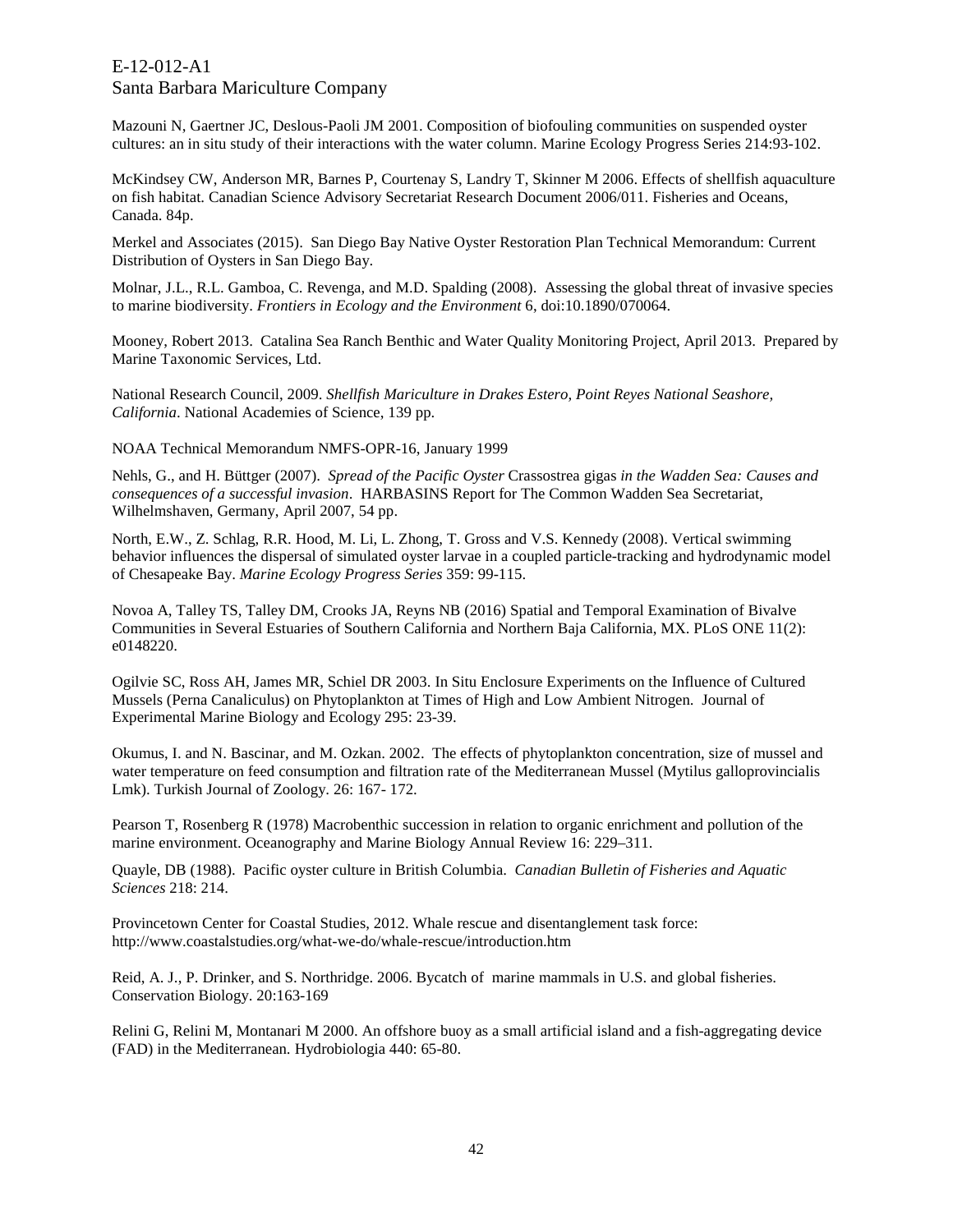Reise, K., N. Dankers and K. Essink (2005). Introduced Species. In: Essink, K., Dettmann, C., Farke, H., Laursen, K., Luersen, G., Marencic, H., Wiersinga, W. (eds.), Wadden Sea Quality Status Report 2004. *Wadden Sea Ecosystem* 19: 155-161.

Robinson, A (1992). Gonadal cycle of *Crassostrea gigas kumamoto* (Thunberg) in Yaquina Bay, Oregon and optimum conditions for broodstock oysters and larval culture. *Aquaculture* 106: 89-97.

Robinson T.B., Griffiths CL, Tonin A, Bloomer P, Hare MP (2005). Naturalized populations of *Crassostrea gigas*  along the South African coast: distribution, abundance and population structure. *Journal of Shellfish Research* 24: 443–450.

Ruesink, J.L., H.S. Lenihan, A.C. Trimble, K.W. Heiman, F. Micheli,3 J.E. Byers, and M.C. Kay (2005). Introduction of non-native oysters: Ecosystem effects and restoration implications. *Annual Review of Ecology and Evolutionary Systems* 36: 643–689.

Ruesink, J.L., B. E. Feist2, C. J. Harvey2, J. S. Hong3, A. C. Trimble1, L. M. Wisehart (2006). Changes in productivity associated with four introduced species: ecosystem transformation of a 'pristine' estuary. *Marine Ecology Progress Series* 311: 203-215.

Seale, E.M. and D.C. Zacherl (2009). Seasonal settlement of Olympia oyster larvae, *Ostrea* lurida Carpenter 1864 and its relationship to seawater temperature in two Southern California estuaries. *Journal of Shellfish Research* 28: 113–120.

Shanks, A.L. (2009). Pelagic larval duration and dispersal distance revisited. *Biological Bulletin* 216: 373-385.

Shatkin, G., S.E. Shumway, R. Hawes (1997). Considerations regarding the possible introduction of the Pacific oyster (*Crassostrea gigas*) to the Gulf of Maine: A review of global experience. *Journal of Shellfish Research* 16:463-77.

Stenton-Dozey, J.M.E., L.F. Jackson, A.J. Busby (1999). Impact of mussel culture on macrobenthic community Structure in Saldanha Bay, South Africa. *Marine Pollution Bulletin* 39: 357-366.

Tenore KR, Boyer LF, Cal J, Corral C, Garcia-Fernandez, Gonzalez N, Gonzalez Gurriaran E, Hanson RB, Iglesias J, Krom M, Lopez-Jamar E, McClain J, Pamatmat MM, Perez A, Rhoads DC, de Santiago G, Tietjen J, Westrich J, Windom HL 1982. Coastal upwelling in the Rias Bajas, NW Spain: contrasting the benthic regimes of the Rias de Arosa and de Muros. Journal of Marine Research 40: 701-722.

Tenore KR, Boyer LF, Cal RM, Corral J, Garciafernandez C, et al. (1982) Coastal upwelling in the Rias Bajas, NW Spain. Contrasting the benthic regimes of the Rias De Arosa and De Muros. Journal of Marine Research 40: 701– 772.

Troost, K. (2010). Causes and effects of a highly successful marine invasion: Case-study of the introduced Pacific oyster Crassostrea gigas in continental NW European estuaries. *Journal of Sea Research* 64: 145-165.

Salvi, D., A. Macali & P. Mariottini. 2014. Molecular phylogenetics and systematics of the bivalve family ostreidae based on rRNA sequence-structure models and multilocus species tree. PLoS ONE 9:e108696.

Salvi, D. & P. Mariottini. 2017. Molecular taxonomy in 2D: a novel ITS 2 rRNA sequence structure approach guides the description of the oysters' subfamily Saccostreinae and the genus Magallana (Bivalvia: Ostreidae). Zoological Journal of the Linnean Society 179:263–276.

Stellwagen Bank National Marine Sanctuary Marine Mammal Entanglement Working Group Action Plan, October 2004

Stenton-Dozey JME, Jackson LF, Busby AJ 1999. Impact of Mussel Culture on Macrobenthic Community Structure in Saldanha Bay, South Africa. Marine Pollution Bulletin 39: 357-366.

Suchanek, T.J., J.B. Geller, B. Kreiser, and J.B. Milton. 1997. Zoogeographic distributions of the sibling species Mytilus galloprovincialis and M. trossulus (Bivalvia: Mytilidae) and other hybrids in the North Pacific. Biological Bulletin 193:187-194.